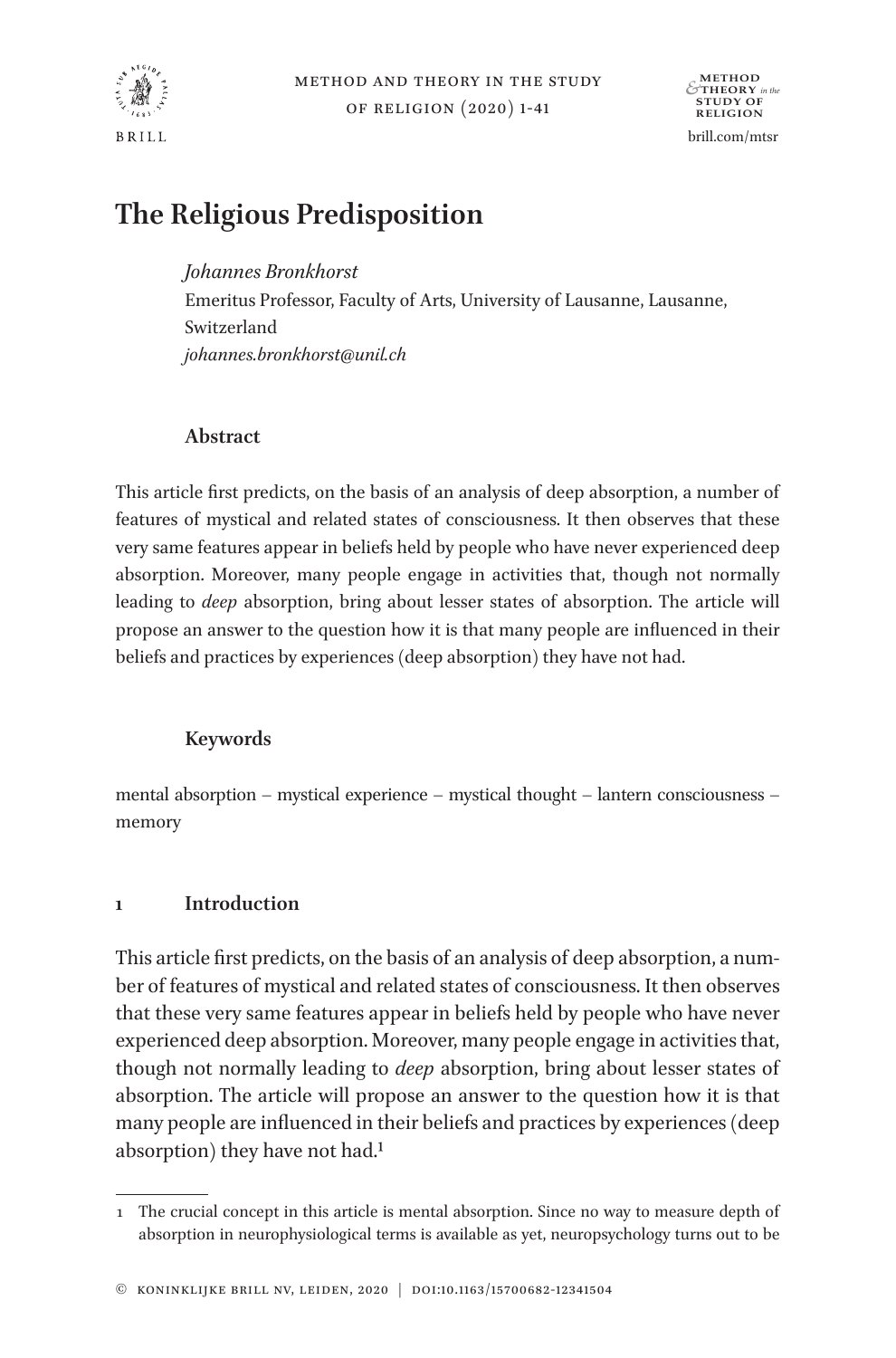### **2 Absorption and Mystical Experience**

What is *absorption*? Absorption is another name for the faculty of *concentration* or focused *attention*.2 This faculty enables humans (and many other animals) to fix their minds on something specific and exclude or reduce associative links (including non-pertinent sense impressions) (e.g., Desimone & Duncan 1995). The exclusion or reduction of associative links is the aspect of absorption to be discussed in the following pages.3 We know this aspect of absorption from everyday experience and from numerous experiments—among which that of the "invisible gorilla" is well known (Chabris & Simons 2010).<sup>4</sup> Indeed, "attention is regarded as a limited power supply. The basic idea is that attention represents a general-purpose limited capacity that can be flexibly allocated in many different ways in response to task demands." (Eysenck 1982: 28). "Any intensification of focal attention necessitates the elimination of distracting or irrelevant stimuli…. We not only pay attention to our given task but also ward off distractions." (Spiegel & Spiegel 2004: 19). Attention, moreover, appears to be domain-general, i.e., it is to a large extent shared between mental processes regardless of the nature of the information involved (Vergauwe, Barrouillet & Camos 2010).

Concentration excludes or reduces mental associations that we *could* be aware of if we were not concentrating on something else. However, there are also mental associations that we could *not* be aware of and which nevertheless play a role in ordinary awareness. Our awareness is "colored" (without us being aware of the coloring) by memories, expectations and concepts to which we do not have immediate conscious access; it is colored by other mental contents, some of which are not conscious: "studies have shown that unconscious processing can influence awareness." (Berlin 2011: 6). The mental associations we are not aware of are responsible for the fact that ordinary awareness is *interpreted* awareness. Numerous authors have observed this (among others Lotto 2017; Searle 2010; Hoffman 1998; 2012; Dennett 2017: 169 f.,

of little use to support or refute the theory presented (see §7 and note 14). The use of theories that base themselves on the presumed evolutionary benefits of certain behaviors and beliefs will be discussed in §7.

<sup>2</sup> When discussing the effects of *deep* absorption (as we will do below), I prefer *absorption* to *attention*. Research has shown that there can be unconscious attention (see, e.g., Chou & Yeh 2012); this does not appear to be true of deep absorption.

<sup>3</sup> The focusing aspect of absorption will not be dealt with; it may need a study of its own. It is possible, but not certain, that this focusing aspect is responsible for the way attention is known to affect appearances (Watzl 2019).

<sup>4</sup> For a neuronal model of "inattentional blindness", see Dehaene & Changeux 2005.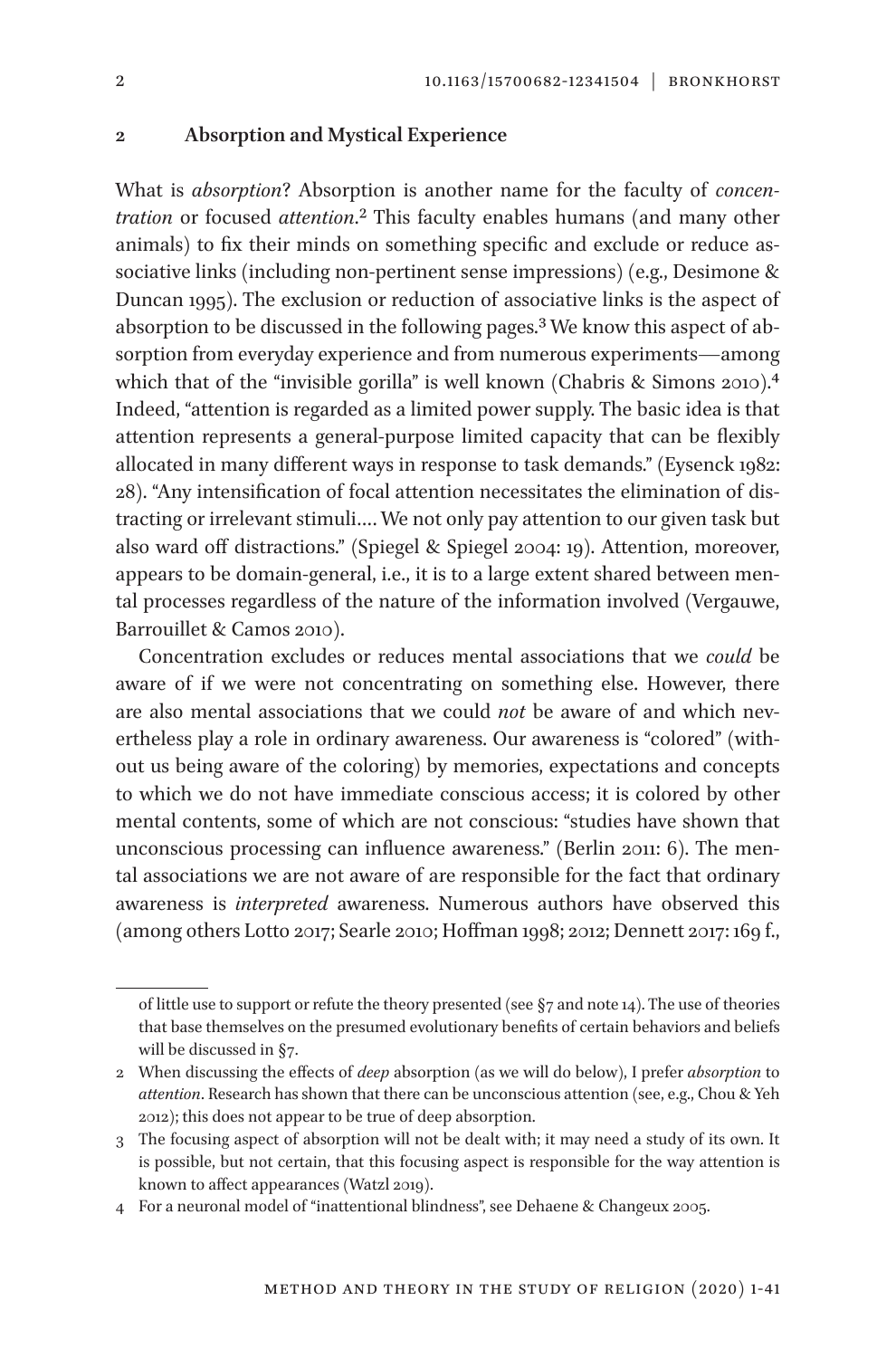with a reference to Mordvintsev et al. 2015): "What I perceive are not the crude and ambiguous cues that impinge from the outside world onto my eyes and my ears and my fingers. I perceive something much richer—a picture that combines all these crude signals with a wealth of past experience." (Frith 2007: 132). "We perceive through our sensory organs, to be sure, but no less through our concepts; in other words, we perceive not just physiologically but also intellectually." (Hofstadter & Sander 2013: 171).5 Among the elements that "feed into" awareness, proprioception and interoception deserve special mention. They are responsible for the constant implicit presence of a person's body in their awareness, and they contribute to the resulting sense of self. Indeed, "interoceptive re-representations … substantialize (that is, provide de basis for) all subjective feelings from the body and perhaps emotional awareness, …". (Craig 2009: 59; see further Craig 2015). Emotions play a role in determining how we experience the world; interestingly, these too are *made* rather than passively experienced (Barrett 2017). Mood can have a measurable effect on visual perception, and this confirms, once again, that ordinary awareness is interpreted awareness, and that this interpretation can be variable (Antinori, Carter & Smillie 2017). Culture, too, can have an effect on the way we process the world (Nisbett 2003). Numbers, for example, influence awareness in the cultures that have them (Everett 2017).

It follows that sensory and other impressions that we become aware of are ordered and made sense of in the light of earlier experiences and reflections even before we become aware of them.6 Our experiences, therefore, are embedded in webs of associations that connect them with other mental contents. Searle (2010: 31-32; 2015: 36 ff.) speaks in this connection of the *Network* or the *Background*, and says in his latest book (2015: 73): "What I am arguing is that the interpretation of a visual experience … will be a function of the conceptual apparatus that the interpreter brings to the experience." Indeed, "[i]n conscious perception, images are continually called up from memory, then modified by the new, incoming sensory information into an updated image of the world as it is being experienced." (Feinberg & Mallatt 2016: 2583). The driving force behind these associations appears to be analogy, which some look upon as the core of cognition (Hofstadter & Sander 2013; Leech, Mareschal & Cooper 2008).

These considerations confirm that awareness is by its nature variable. It varies, of course, depending on what it is 'about': the awareness of a table is

<sup>5</sup> The "inner" contribution to perception is so important that the mere thought of a bright light changes the size of one's pupils; Zokaei et al. 2019.

<sup>6</sup> This and the following paragraph occur in similar words in Bronkhorst 2017: 6.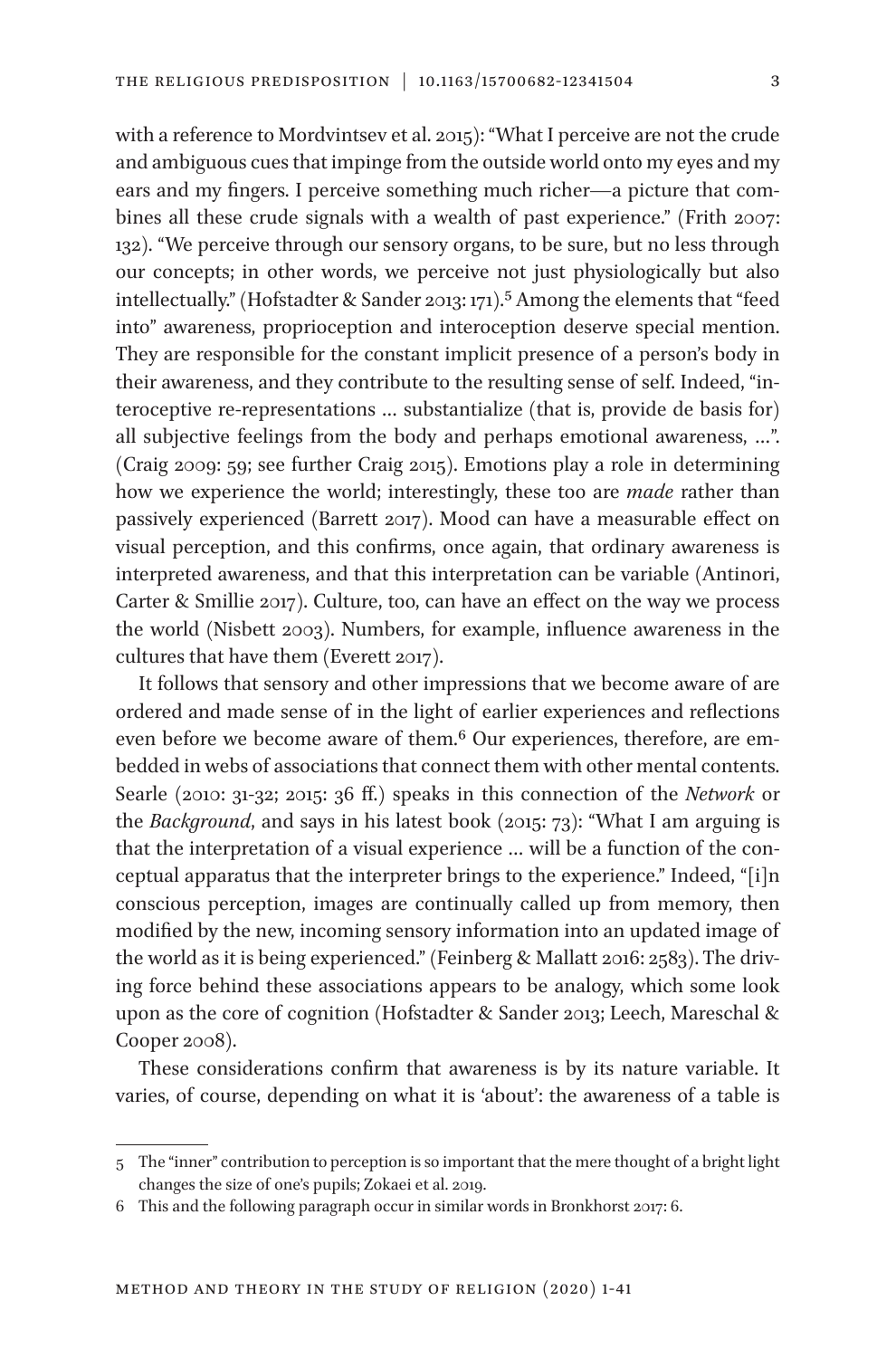different from the awareness of a chair. More importantly, it also varies in accordance with the conscious or unconscious associations that contribute to it: Marcel Proust's awareness of the cakes called *petites madeleines* was colored by memories from his childhood, and no doubt different from the way others (or he himself at other occasions) would perceive these cakes. And our normal perception of a banknote is colored by mental associations that assign value to it: those who do not have these associations will see only a piece of paper. In fact, one has to draw on past experience even to know that it is paper. This coloring is perhaps most prominent in our awareness of other human beings: we experience our mother, or our monarch (if we have one), not just as the persons they are, but also in terms of the social roles they play.7

This takes us back to absorption. Is it possible for concentration to expand into the realm of mental associations that one is not ordinarily aware of? Is it in the nature of concentration to only reduce or suppress mental associations that are accessible to consciousness, or can it go beyond these? If the former, absorption will *not* be able to reduce or suppress mental associations that are *not* accessible to consciousness. In the latter case, must we assume that absorption *can* do so, but requires, or is facilitated by, an expansion of the realm of mental associations accessible to consciousness?

These are important questions, which will occupy us later in this study. Until then, we will simply assume that deep absorption *can* indeed reduce or suppress mental associations with contents and inputs of which we are not normally aware, which lie below the threshold of consciousness, but which yet do play a role in ordinary awareness. Since these associations contribute to the way we cognize the world and ourselves, mental absorption, if deep enough, must then be expected to have cognitive effects.

What cognitive effects can we expect a strong reduction of such mental associations to have? Ordinary awareness, as we have seen, is interpreted awareness, which means that experiences are embedded in webs of associations. A weakening of these webs should give rise to differently interpreted experience. This will then affect both our experience of the outside world and of ourselves. Let us consider these separately.

The experience of our surroundings is colored by various associations. When we see a cup, we recognize it as a cup, we implicitly know what a cup is for, etc. If and when the associative connections with past experiences fall away, we may see the same cup, but we will not *recognize* (i.e., re-cognize) it as

<sup>7</sup> We are not at present concerned with the question *what* mental associations color our awareness (some of which may be determined by our cultural background), but rather with the observation *that* mental associations do so.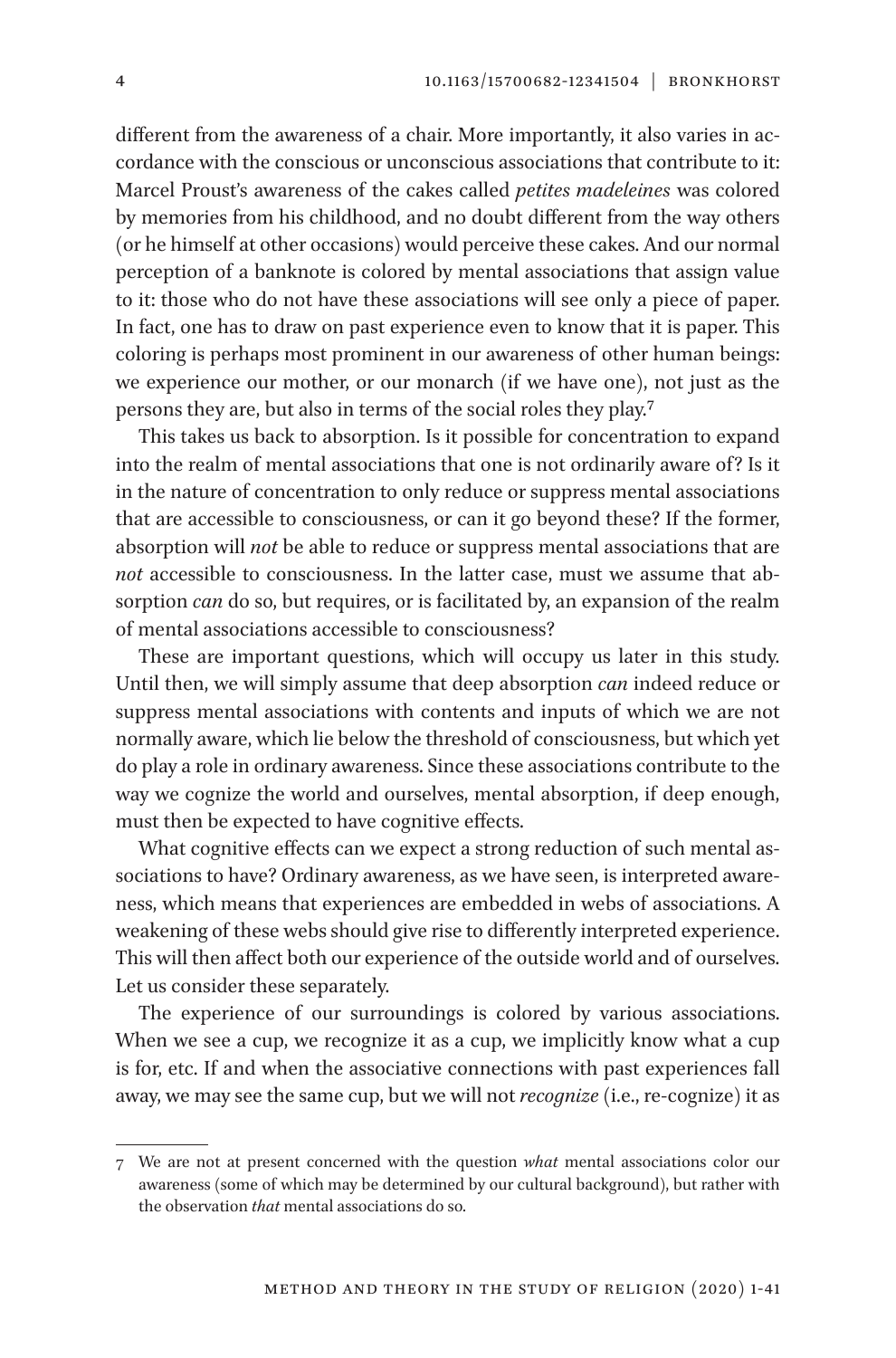a cup. We will not know what it is for and, to put it briefly, we may experience it as something totally novel. Since language plays a role in creating the associations that contribute to the interpretation of experience,<sup>8</sup> experience may present itself as ineffable, beyond the realm of words. Experience will now be differently—perhaps one can say: *less—*interpreted, and therefore different. This new experience, being freed of the "burden" of associated mental contents, may be felt as being more real, or even as giving access to a reality different from the reality experienced in ordinary states of mind.<sup>9</sup>

There are further consequences. Since ordinary awareness is colored by memories, expectations and other concepts, awareness without (or with less) coloring of that kind may be experienced as involving a different sense of time, or even as timeless, as an eternal present. Ordinary awareness situates itself between past and future and is therefore experienced as having limited duration. Without such a temporal context, time itself will be experienced differently.

Deep absorption will also affect the sense of self. The awareness of ourselves accompanies us in all "normal" states of awareness, but is a construction built on the basis of numerous experiences, memories and other concepts.10 It depends on a large number of associative connections. Several thinkers emphasize the narrative nature of this sense of self (e.g. Dennett 1991: 417-18). Bruce Hood (2012: 60) emphasizes the importance of memories:

Our identity is the sum of our memories, but it turns out that memories are fluid, modified by context and sometimes simply confabulated. This means we cannot trust them and our sense of self is compromised. Note how this leaves us with a glaring paradox—without a sense of self, memories have no meaning, and yet the self is a product of our memories.

Hood argues at length that the self is an illusion, and observes (p. 214):

The self illusion depends on stored information that has been acquired during a lifetime. These are our memories that are constructed as we interpret the world. That interpretation is guided by mechanisms that seek out certain information in the world but also by those around us who help us to make sense of it all.

<sup>8</sup> This issue is explored in Bronkhorst 2010 / 2012a.

<sup>9</sup> On the "reality" of this different "reality", see Appendix 1.

<sup>10</sup> Watzl (2018) argues that all forms of consciousness reveal a phenomenal self in active attention.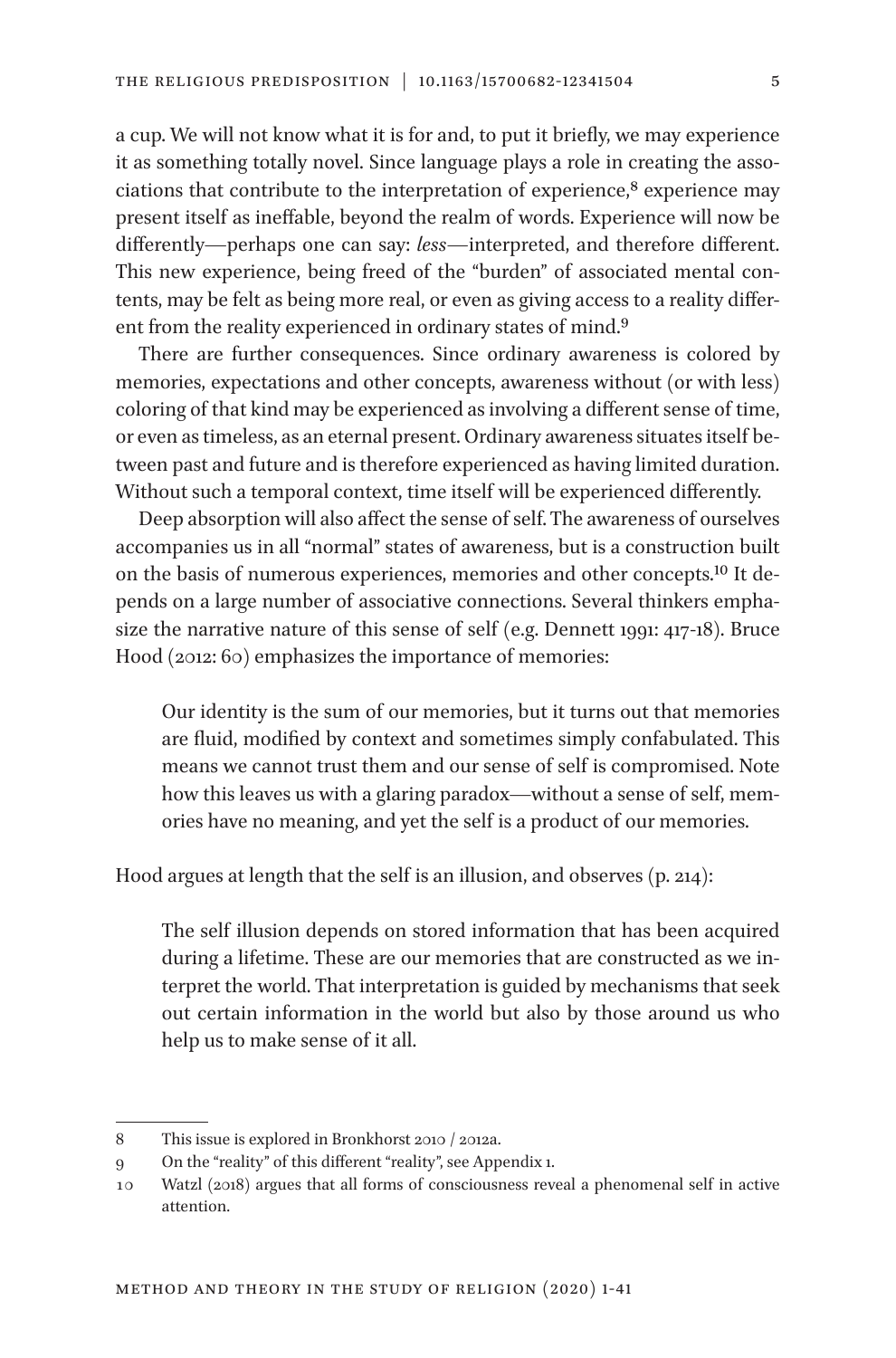Since it weakens associative connections, deep absorption is likely to break through this illusion, with profound effects on the way we experience ourselves and the world.

Antonio Damasio distinguishes between *core consciousness* and *extended consciousness*. The former is of a nonverbal nature. However, autobiographical consciousness relies extensively on language (Damasio 2010: 172). Indeed,

language contributes massively to the way we experience the world, in particular to our sense of the self as our narrative center in the past and present. But our basic experience of the world does not depend on it. KOCH 2019: 1036

With the weakening or disappearance of autobiographical consciousness, consciousness as such does not disappear, but it will be without a sense of self, or with a reduced or modified sense of self.<sup>11</sup>

The disassociation from the autobiographical sense of self has an important consequence, viz. that one is no longer associated with what one has done and what one is going to do. What is more, one no longer identifies with one's actions.

This analysis of the cognitive effects of a weakened web of mental associations, as simple as it may appear, draws attention to a potential realm of experience that is far removed from the ordinary experience of most people in their daily lives. This realm of experience, if and to the extent it is produced by sufficiently deep absorption, may be reported as being characterized by the following features:

- (i) access to a different, "higher", reality;
- (ii) a different sense of time, perhaps culminating in a sense of timelessness;
- (iii) a different sense of self, potentially separating one's self from one's actions;
- (iv) ineffability.

Our analysis also shows that this extraordinary realm of experience is not just something that a dysfunctional brain might produce in its unfortunate owner. On the contrary, such experience is the predictable outcome of entering into a state of mental absorption, if only this state is deep enough.

<sup>11</sup> This is not quite how Damasio puts it when he says, e.g., that "if one is awake and there are contents in one's mind, consciousness is the result of adding a self function" (p. 166). However, his core consciousness is "the sense of the here and now, unencumbered by much past and by little or no future. It revolves around a core self and is about personhood *but not necessarily identity*." (p. 168; my emphasis).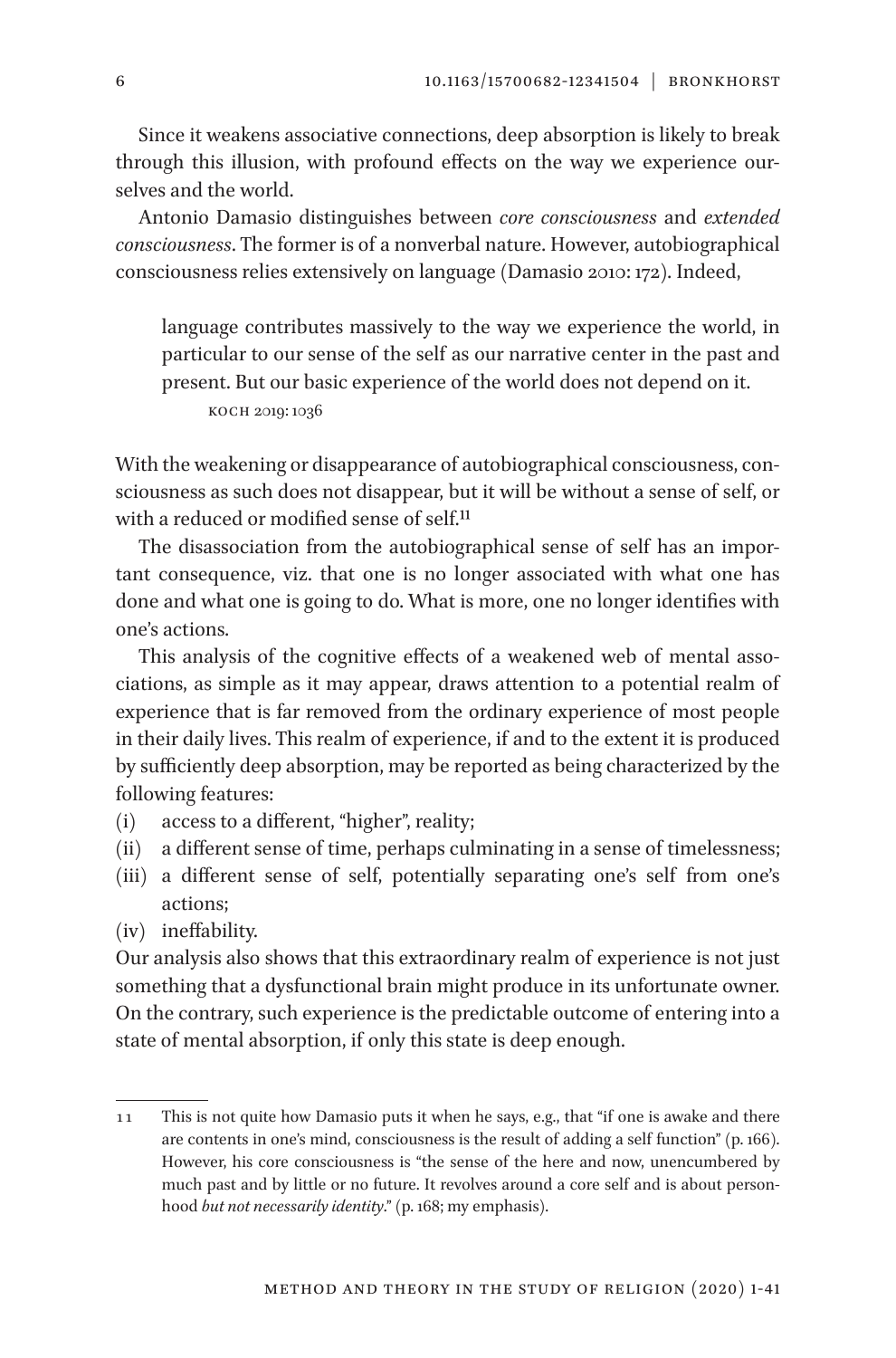Can there be states of mental absorption of such depth in real people? States whose depth is such that there are noticeable cognitive effects do not normally affect most of us. On the other hand, many people experience states of absorption of some depth (e.g., Hardy 1979; Hay 1990; *The Mystical Experience Registry* [http://www.bodysoulandspirit.net/mystical\_experiences/]).<sup>12</sup> They are often referred to as "religious experiences" ("deemed religious"; Taves 2009),<sup>13</sup> which can be of varying depths. Absorption also accompanies hypnotic trance, the state called "flow", intense prayer, orgasm and much else. Absorption in many of those is not particularly deep.14

All of this complicates the task of verifying the claim that deep absorption can be responsible for the features enumerated above. As it is, we have so far little beyond impressions to go by. But these impressions are not worthless. Accounts by religious mystics who claim to have lived through deep mystical experiences (i.e., deep absorption) frequently mention these features, even though obviously adapted to their religious and cultural contexts. Already William James (1902: 367) drew attention to the *ineffability* of mystical experiences. Another feature he emphasized is the noetic quality of these experiences, providing "insight into depths of truth unplumbed by the discursive intellect". This corresponds, of course, to knowledge of a "higher", or "deeper", reality that we expect, on the basis of our earlier reflections, states of deep absorption to provide. The changing sense of self, which our analysis makes us expect, is so central that Evelyn Underhill (1911) dedicated a major part of her classical study of European mysticism to it, with chapter headings such as "The Awakening of the Self", "The Purification of the Self", "The

<sup>12</sup> Hay (1990: 79 ff.) gives "international statistics" that suggest that religious experiences are far from uncommon.

<sup>13</sup> Not always. See, e.g., Austin 1998: 71: "during rare moments, […] meditators may […] make a major shift into an extraordinarily different mode. It is a shift that carries the properties of clarity, persistence, and concentration far beyond their ordinary limits. Now, as attention transforms itself, […] it reaches that state called *absorption*. […] Absorptions convey the sense of being held, transfixed, and riveted. It is a process during which extra, concentrated energy involuntarily infuses the act of attention." See also Austin 2006: 313 ff.

<sup>14</sup> There is no generally accepted objective (e.g., neurophysiological) scale measuring the depth of absorption. Even if there were one, it would be difficult to use it in many of the most interesting instances: Experiences that can sometimes reach great depths of absorption—especially religious experiences—tend to arrive at unforeseen moments. Cp. Ott's (2007: 262) observation, that is still true today: "standards for the definition and assessment of *states* of absorption have not been established thus far." Watzl (2011: 847) draws attention to some of the difficulties: "Scientific research … suggests that the class of sub-personal attentional processes is highly diverse and not well localized in the brain." See below  $(\frac{87}{7})$  for the need for neurophysiological measurements of depth of absorption.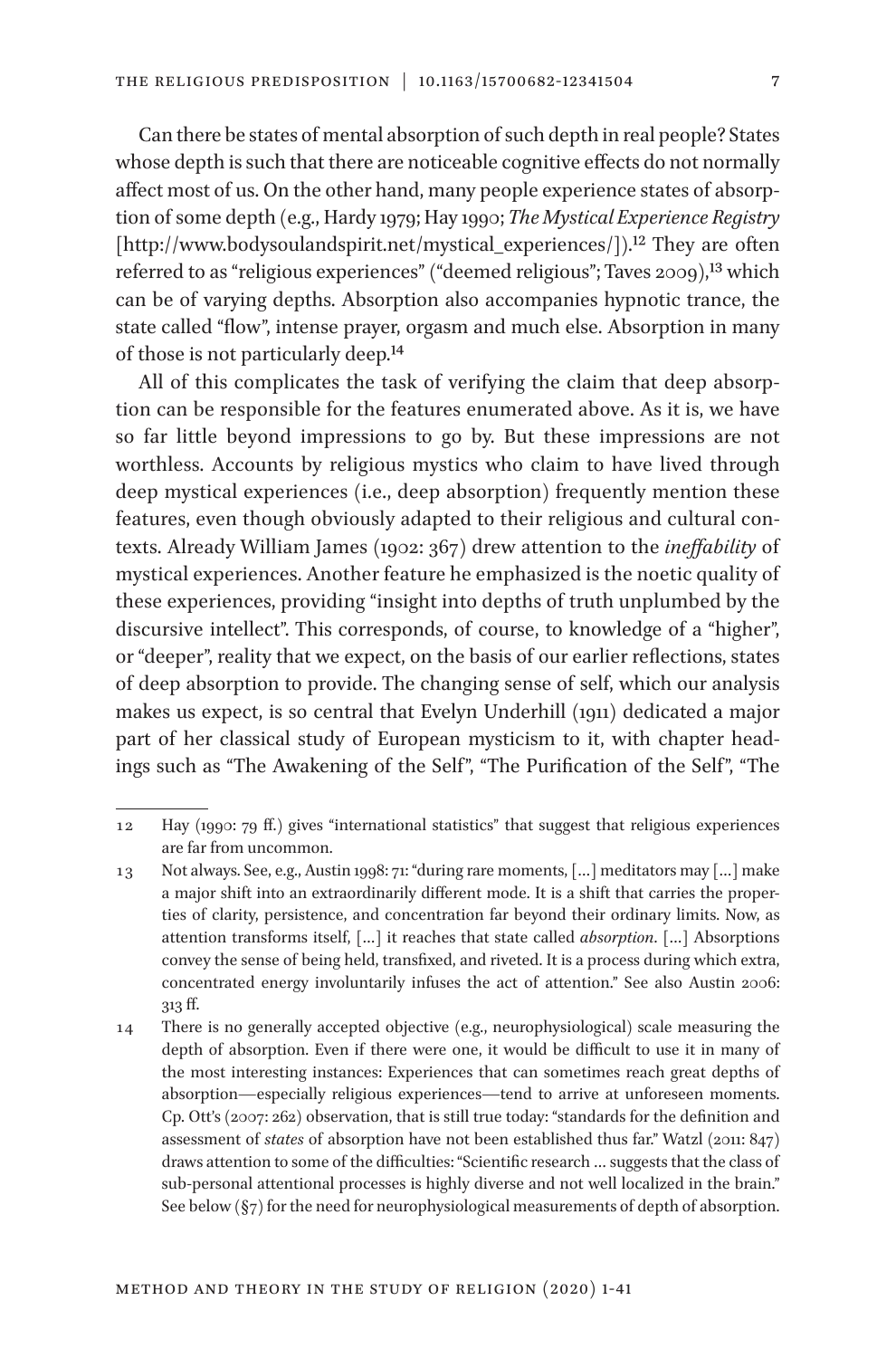Illumination of the Self". The different experience of time that we expect is frequently expressed, for example in a preoccupation with Eternity (Underhill 1911: passim).

Let me add at this point, perhaps superfluously, that the features here discussed will be interpreted, or even experienced, in ways that are colored by the cultural context of the person concerned, and by their personal life-history. The present article does not deal with these coloring factors and is exclusively concerned with the underlying features that find expression through these colorings.

Scholars have tried to determine the "common core" of mysticism, without coming to an agreement (e.g. Stace 1960: 44, 79, 110-111, 131-132; Kimmel 2008). Their search is not ours, for we are not looking for a universal core of mysticism. Our search is more modest and can be more easily confronted with the data. Our theory predicts that the features identified above have a certain likelihood to appear in reports of those who have undergone states of deep absorption. They do not need to appear in all such reports. Nor do we need to worry whether the authors of these reports were all of them bona fide mystics (i.e., people who had really experienced states of deep absorption): many may not have been (see below; §3). The regular appearance of these features in reports of those who claim or were generally believed to have undergone deep mystical experiences is at present the best we can hope for. And this hope is amply fulfilled.

Religious mystics are not the only ones to provide evidence for what the experience of deep absorption is like. Hypnotism does not usually go that deep, but in exceptional cases it does. Tart's (1983: 191-200) account of a student ("William") who reached extraordinary depths of hypnotic trance is of great interest. William "reports that after a depth of 50 [on the Extended North Carolina Scale; JB] it does not make sense to ask him about physical relaxation because he is no longer identified with his body; his body is 'just a thing, something I've left behind.' One does not rate the relaxation of things." After a depth of 60 "there is no longer a self to be peaceful or not peaceful"; "his ordinary identity continues to decrease until around 80 or 90 he feels that his ordinary identity is completely in abeyance: 'William' no longer exists." Regarding time, "William feels time passing more and more slowly in a linear fashion as he goes down to about 40…. William feels that time suddenly ceases to be a meaningful concept for him: at 50 he is no longer in time, his experiences are somehow timeless, they do not have a duration or a place, an order in the scheme of things." These are all features that our analysis of deep mental absorption prepared us to expect.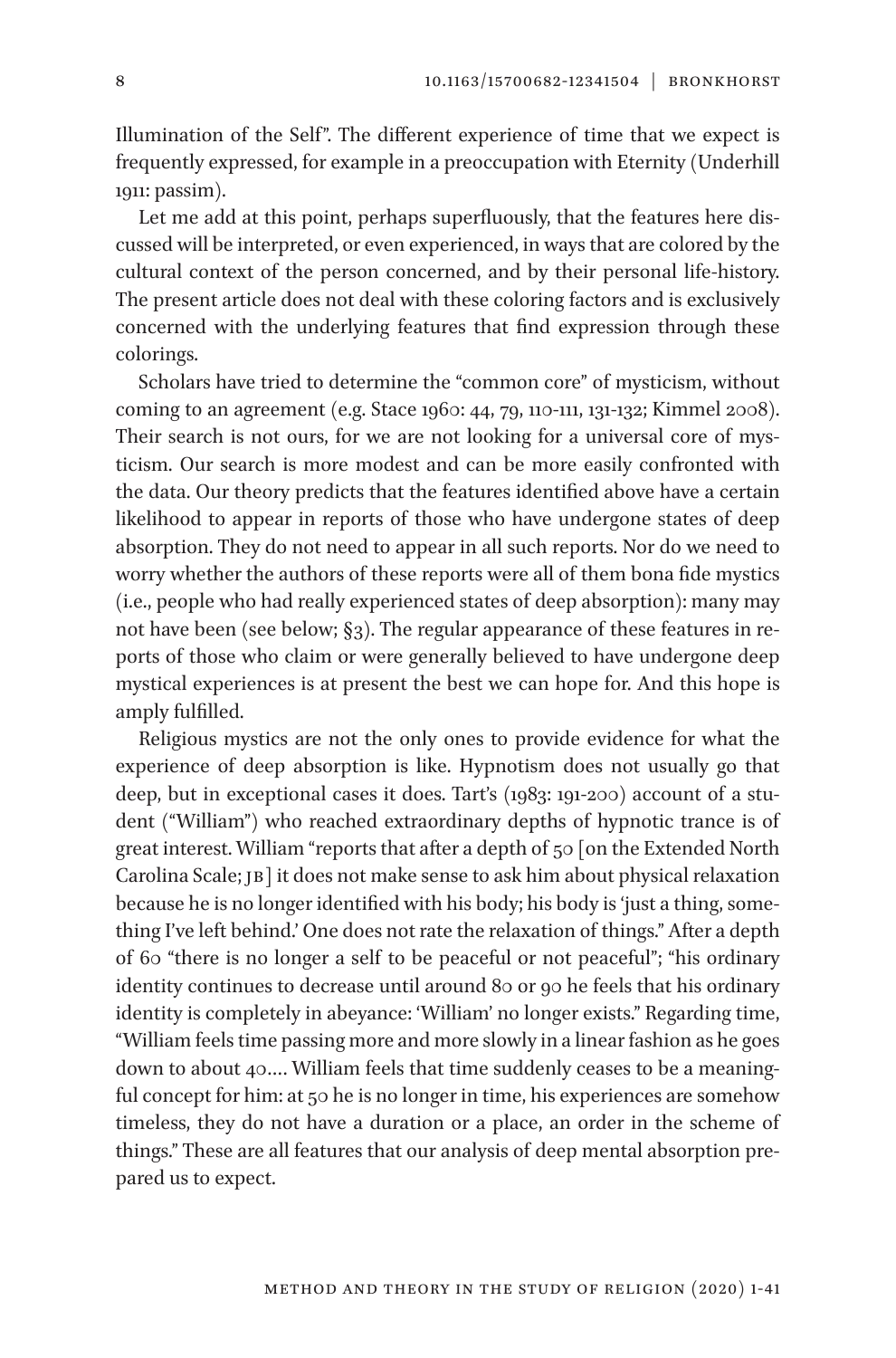Let me emphasize at this point that I have not extracted the predictions here considered from reports produced by those who have experienced deep absorption; they are rather *a priori* predictions of what such experiences can be like if indeed deep absorption is responsible for them, at least in part. Existing reports of such experiences—to the extent that they mention these features can therefore be taken to support this theory. And they answer in an affirmative manner the question whether such states of deep mental absorption can exist. Yes, they can. But we will see that this does not answer all questions.

### **3 Mystical Experience and Mystical Thought**

The features that we associate with deep absorption are not limited to situations in which someone has actually experienced a state of absorption of the necessary depth. The same or similar features appear in communications where there is no evidence for mystical experience whatsoever. This has prompted many scholars to unjustifiably postulate mystical experience in such cases. This is a frequent phenomenon, so that just one recent and particularly clear example must suffice. The Editor's Introduction to *The Cambridge Handbook of Western Mysticism and Esoterism* (Magee 2016) claims that all that is typically categorized as "mystical" alludes to a life transforming and inexpressible experience of what it calls *gnosis* (p. xvi). The doctrines of mysticism, moreover, are an attempt to put the wordless into words, to communicate what is revealed in *gnosis* (p. xviii). The Editor's Introduction then characterizes some common features in those doctrines, and states (p. xvii):

This doctrine is perhaps most starkly laid out in Vedanta, in the identity between Atman (one's true self or nature) and Brahman (the transcendent source of all being)—but the same teaching is to be found in Eckhart.

The authors of Vedanta and Meister Eckhart are given as illustrations of the attempt to express mystical experience into words. The Editor's Introduction makes no attempt to show that these authors ever had such an experience, apart from stating that "in one way or another it alludes to such an experience". Worse, Meister Eckhart, sometimes considered the founder of Rhineland mysticism, never claimed to have experienced anything of the kind (Hackett 2013: xxii-xxv). He may not have been the only one. The chapter on medieval Christian mysticism of the *Handbook* observes (Milem 2016: 116):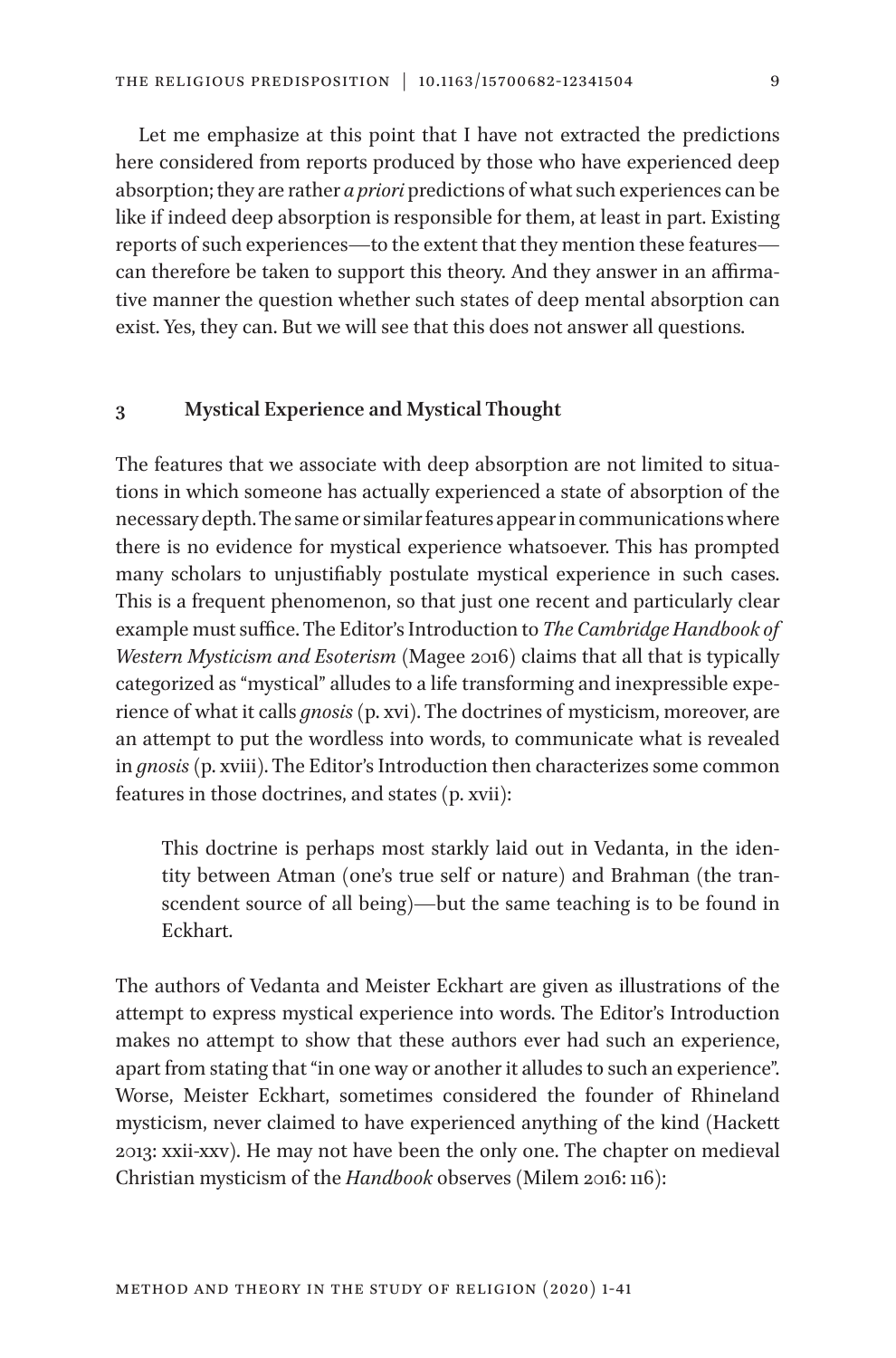some of the writers who are usually acclaimed as mystics, such as Eckhart, Eriugena, and Cusanus, do not emphasize experiences or visions. Their mysticism consists in a particular way of thinking about God that tries to articulate how God is present in ordinary things and everyday experience. All three use a dialectical or paradoxical mode of speech that balances contrary descriptions of God against each other. Although God is identical with ordinary things, God is also absolutely transcendent and unlike them. Following their path of thinking may not lead to any special, peak mystical experiences, but it can infuse all things with a new significance as expressions or images of God.

The claim that the authors of Vedanta ever had an experience of this sort has nothing to support it.15

The *Handbook* does not only deal with *mysticism*. As its title indicates, it also concerns *esotericism*. Esotericism, too, we read in the Editor's Introduction (Magee 2016: xxix), "is founded on *gnosis*, either directly (when esotericists themselves have the experience of *gnosis*) or indirectly (when esotericists put their faith in the testimony of those who have had the experience)." Indeed, everything treated in the *Handbook* as esotericism "—alchemy, astrology, magic, number symbolism, visions of other worlds, spiritualism, and so on—is founded in one way or another on the mystical teaching of *hen kai pan* (One and all), and everything that it entails" (p. xxix).

Claims like this put a heavy burden on the shoulders of those who have had "mystical experiences". If it is true, important cultural traditions would not be there if mystics had not reported their experiences, or if people had not listened to them. Given this importance, one would think that it is vital to show that recognized mystics actually had, or had had, such experiences.

The *Handbook* is of not of much use in justifying such claims. The word *experience* does not even figure in the index, and experiences are not very often referred to. This does not mean that none of the individuals included had mystical experiences; there are cases where no doubt seems justified. It does however mean that it is advisable not to attribute such experiences too easily to individuals for the sole reason that they proclaim "mystical teachings". If certain mystical teachings are widespread—and the Editor's Introduction (p. xxxi n. 24) suggests that they are universal and cross-culturally valid—we may have to consider alternative explanations for their popularity. Such alternative explanations are still required even if we were to accept that mystical

<sup>15</sup> This does not exclude, of course, that there may have been individuals associated with Vedanta who had mystical experiences; an example would be Ramakrishna (see Sil 1991).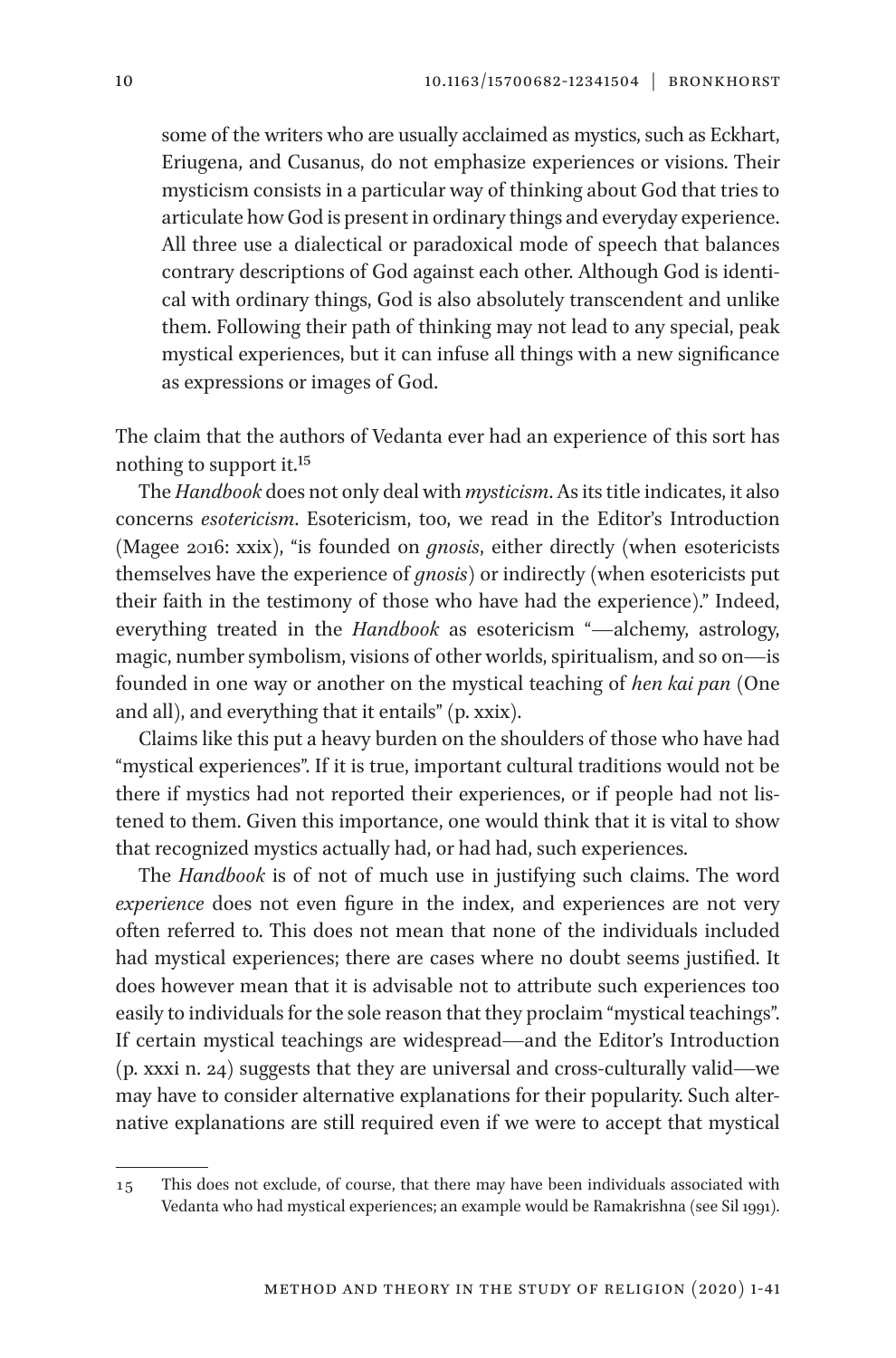experiences are their ultimate source (which we seriously doubt): for why should people "put their faith in the testimony of those who have had the experience", as the Editor's Introduction puts it? Why believe the claims of "real mystics" rather than the invented claims of "false mystics" or other charlatans? Unless there is a predisposition to accept certain views, the teachings of those who have had mystical experiences run the risk of not being valued and might soon be forgotten.16 But if there is such a predisposition, is there then still need for mystics to propound those views?

One of the contributors to the *Handbook—*Bruce Milem, author of chapter 10, on medieval Christian mysticism—presents a view that is rather different from the one espoused by its editor. His remarks are worth quoting (Milem 2016: 107-108):

"Mysticism" is a modern designation that became widespread in the late nineteenth and early twentieth centuries. The first scholars of mysticism, such as William James, Evelyn Underhill, and Rudolf Otto, focused on what they called mystical or religious experience, which they thought was the root of all religion. This emphasis on experience is characteristically modern, in harmony with doubts about tradition, authority, and institutions, and congruent with modernity's confidence in the experiential basis of science.

Milem then continues:

Because of the modern origins and character of the concept of "mysticism", we have to be careful when looking for mysticism in medieval Christianity. It is not that medieval people did not have, or were not interested in, extraordinary experiences of union with God. Rather, medieval people did not put the same weight on experience as an authority different from tradition, Scripture, and church that modern people do. They expected these authorities to agree. Moreover, medieval thinkers typically put experiences of God within the context of the Christian's gradual transformation into a perfected human being who enjoyed some sort of union or identity with God. This transformation, enacted in central

<sup>16</sup> This is not to deny that there are other factors that tempt people to accept certain beliefs, among these "cultural attractors"; see, e.g., Boudry & Braeckman 2012; Boudry, Blancke, & Pigliucci 2015. Unlike many of those other factors, which are by and large culturally determined, the features of "mystical thought" specified above are universal (even though their specific expressions will be colored by the ambient culture).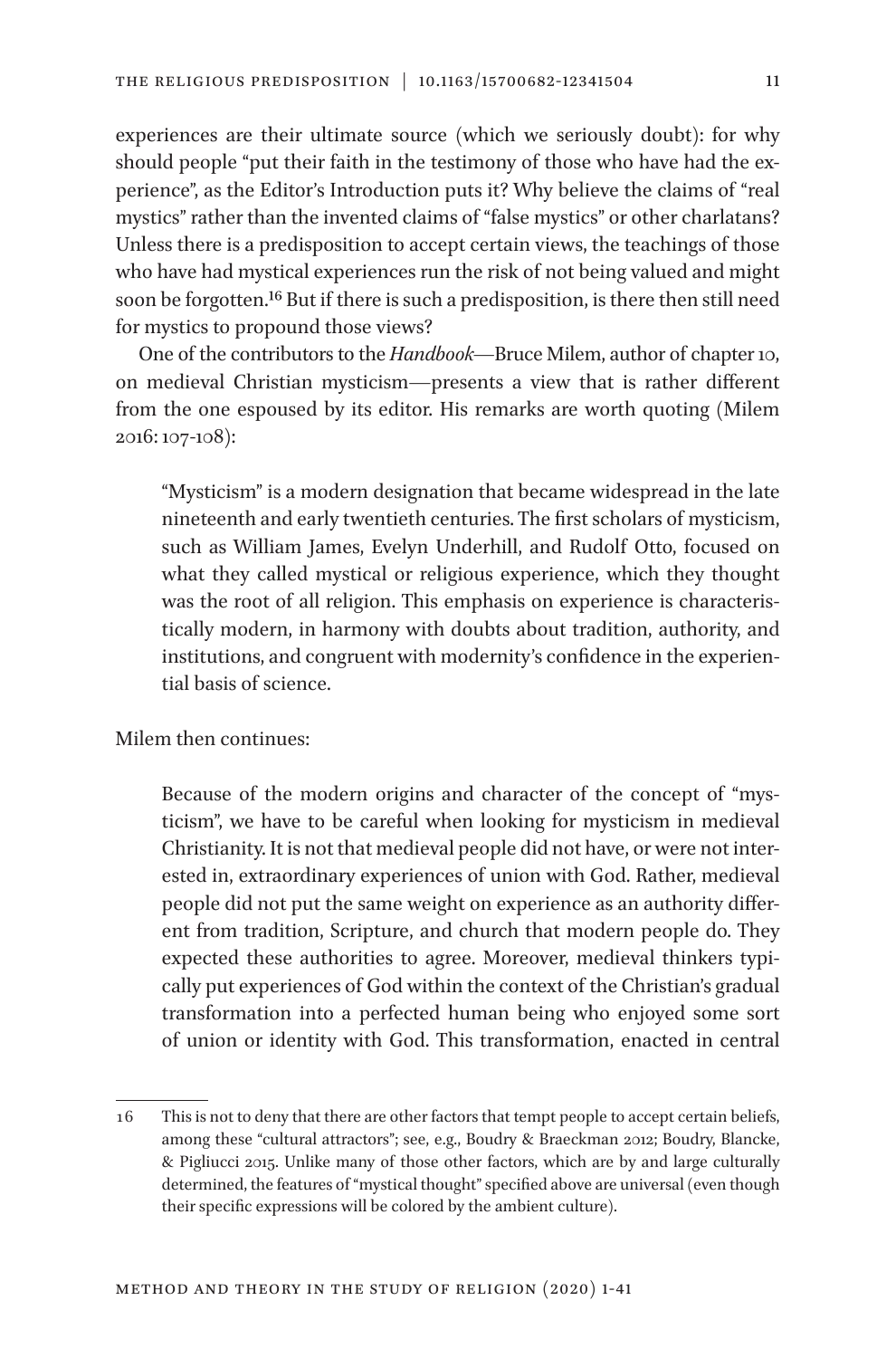Christian rituals such as baptism and communion, is what mattered, not the experiences. Still, some writers in the Middle Ages explored or emphasized the possibility that union with God is available in this life rather than exclusively in heaven … While some of these writers saw union as the basis for extraordinary experiences, others understood union as a permanent state of being that Christians would attain.

Seen this way, the belief in (or expectation of) union with God can hardly be the outcome of direct or indirect influence by mystics, and the presence of this "mystical" notion in medieval Christianity clamors for another explanation.

All this leaves us with a peculiar problem. If there can be mystical thought without mystical experience, we no longer need mystical experience to explain mystical thought.17 And yet, I consider it probable that there have been and are people who have mystical experiences and describe those experiences in terms that we also find in mystical thought. Who, then, influenced whom? Or is there no need to postulate influence?

It may not be easy to find a generally valid answer to this question. Assuming that Meister Eckhart did indeed *not* have mystical experiences, was he influenced by the writings or teachings of "real" mystics, i.e., mystics who had had them? If so, why did he consider those teachings significant? And why did his followers consider *his* teachings significant? We are confronted with the general question why mystical teachings appear significant to people who have not had mystical experiences themselves. Our line of enquiry takes us away from "real" mystics—those with mystical experiences—and toward the psychology of "ordinary" people, those who may draw inspiration from mystical teachings that may or may not derive from people who have had mystical experiences.18

It is time to return to our analysis of absorption. We saw that the assumed consequences of deep absorption made sense of many experiences reported by mystics and others. Many of the "ordinary" people who follow the teachings of "real" mystics presumably never had such experiences. Remember at this point that the line separating deep absorption from less deep absorption

<sup>17</sup> It also further reduces the appeal of the claim that Indian philosophical theories arose from spiritual practice; see Franco 2018.

<sup>18</sup> These observations may delight scholars who think that belief in "mystical thought" should be explained in terms of evolutionary psychology; see, e.g., Gorelik 2016; Gorelik & Shackelford 2017. However, even if it can be shown that "mystical thought" brings evolutionary benefits (a question that this article does not address), this cannot be construed as a criticism of the mechanism that brings it about (such as the one proposed in this article). See further §§7 and 8, below.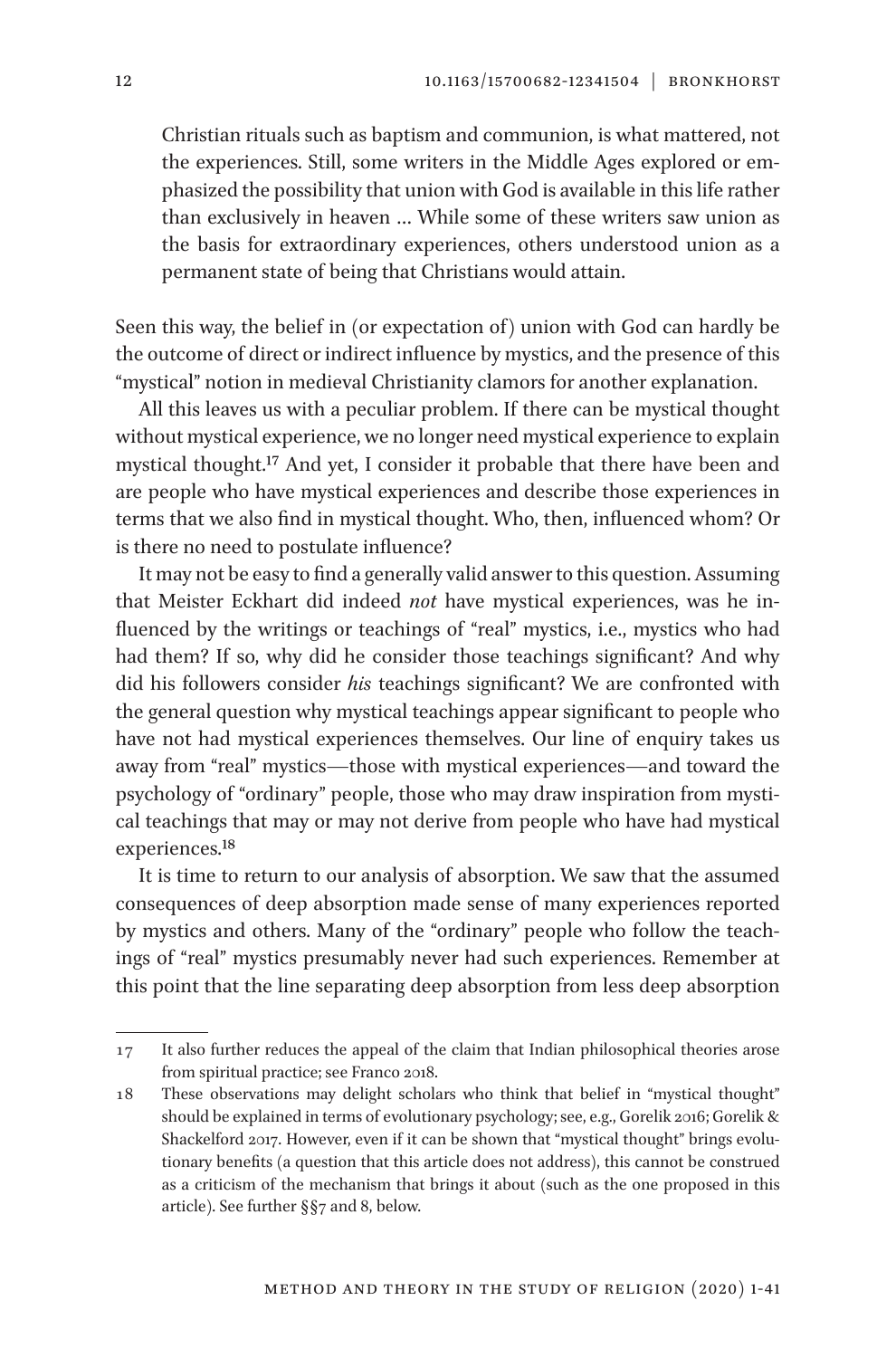is not hard and fast. Many people can experience flow or become absorbed in contemplating art or listening to music. Is it possible that the limited degrees of absorption to which many people have access give them an intuitive awareness that the world can be experienced differently?

This "solution" only shifts the problem. What does it mean that people have an intuitive awareness of mental states that they have not experienced? *I propose the following answer: They* have *experienced such states, in early childhood*. As a result, when people are confronted with so-called mystical teachings, they *recognize* elements. In a sense of remembering that will be specified below, they *remember* that they once experienced the world without a developed sense of self, that the world was once uninterpreted, or minimally interpreted.19 This is the thesis that will be further explored in what follows. But first more need be said about altered states of consciousness.

### **4 From Buddhism to Childhood**

Little has been said so far about meditation. Yet certain forms of meditation deal with states of deep absorption. A look at some early Buddhist texts<sup>20</sup> will suggest how to understand the processes involved.

The early Buddhist path contains a number of stages, two of which are of particular interest in the present context. A number of levels of deep absorption are part of it, but they are neither its beginning nor its end. These levels are preceded by preparatory practices, among which the practice of *mindfulness* is very important. There is no better way to compare and contrast the two—mindfulness and levels of absorption—than through a literal quotation of the most relevant passage from the early texts. Here we read (Bodhi 1995: 274-275, modified):21

(1) He becomes one who acts in full awareness when going forward and returning; who acts in full awareness when looking ahead and looking away; who acts in full awareness when flexing and extending his limbs; who acts in full awareness when wearing his robes and carrying his outer

<sup>19</sup> The thesis here proposed should not be confounded with the idea of *regression* as propounded by Sigmund Freud and others (I thank Oliver Kress for reminding me of this).

<sup>20</sup> The assumption that all or many Buddhists were accomplished meditators is certainly incorrect; see Appendix 2.

<sup>21</sup> This translates *Majjhima Nikaya* I p. 181-182. This same passage occurs numerous times in the ancient Buddhist canon; see Schmithausen 1981: 204 n. 15. For details on early Buddhist teaching, see Bronkhorst 2009.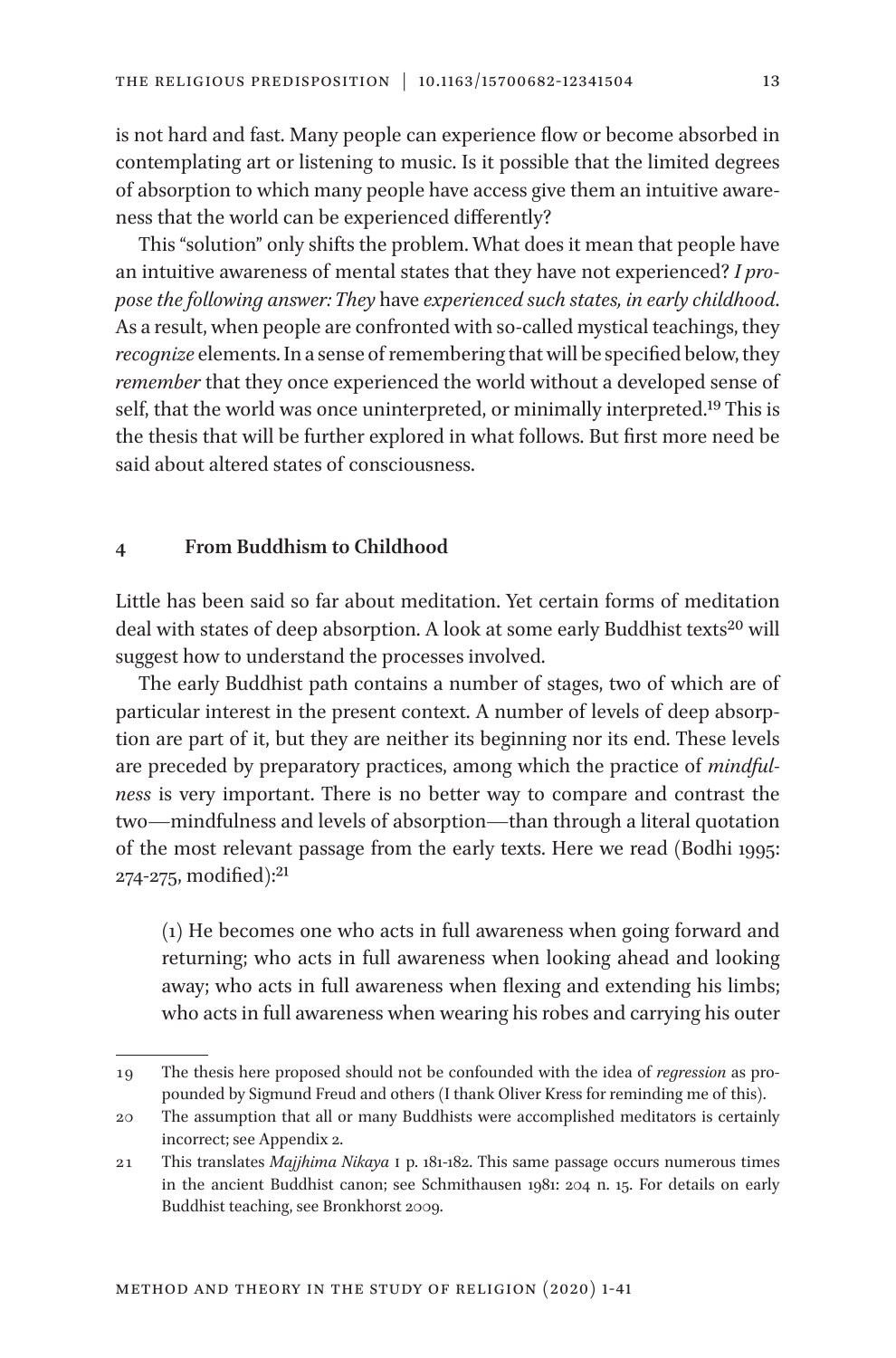robe and bowl; who acts in full awareness when eating, drinking, consuming food, and tasting, who acts in full awareness when defecating and urinating; who acts in full awareness when walking, standing, sitting, falling asleep, waking up, talking, and keeping silent.

… (2) Having thus abandoned these five hindrances, imperfections of the mind that weaken wisdom, quite secluded from sensual pleasures, secluded from unwholesome states, he enters upon and abides in the first stage-of-meditation that is born of seclusion, which is accompanied by applied and sustained thought and consists of rapture and pleasure. […]

Again, with the stilling of applied and sustained thought, a monk enters upon and abides in the second stage-of-meditation, which has selfconfidence and singleness of mind without applied and sustained thought, which is born of absorption and consists of rapture and pleasure. […]

Again, with the fading away as well of rapture, a monk abides in equanimity, and mindful and fully aware, still feeling pleasure with the body, he enters upon and abides in the third stage-of-meditation, on account of which the noble ones announce: 'He has a pleasant abiding who has equanimity and is mindful.' […]

Again, with the abandoning of pleasure and pain, and with the previous disappearance of joy and grief, a monk enters upon and abides in the fourth stage-of-meditation, which has neither-pain-nor-pleasure and purity of mindfulness due to equanimity. […]

The first part of this passage (1) describes mindfulness, the second (2) the four stages-of-meditation.

I have elsewhere interpreted this passage in the light of a theory that distinguishes, and contrasts, the implicit and the explicit systems of mental functioning (Bronkhorst forthcoming). "The explicit system is a sophisticated system that is tied to consciousness and thus capable of representing knowledge in a higher-order format. In contrast, the implicit system is inaccessible to consciousness." (Dietrich & Haider 2017: 3-4). The implicit system is responsible for automatic behavior and activities that are not in need of conscious supervision and may even resist it. Mindfulness, as can be learnt from the first part of the above quotation, aims at expanding the realm of the explicit system and reducing the realm of the implicit system. This, in turn, facilitates greater depth of absorption.<sup>22</sup>

<sup>22</sup> The assumption that the realms of the explicit and implicit systems are variable finds support in the finding that anxiety and cognitive load (which presumably put a greater demand on the implicit system) reduce attention control; Shi et al. 2019.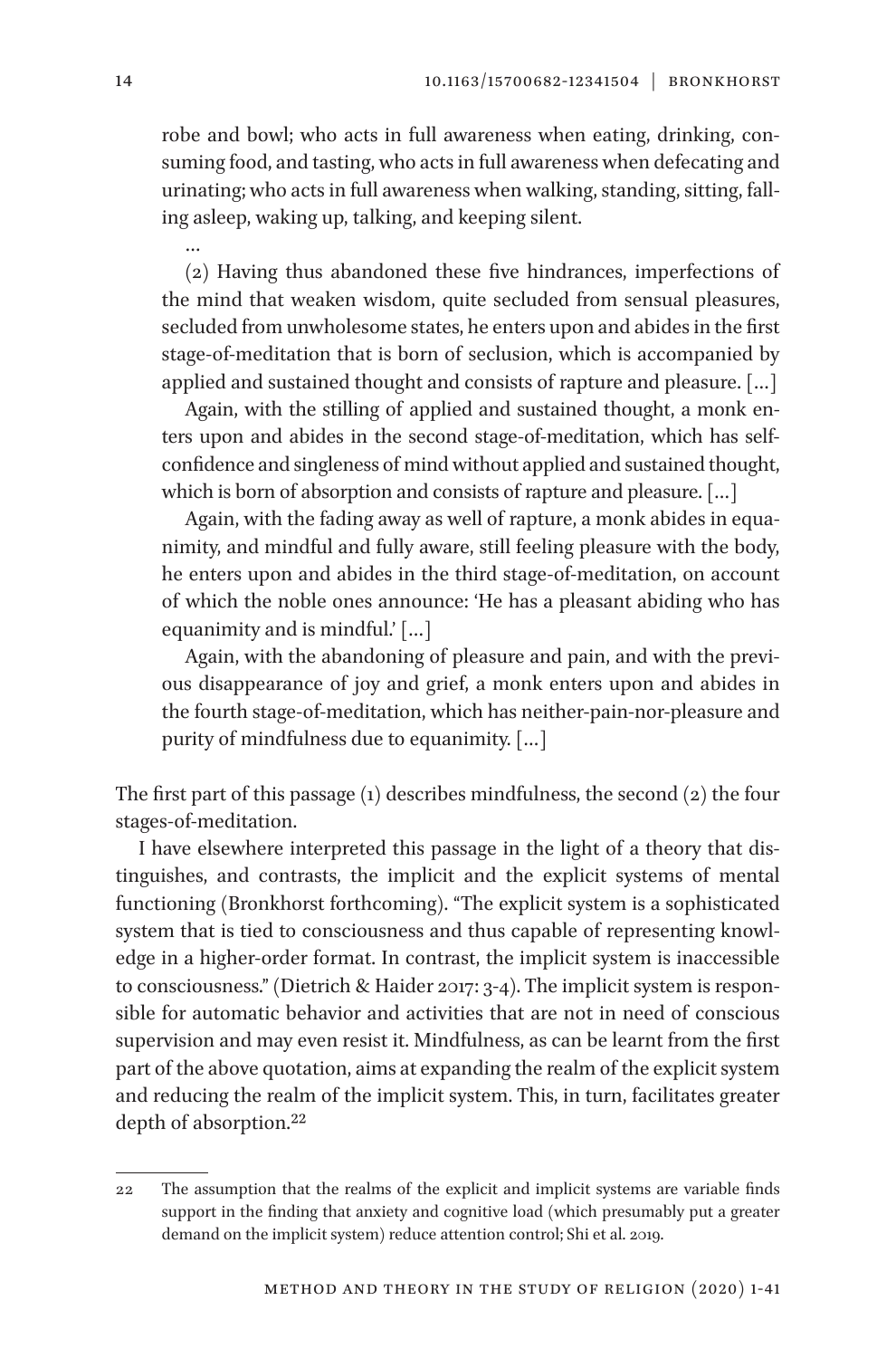the two facilitates the attainment of deeper states.<sup>23</sup>

The Buddhist text here cited distinguishes between two kind of mental practice: mindfulness and absorption. The two are not unrelated, because mindfulness is presented as preparatory to absorption but is still present in the deepest stages-of-meditation. And yet, they lead to distinguishable mental states. While mindfulness attempts to open up an awareness that is as broad as possible, absorption unites it to a maximum degree. It appears that the greater openness created by mindfulness allows greater unification, in the form of absorption, of the extra "space" that mindfulness provides. The process may even be bidirectional: deep absorption penetrates into the realm of the implicit system and thus creates space for greater mindfulness. The mutual interplay of

For our present purposes it is useful to distinguish between the mental states resulting from mindfulness and absorption respectively. This distinction will help us understand the state of awareness of young children, to which we now turn.

How do children experience the world? Recent work by Alison Gopnik, a psychologist, may provide an answer. Gopnik compares the external consciousness of adults to a spotlight and contrasts this with attention in children, which is more like a lantern (Gopnik 2009: 124):

It's plausible that babies are actually aware of much more, much more intensely, than we are. The attentional spotlight in adults seems more like an attentional lantern for babies. Instead of experiencing a single aspect of their world and shutting down everything else they seem to be vividly experiencing everything at once….

Babies also seem less subject to certain kinds of unconsciousness than we are. Less of their experience is familiar, expert, and automatic, and so they have fewer habituated unconscious behaviors. While they inhibit distractions less well, more of the field of consciousness will be available to them.

Translated in terms of the notions of an explicit and an implicit system of mental functioning here adopted, this becomes: In relative terms, the realm of the explicit system is larger in babies than in us, the realm of the implicit system is smaller. The mental state that adults can only reach through a combination of mindfulness and absorption is freely available to infants.

<sup>23</sup> It is not impossible that *mindfulness* and *absorption* vaguely correspond to *meditation* and *contemplation* in some of the senses in which the latter terms were used in Western European Christianity; see Baier 2019.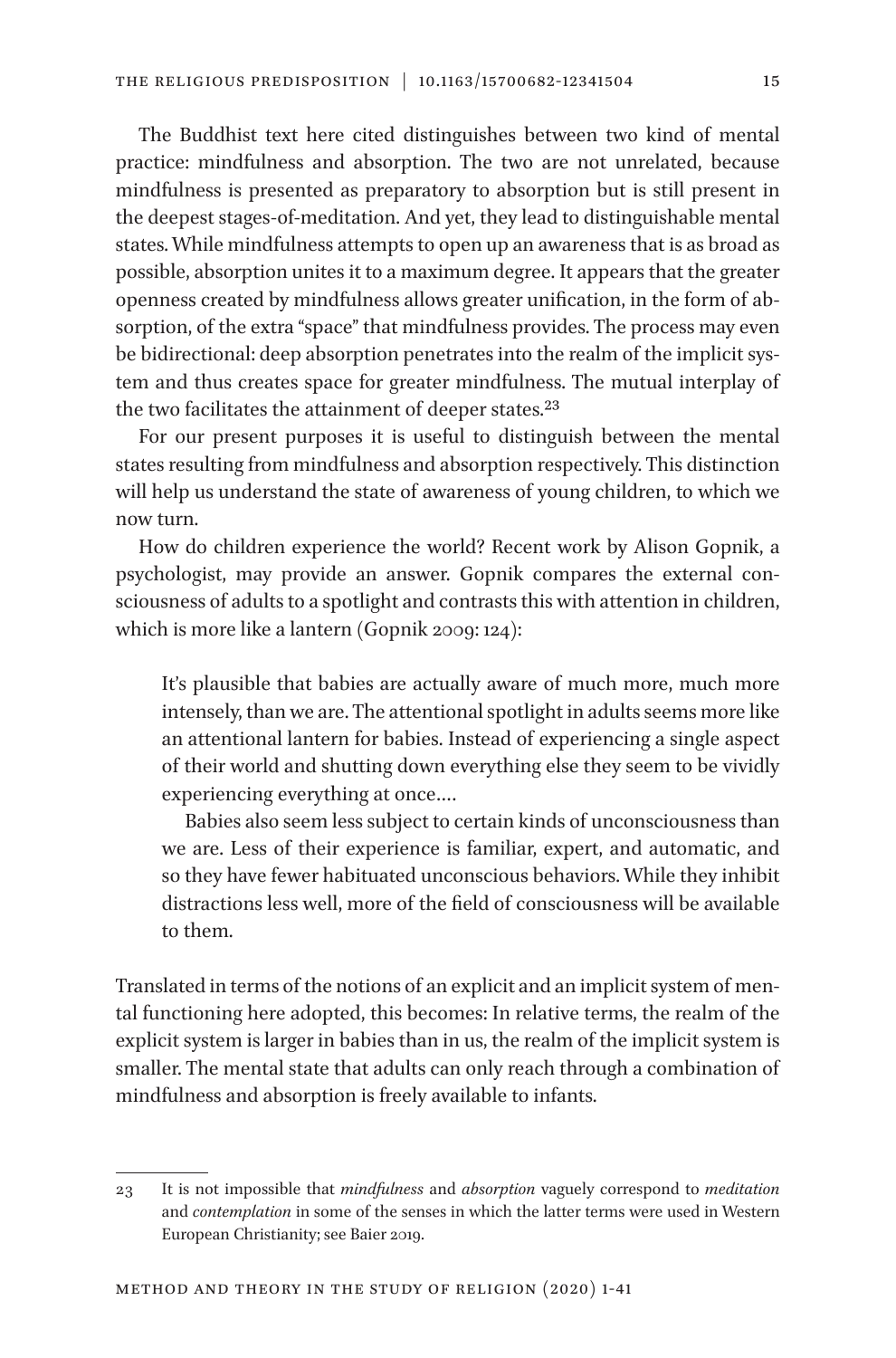Consciousness, Gopnik maintains, narrows down as a function of age: "As adults, when we pay attention, we are regressing a little part of our brain to its childhood state. We are taking a little part of us and turning that into a 2-yearold again."24 This quotation confirms what I suggested earlier, viz., that attention penetrates into the realm of the implicit system and thus creates space for greater mindfulness, i.e. baby consciousness (see below).

In order to clarify what the child's consciousness is like, Gopnik makes a comparison with different kinds of meditation (Gopnik 2009: 127):

Meditative practices involve manipulating attention in novel ways. In some of these traditions, the idea is to focus and sustain vivid attention on a single object—a mandala or a koan or a crucifix. But in other types of meditation the idea is to distribute attention as much as possible. Certain types of "open awareness" meditative practices are about *not* focusing on a single object.

This second type of meditation is "like the lantern consciousness of childhood as opposed to the spotlight consciousness of ordinary adult attention". Gopnik argues "that this expansive lantern consciousness is almost the opposite of the distinctive adult happiness that comes with what psychologists call 'flow'". (Gopnik 2009: 129). Our discussion so far suggests that this distinction corresponds to the distinction between mindfulness and deep absorption. Children's consciousness corresponds to the state that mindfulness practice seeks to attain: expansion of the realm of the explicit system at the expense of the realm of the implicit system. Unlike adults, young children need make no effort to get there; they are there already. This explains that *babies seem less subject to certain kinds of unconsciousness than we are*, that *less of their experience is familiar, expert, and automatic*, and that *they have fewer habituated unconscious behaviors*, as claimed by Gopnik in the above quotation. It also explains that *more of the field of consciousness will be available to them*.

Regarding the self of young children, I will one more time quote Gopnik  $(2009:146):$ 

you could say that babies and young children have episodic memory but not autobiographical memory. Although they are very good at remembering specific events in the past, they don't put these events into a single coherent timeline, don't remember how they know about the events, and don't remember their past attitudes toward events…. And they don't have

<sup>24</sup> Gopnik, as quoted in Ananthaswamy 2014; see further Sweeny et al. 2015.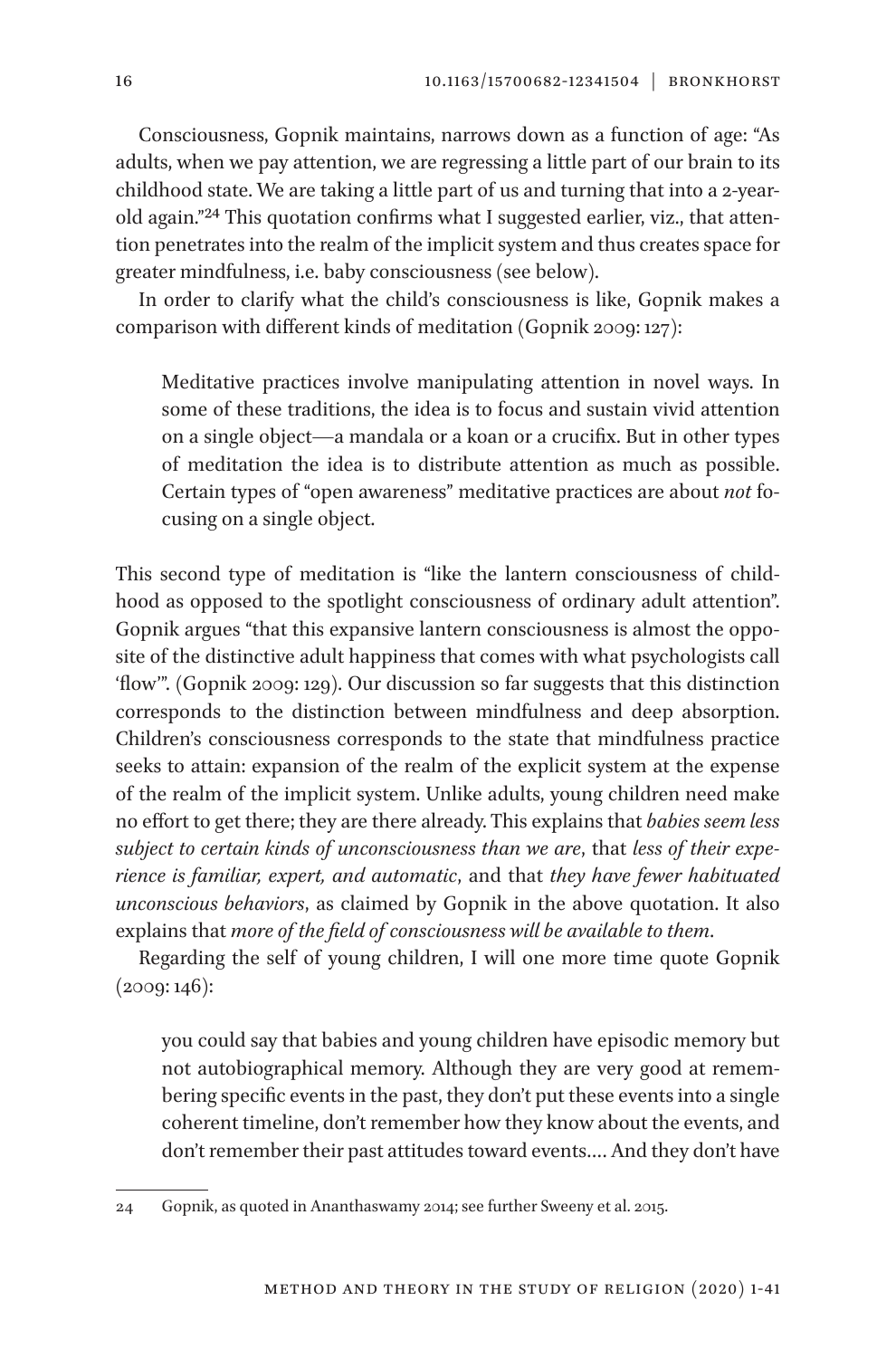a single "inner autobiographer", a self who links their past and present mental states.

Steven Rose (2003: 41) adds that "many childhood memories … are not linear, not a series of sequential events, but more like pictures, truly 'photographic' memories, even if the photographs come with feels, sounds and smells attached." He calls such memories "eidetic" memories (p. 118), recollected as a series of snapshots, fixed or frozen in time.

It appears, then, that adults preserve memories from their childhood, but that such memories may not be sequentially ordered, and may not even be linked to their sense of self. Remember: "without a sense of self, memories have no meaning" (quoted above); this means: they may be remembered but are not necessarily connected with our sense of self. The question now is: can there be memories of the way the world was experienced in childhood? Does Gopnik's lantern consciousness leave traces that can be recollected, one way or another, by adults?25

I am not aware of research that might give a definite answer to this question.26 However, Gopnik compares the experience of babies to the adult experience of travel—preferably to exotic places—, to certain types of meditation, to "other kinds of activities, such as falling in love, hunting, or even mania". "Lantern consciousness is invoked by writers like Virginia Woolf and Emily Dickinson and artists like Henri Cartier-Bresson." (Gopnik 2009: ch. 4). To this list she adds psychedelic drugs (Ananthaswamy 2014). All of these experiences of lantern consciousness, when undergone by adults, leave memories, including memories of the states of awareness in which they were experienced; they are even eminently memorable. It seems safe to conclude that also the lantern consciousness of children can in principle be remembered. However, like Rose's eidetic memories, these impressions may not be part of the autobiographical past that the child will develop in time. The child's lantern consciousness may remain present, frozen in time, as a kind of background awareness that accompanies the adult throughout their life.

<sup>25</sup> Note that this kind of recollection has nothing to do with remembering facts, people, things, relationships, and places, which undergoes infantile amnesia (see, e.g., Alberini & Travaglia 2017). It is part of the theory here presented that memory of the state of awareness does not undergo infantile amnesia.

<sup>26</sup> It is not immediately obvious what shape such research could take. Memory of states of awareness does not easily qualify as either "episodic memory" or "semantic memory". I tentatively make the (self-contradictory?) proposal that it is episodic memory without autonoesis (see Tulving 2001; LeDoux 2019: 296 f.).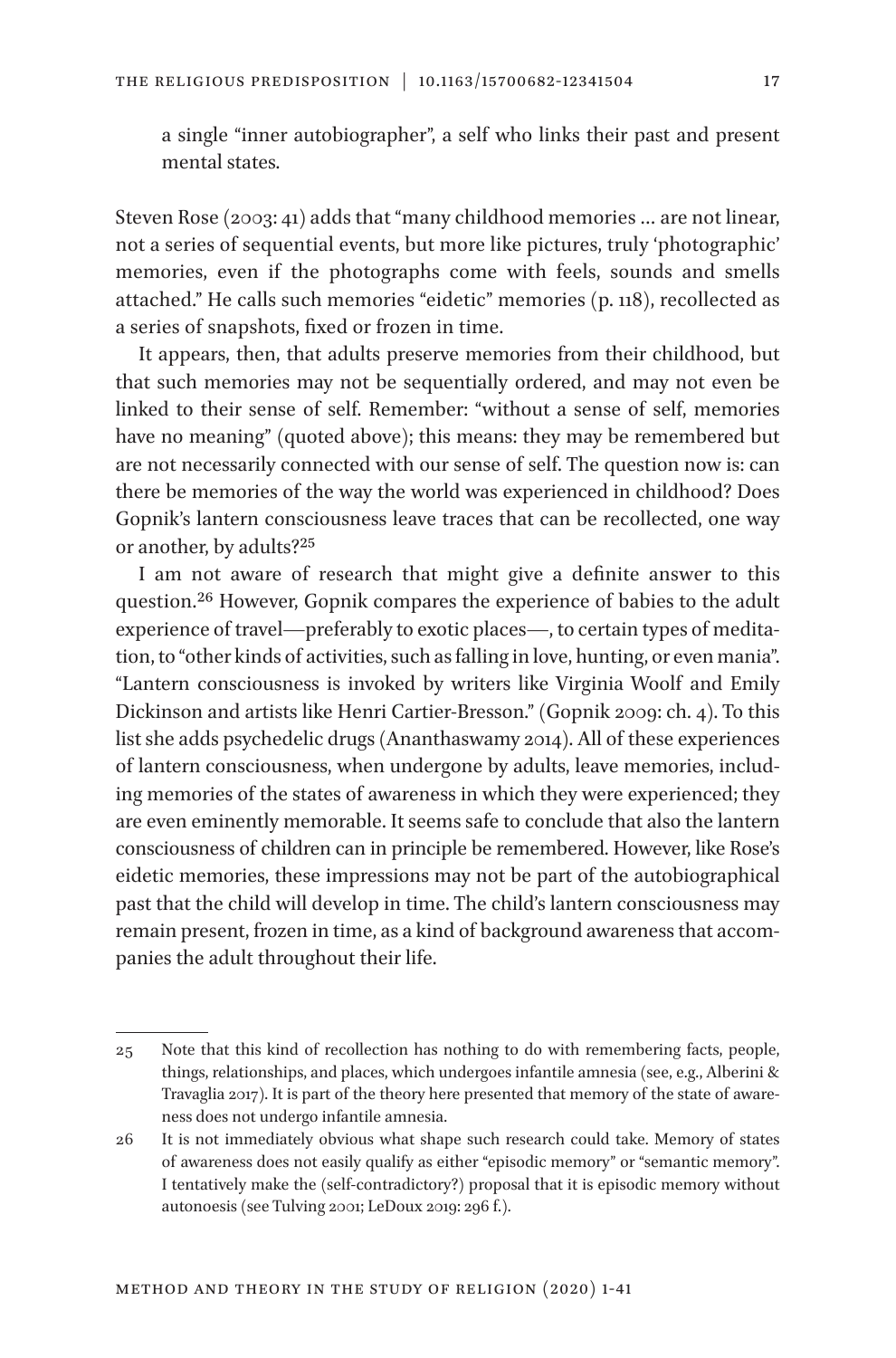#### **5 Expressions of an Intuition: Practices**

We have come to the provisional conclusion that human beings, presumably all of them,<sup>27</sup> have an intuitive awareness of a state of being very different from what we are used to in daily life. This intuitive awareness is at bottom the nonsequential memory of a state of awareness that we experienced in early childhood; this non-sequential memory does not contribute to our sense of adult identity. Many religious behaviors and beliefs (as well as other behaviors and beliefs) can be understood as resulting from attempts to recover this different state of being, often through the cultivation of mindfulness and absorption. Instances are the following.

Consider *prayer*. Recent research on prayer as observed in certain Christian churches reveals that there can be more or less skillful pray-ers (i.e., people who pray), that at least some forms of prayer involve skills that can be practiced and developed, and that this skill is *absorption*. Prayer may allow pray-ers to reach various degrees of mental absorption (Luhrmann 2005; Luhrmann, Nusbaum & Thisted 2010: 75). In prayer, "when people believe that God will speak to them through their senses, when they have a proclivity for absorption, and when they are trained in absorption by the practice of prayer, these people will report internal sensory experiences with sharper mental-imagery and more sensory overrides". (Luhrmann, Nusbaum & Thisted 2010: 74). Indeed, "a habit of *kataphatic* prayer<sup>28</sup> leads people to report more sensory experiences about God than people listening to lectures on the Gospels … And that is why inner sense cultivation is important to religion. The great goal of daily practice in an evangelical church in which God speaks back is to teach people to blur the line that the human mind draws between the internal and the external …" "Inner sense cultivation … seems to contribute to intense spiritual experience of God". (Luhrmann & Morgain 2012: 382). Researchers have noticed some cognitive effects: "[A] form of prayer practice which uses mental imagery in many sensory modalities, visual above all, increases imagery vividness and (to some extent) alters perceptual accuracy … Our data have shown that these practices lead to reports of unusual sensory experiences and to reports of unusual sensory experiences associated with the religious ideas which form the content of the practice." (Luhrmann, Nusbaum & Thisted 2013: 171-172).

<sup>27</sup> It would be interesting if people were found who do not have this intuition, presumably because they do not "remember" the state of awareness of early childhood. This issue is briefly discussed in §7, below.

<sup>28</sup>  *Kataphatic*, or affirmative, prayer is to be distinguished from *apophatic* prayer, in which practitioners disattend to thought and mental imagery (Luhrmann & Morgain 2012: 362).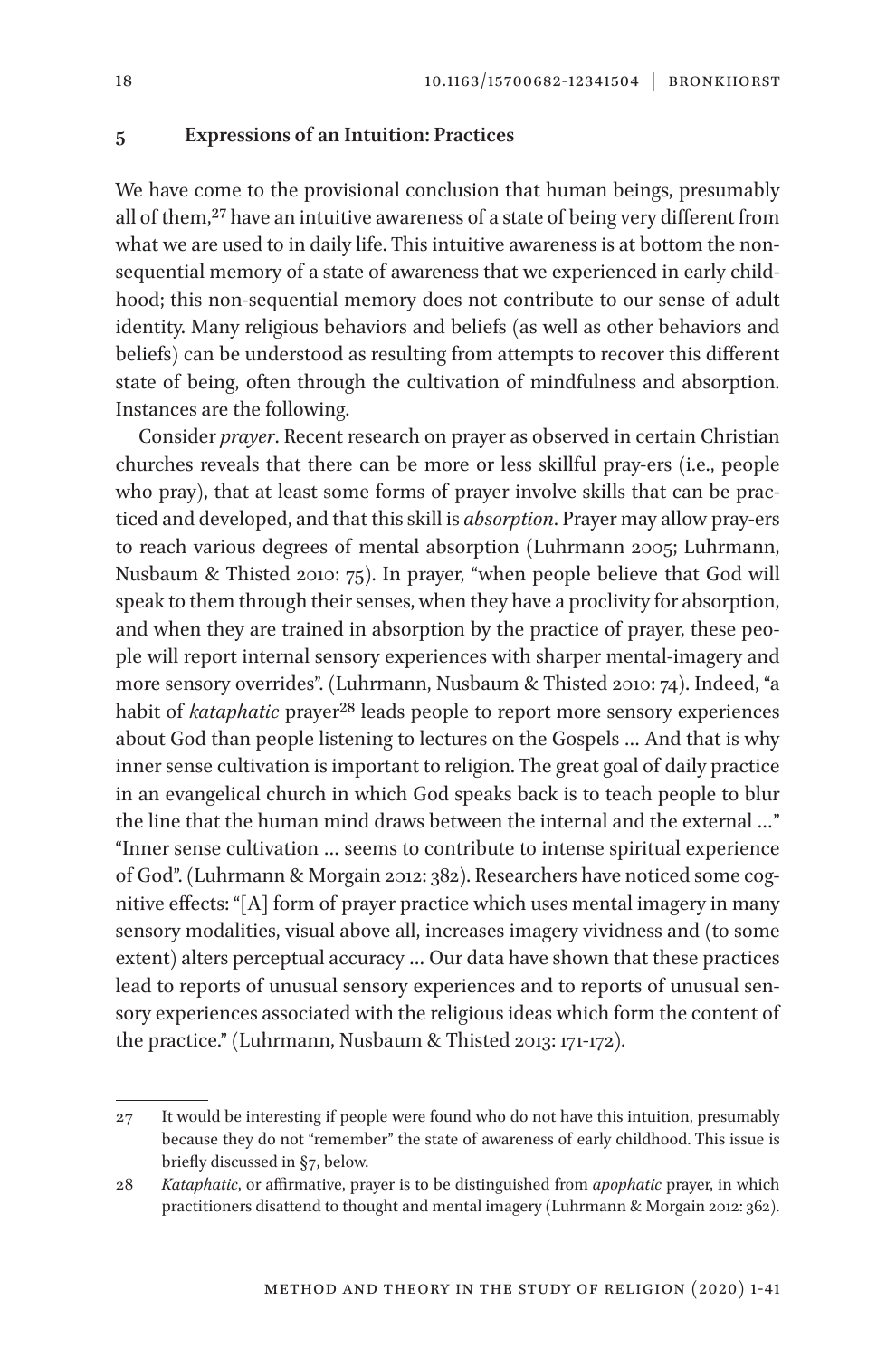Love and devotion are common means to promote mindfulness and absorption, not only in Christian prayer, but also in the Hindu practice of *bhakti*, Sufi practices in Islam, and elsewhere.29

*Ritualized actions*, a recent study points out, are "more attention grabbing and more memorable than non-ritualized actions". Certain aspects of ritual "allow for greater allocation of attentional resources". Indeed, "sensorimotor processing of the controlled segmented ritual actions leads to biased attention". "During the performance of a ritual, focusing on the series of action sequences will direct a person's attention to the specific motions and sensory experiences". "[R]ituals can regulate goal-directed behavior … by heightening attention to the goal context through the experience of segmented, repetitive actions". Rituals may be particularly good at directing attention "because they are inherently compelling and attention grabbing". "[A]dherence to ritual actions limits attention to particular stimuli in the environment"; "focused attention swamps a person's executive systems, leaving little room for personal improvisation or alteration" (Hobson et al. 2018: 263, 265, 268, 273). An earlier study had already stated (Boyer & Liénard 2006: 606):

… ritualized acts are very different from other routines. However often an individual may perform a ritualized action, it does not seem to become automatic. On the contrary, it remains constrained by high-level cognitive control. Ritualized actions … require high cognitive control because the rules often apply to familiar actions (e.g., walking, talking, preparing food) and turn them into more difficult task (e.g., walking *without* treading on the line). This clashes with a commonsense notion that rituals only include actions that one performs "routinely" or "without thinking". Indeed, … the components of rituals that we called Ritualized Behavior cannot be automatic.

It appears from these quotations that ritual can combine the two practices that correspond to mindfulness and absorption respectively. More than prayer, ritual behavior requires the practitioner to be aware of every single act he or she performs (*Ritualized Behavior cannot be automatic*).

It is known to the psychology of ritual that the performance of ritual can have a positive emotional effect on its participants. This effect, it is claimed, may be a direct consequence of the mental states in which ritual activities are carried out (Hobson et al. 2018: 265):

<sup>29</sup> See, e.g., Hardy 1983/2014; Schimmel 1975.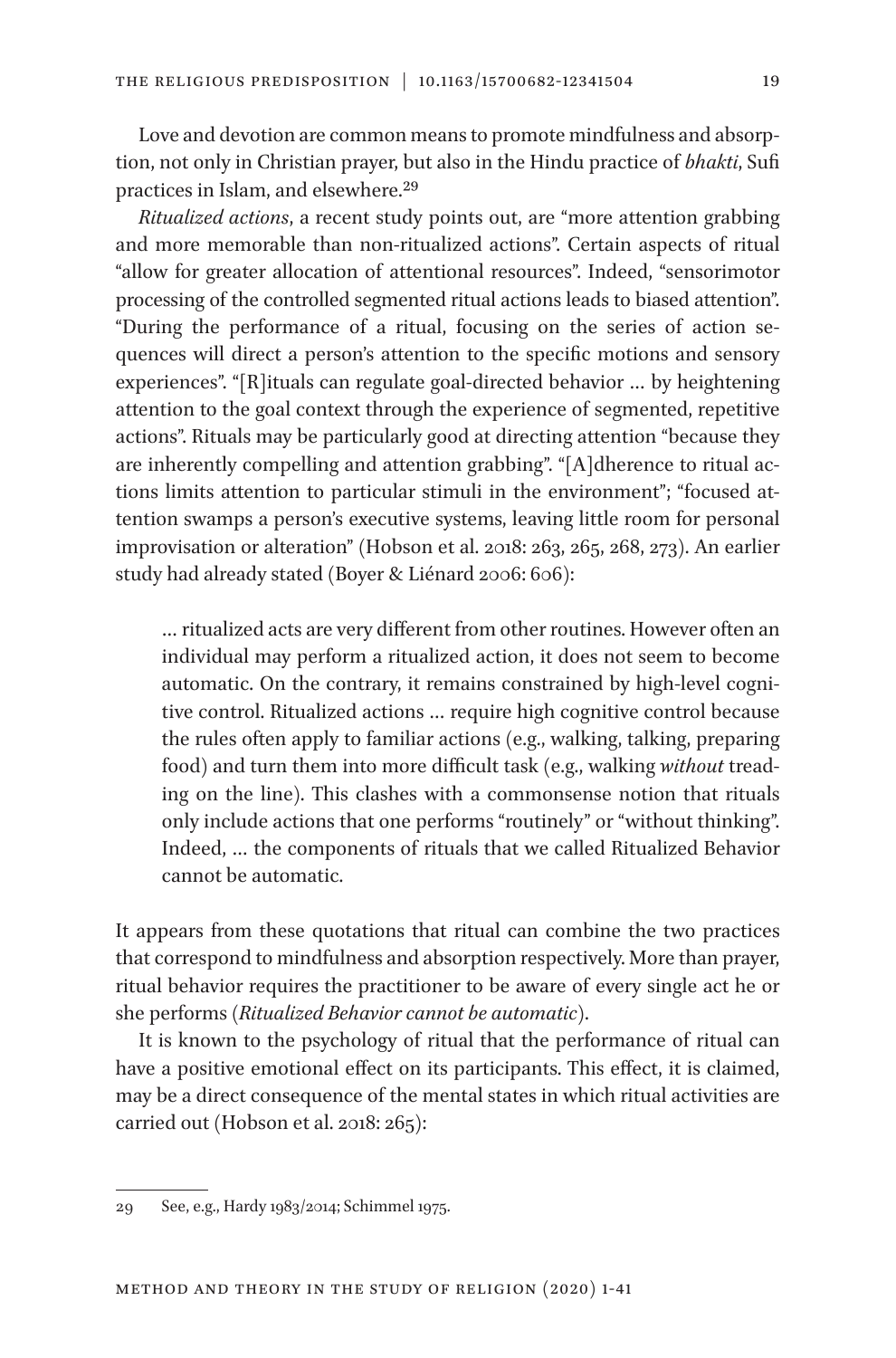One mechanism by which performing rituals may regulate emotion is that the act of performance may direct attention away from one's emotions. During the performance of a ritual, focusing on the series of action sequences will direct a person's attention to the specific motions and sensory experiences. Rituals then can serve as a form of distraction, blocking out possible negative thoughts from entering a person's mind. In line with this thinking, Boyer and Liénard (2006) propose that the physical action units of ritual lead to a swamping of working memory that temporarily reduces anxiety. This attentional demand minimizes anxiety by blocking intrusive thoughts …

Limited perceptual and cognitive effects have also been observed, but these have not so far been connected with absorption (Nielbo & Sørensen 2016, esp. p. 319).

There is no reason to disagree with these findings, for they do not contradict the perspective here adopted. Rituals may have these effects, while at the same time being (only partially successful) attempts to recover the different state of consciousness that characterizes early childhood.

Also, religious *asceticism* can be viewed as an attempt to recover this state of consciousness, but this time mindfulness and absorption play no intermediate role. We saw that in states of deep absorption people do not identify with their activities. The tendency to *not* identify with one's actions, and with one's body and mind in general, is a recurring theme in asceticism. Often it takes the form of physical and mental immobility. This is most strikingly illustrated by the Indian ascetics who remained motionless for great lengths of time, as it is by the Christian ascetics who did the same (think of the stylites). Refusal to identify with the body also finds expression in the sufferings of the Christian martyrs, elaborately documented in the relevant literature. Puberty initiations in many tribal societies expect the initiands to suffer severe pain with equanimity.30 Note that in these cases an implicit belief regarding the nature of one's self is the intermediary that supposedly connects with the state of consciousness looked for. In some cases (such as Brahmanical thought, in India) an explicit belief of the nature of the self takes its place (see below; §6).

<sup>30</sup> Bronkhorst 2001a contains many examples (note that I have meanwhile somewhat modified my theoretical take on it). The refusal to identify with one's actions is also found in Sufism (Schimmel 1975: passim, e.g. p. 196).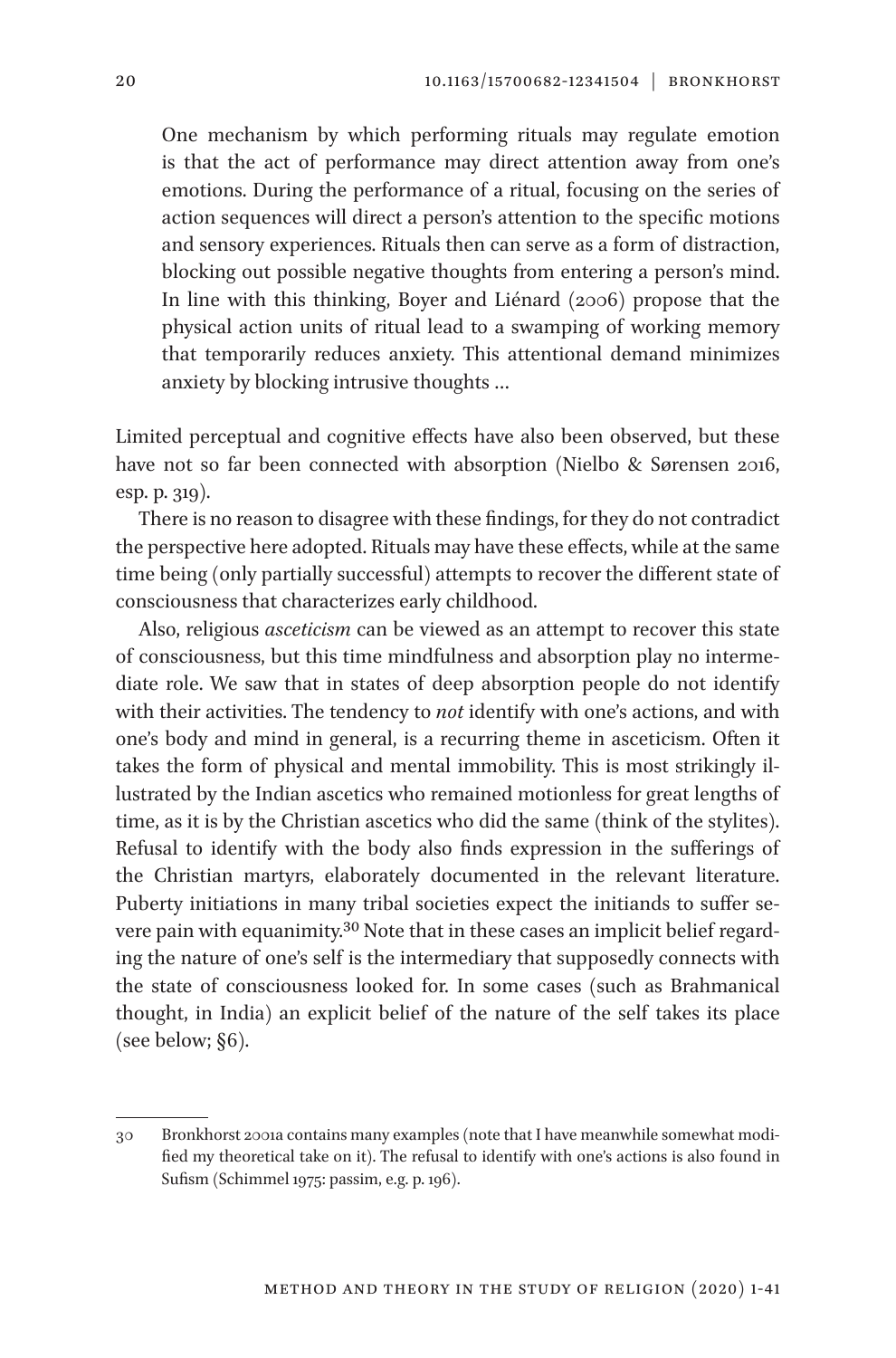#### **6 Expressions of an Intuition: Beliefs**

We have seen that so-called mystical thought does not necessarily depend on mystical experience: all human beings share an "intuition" that draws them toward "mystical thought". That intuition can be explained, I argue, in terms of an implicit, non-specific, memory (though not memory in the ordinary sense of the word) of the mental state we were in as babies. This state—without sense of self, without a narrative that connects the present with past and future, without language, and without the advanced interpretation of sense impressions that adults apply to them—is only accessible to adults through devices such as mental absorption. Young children have access to it without the help of such devices. Intuition draws adults to such states and inclines them to adopt beliefs and practices that are "felt" to connect with them.

The most striking of these beliefs is the shared conviction that there is a reality different from "ordinary" reality. It is part of most if not all religions, and even non-religious persons may be tempted to believe that "there must be more". It is not confined to those who have had mystical experiences and is not normally looked upon as "mystical". This conviction of a different reality is yet remarkable and demands an explanation. The theory here proposed provides such an explanation.

Only slightly less widespread is the belief that this transcendent reality is inhabited by one or more conscious beings: God, or gods. It has been observed that the "*only* feature of humans that is *always* projected onto supernatural beings is the mind". (Boyer 2001: 144; see further Westh 2013). This is not surprising in the light of our theory, which looks upon the belief in a transcendental reality as ultimately based on the intuitive awareness of the way we experienced the world in childhood.<sup>31</sup> There was always a conscious presence in that experience, a presence that would in due time develop into the notion of self, but had not yet done so at that time. Unsurprisingly, the proximity or even identity of self and God is a recurring theme in many religions. Note however that memories from early childhood do not necessarily predispose to a belief in God, which is after all not part of the child's awareness. This leaves open the question whether Tarzan would believe in God (Banerjee & Bloom 2013).<sup>32</sup> The

<sup>31</sup> It is certainly no coincidence that the tendency to rely on intuition (rather than on reflection) positively influences one's tendency to believe in God and related things; Shenhav, Rand & Greene 2011; Pennycook et al. 2012.

<sup>32</sup> Indeed, belief in god(s) is not universal in hunter-gatherer societies, and may not have been present in the last common ancestor (LCA) of present-day hunter-gatherers: "Reconstructions are equivocal on whether or not the religion of the LCA of present-day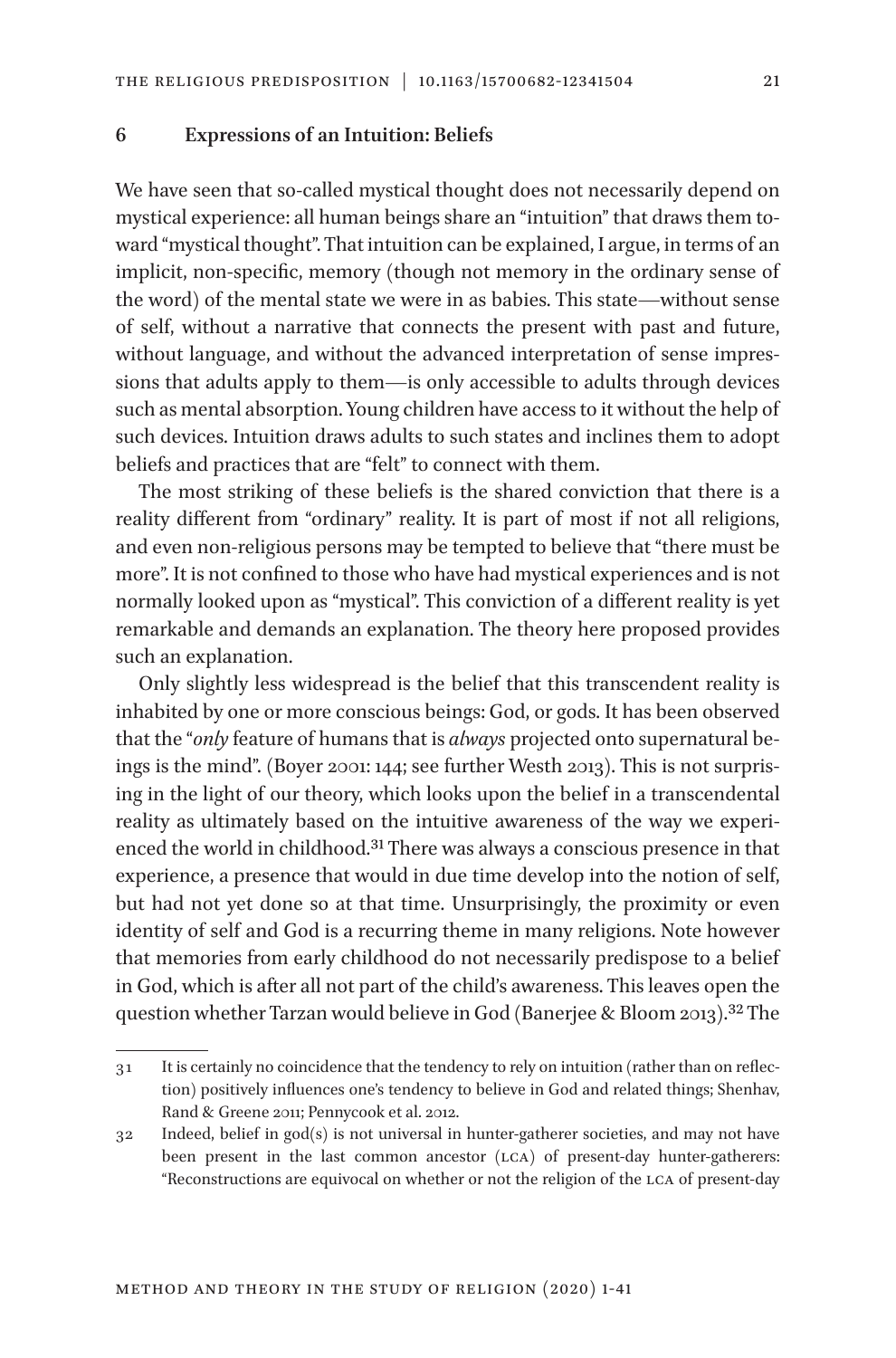theories developed in the cognitive science of religion account for such beliefs (see various chapters in Slone & McCorkle 2019); our theory finds a place for such entities in transcendental (rather than ordinary) reality.

Many commonly held beliefs go further than this.33 A set of beliefs that has attracted much attention is the so-called *perennial philosophy*. Perhaps the best-known representative of this "philosophy" is Aldous Huxley, whose book *The Perennial Philosophy* first came out in 1944.

What is this perennial philosophy? This is what Huxley says about it (Huxley 1947: 1):

Philosophia perennis—the phrase was coined by Leibniz;<sup>34</sup> but the thing—the metaphysic that recognizes a divine Reality substantial to the world of things and lives and minds; the psychology that finds in the soul something similar to, or even identical with, divine Reality; the ethic that places man's final end in the knowledge of the immanent and transcendent Ground of all being—the thing is immemorial and universal. Rudiments of the Perennial Philosophy may be found among the traditionary lore of primitive peoples in every region of the world, and in its fully developed forms it has a place in every one of the higher religions.

Shear (1994: 319-320) specifies the "core" of the perennial philosophy in a manner that lays less emphasis on the "divine":

(1) The phenomenal world is the manifestation of a transcendental ground; (2) human beings are capable of attaining immediate knowledge of that ground; (3) in addition to their phenomenal egos, human beings possess a transcendental Self which is of the same or like nature with that transcendental ground; and (4) this identification is life's chief end or purpose.

It is easy to recognize in these summaries two of the features (transcendental reality; transcendental self) that we associated with deep absorption. This

hunter-gatherers included belief in an afterlife, shamanism, ancestor worship, and the concept of a single creator deity, or a high god. Belief in either ancestral spirits or creator deities who remain active in human affairs was not present in ancestral hunter-gatherer societies, according to the reconstructions." (Peoples, Duda & Marlow 2016: 277).

<sup>33</sup> It is to be kept in mind that no attempt will be made to identify or enumerate all the factors that played a role in shaping the following examples. All that counts in the present context is that they illustrate the features of "mystical thought" identified above.

<sup>34</sup> This is not correct: it was coined by Agostino Steuco in 1540; see Bronkhorst 2001: 175 n. 1.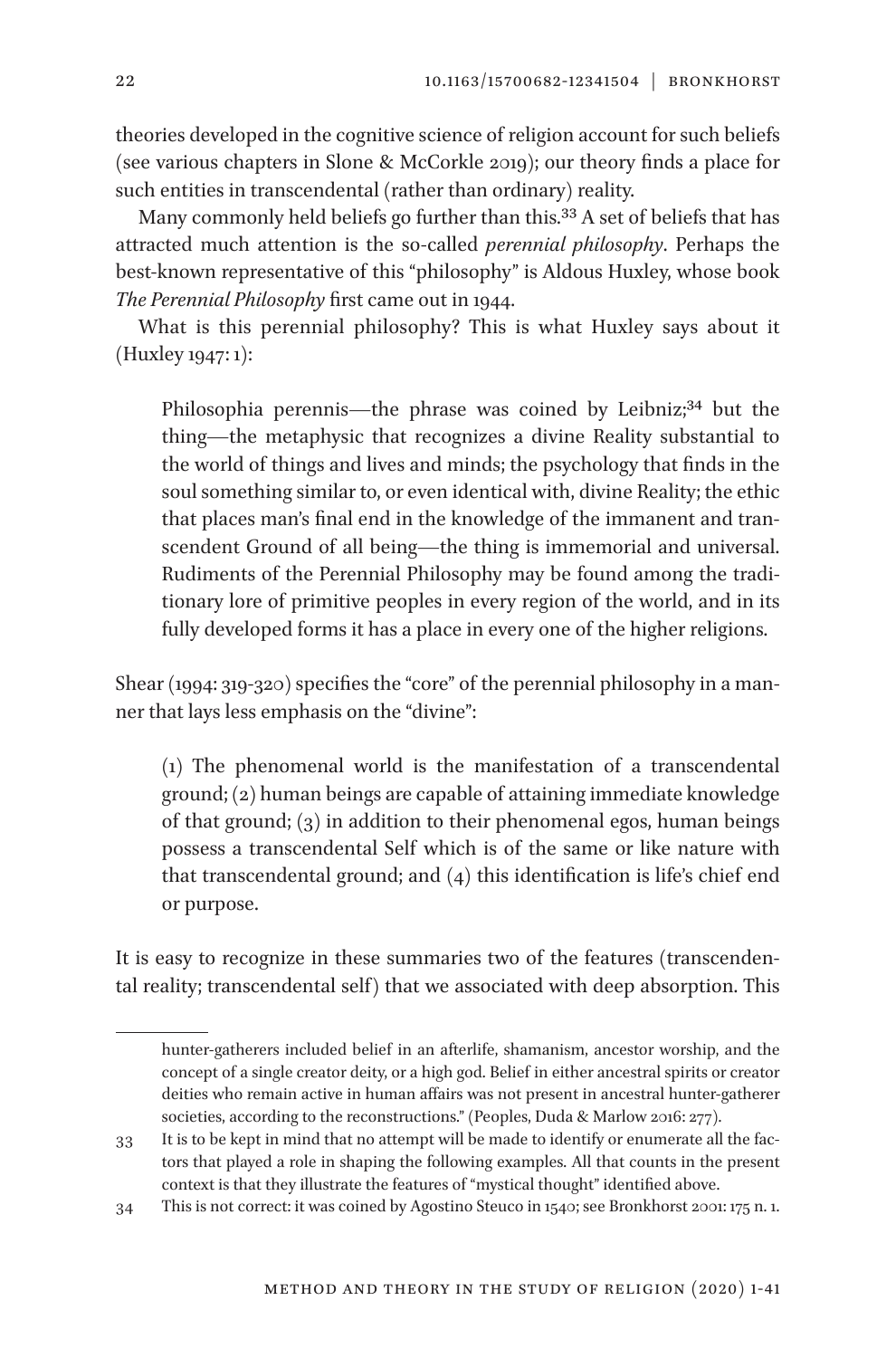does not mean that the perennial philosophy is true (as many have claimed), nor that the perennial philosophy is based on mystical experience (as others have claimed). It merely confirms our thesis that human beings have intuitions that predispose them to hold such views. This predisposition, we now think, is based on the background presence in the mind of experience that we all had in childhood.

This predisposition finds expression in other ways as well. Recall that the "real" self does not participate in the activities of body and mind.35 It is often conceived of as being non-active by nature; and in religious movements where the transcendental self is believed to be identical with divine reality, this divine reality, too, is thought of as non-active. Here are some examples (Huxley 1947: 52, 45, 117, 145, 146, 22, 44, 93): Ruysbroeck attributes inaction to the Godhead in the following passages: "There is a distinction and differentiation, according to our reason, between God and the Godhead, between action and rest. The fruitful nature of the Persons ever worketh in a living differentiation. But *the simple Being of God, according to the nature thereof, is an eternal Rest* of God and of all created things." And again: "(In the Reality unitively known by the mystic), we can speak no more of Father, Son and Holy Spirit, nor of any creature, but only one Being, which is the very substance of the Divine Persons. There were we all one before our creation, for this is our super-essence. There *the Godhead is in simple essence without activity*." Eckhart said: "For in thus breaking through, I perceive what God and I are in common. There I am what I was. There I neither increase nor decrease. For *there I am the immovable* which moves all things." And again: "The damned are in eternal movement without any mixture of rest; we mortals, who are yet in this pilgrimage, have now movement, now rest…. Only *God has repose without movement*." Albertus Magnus stated: "… Work to simplify the heart, that *being immovable* and at peace from any invading vain phantasms, thou mayest always stand fast in the Lord within thee, to that degree as if thy soul had already entered the always present now of eternity that is, the state of deity….". And again: "*[he] becomes immutable and arrives at that true life which is God Himself*".

The idea that the self is by its nature inactive is widespread in Indian thought. And those currents that identify the self with Brahman (primarily Vedanta), attribute inactivity to Brahman as well (e.g., Bronkhorst 2007: *passim*).

It is easy to add quotations from a variety of religions concerning the inactive nature of God, or of the soul, or of both; there is no need to do so at

<sup>35</sup> On a less "deep" level, it appears "that people show a general tendency to conclude that deep inside every individual, there is a 'true self' motivating him or her to behave in ways that are virtuous" (Newman, Bloom & Knobe 2014).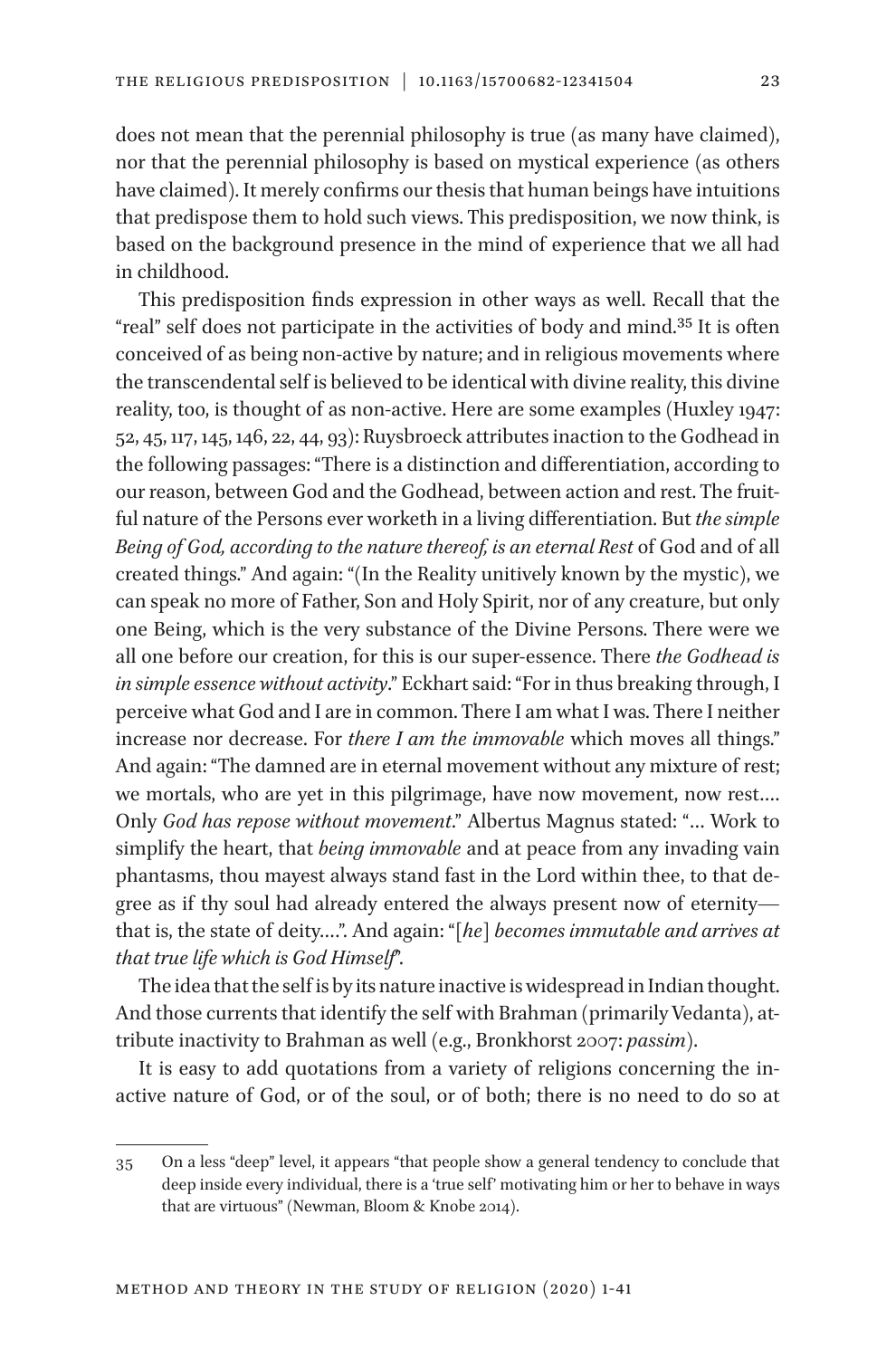present (many examples have been collected in Bronkhorst 2001a). I will however draw attention to some particularly important movements. One of these is Gnosticism as it is depicted in the collection of Gnostic gospels discovered at Nag Hammadi, in Egypt (Robinson 1984). God, and the human soul which is essentially identical with it, are here so often referred to as immovable, immutable, and the like, that those who possess the *gnosis* are called "the immovable race" (Williams 1985). The theme of inaction as we find it in India is particularly interesting, because its various manifestations are here embedded in a wider theory, the doctrine of karma (e.g., Bronkhorst 1993; 2011). Karma means action, and the doctrine of karma implies that our past actions are responsible for our present state, while our present actions determine our future state. The force of our actions continues, in this way, the cycle of repeated rebirths to which we are subjected. Breaking out of this cycle is only possible by abstaining from further activities, and this is what many Indian ascetics, including Jainas, try to do by practicing immobility. Others believe there is a different way to break the beginningless chain of actions and their results. It consists in the realization that one's true self, one's soul, is by nature inactive. Once a person fully realizes that his true self has nothing whatsoever to do with the activities of their body and mind, the effects of those activities will not affect them anymore, and they will be liberated. Confronted with the question how, then, their body should act, texts like the *Bhagavadgita* add that one should leave the body to perform the activities prescribed by one's station in life, meanwhile making sure that one does not get involved in these actions.

The theme of inaction is not limited to the nature of the self. Scholars have commented upon the remarkable fact that many tribal societies recognize the existence of a Supreme Being. A noteworthy feature of this Supreme Being in many of its manifestations is its remote and inactive nature (Sullivan 1987).<sup>36</sup>

<sup>36</sup> Different researchers propose different answers to the question whether an inactive high god was already part of religion in the remote past. Peoples, Duda & Marlowe (2016), drawing conclusions from a study of present-day hunter-gatherers about their last common ancestor, observe (p. 272): "The equivocal results based on maximum likelihood and absence according to maximum parsimony for the ancestral state of 'high gods' suggests possible presence of belief in a single creator deity among ancestral hunter-gatherers, albeit one that is not active in human affairs …". Witzel (2012), who draws conclusions about the remote past from a comparative study of mythologies, states (p. 360-361): "the Gondwana High God is a *deus otiosus* who has retreated into heaven and is little occupied with humans and therefore is hardly venerated"; "neither the Gondwana High God, nor the Eurasian (Father) Heaven, nor the Amerindian Great Spirit is a *creator* god: they do not create the universe or the world, and they leave its establishment to later demiurge deities"; "For the Laurasian case we may … conclude that the original Pan-Gaean motif of the High God was copied into Laurasian mythology but was reshaped as (Father) Heaven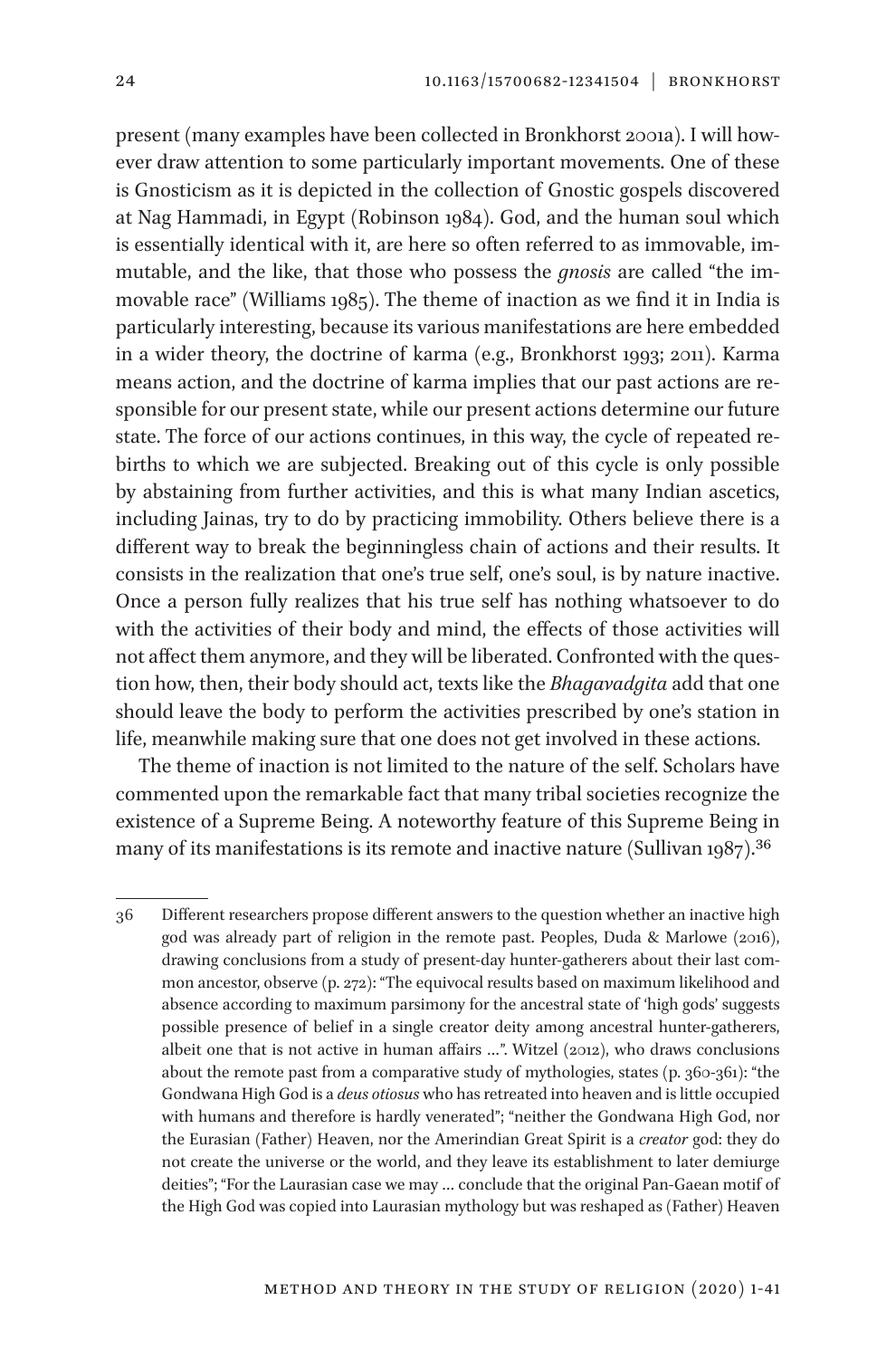The notion of a self that is not involved in the activities of body and mind expresses itself altogether differently in beliefs that are present in many tribal societies (e.g., Hultkrantz 1994). Human beings have here several "souls"; one of these souls, which researchers variously refer to as "free-soul" or "dreamego" or the like, is characterized by the feature of not participating in bodily actions. Often it only has a role to play in situations where the body is motionless: in sleep, trance or unconsciousness (see the surveys by Hultkrantz [1953], Fischer [1965], Hochegger [1965], Paulson [1958]). This particular soul, according to certain researchers, is the principle of life and of consciousness, and the precondition for thought, feeling and will (Fischer 1965: 321, 324).

## **7 Evidence**

The preceding sections present a theory. What evidence is it based on? Are there ways to test it? Could there be evidence that refutes it?

The theory contains two hypotheses that are used to explain two kinds of phenomena.

The first hypothesis—about the link between absorption and mystical experience—accounts for a number of features that characterize many mystical experiences: access to a different reality, different sense of time, different sense of self, ineffability. The frequent occurrence of these features in mystical experience is not open to doubt. One could however wonder whether they can be explained differently, with the help of a different hypothesis. The possibility of one or more different explanatory hypotheses cannot be discarded—neither here nor in any other area of science. In science, competing hypotheses can often be compared or even confronted, thus allowing the researcher to choose the one that most satisfactorily accounts for the phenomena concerned. Unfortunately, most relevant hypotheses that I am aware of try to explain religious behaviors and beliefs in evolutionary terms, which means that this or that religious practice or belief presumably increases evolutionary fitness. We will see below (§8) that in the theory here presented the religious predisposition is a by-product of other characteristics whose contribution to evolutionary fitness is not in doubt. This means that the survival value of resulting behaviors and beliefs, even if it is there, is no more than a bonus that can at best play a subsidiary role in explaining those behaviors and beliefs.

and repositioned to the second age, after initial creation (or 'emergence')". (Gondwana and Laurasia are technical terms introduced by Witzel to refer to different categories of myths that are historically linked to different geographical regions.).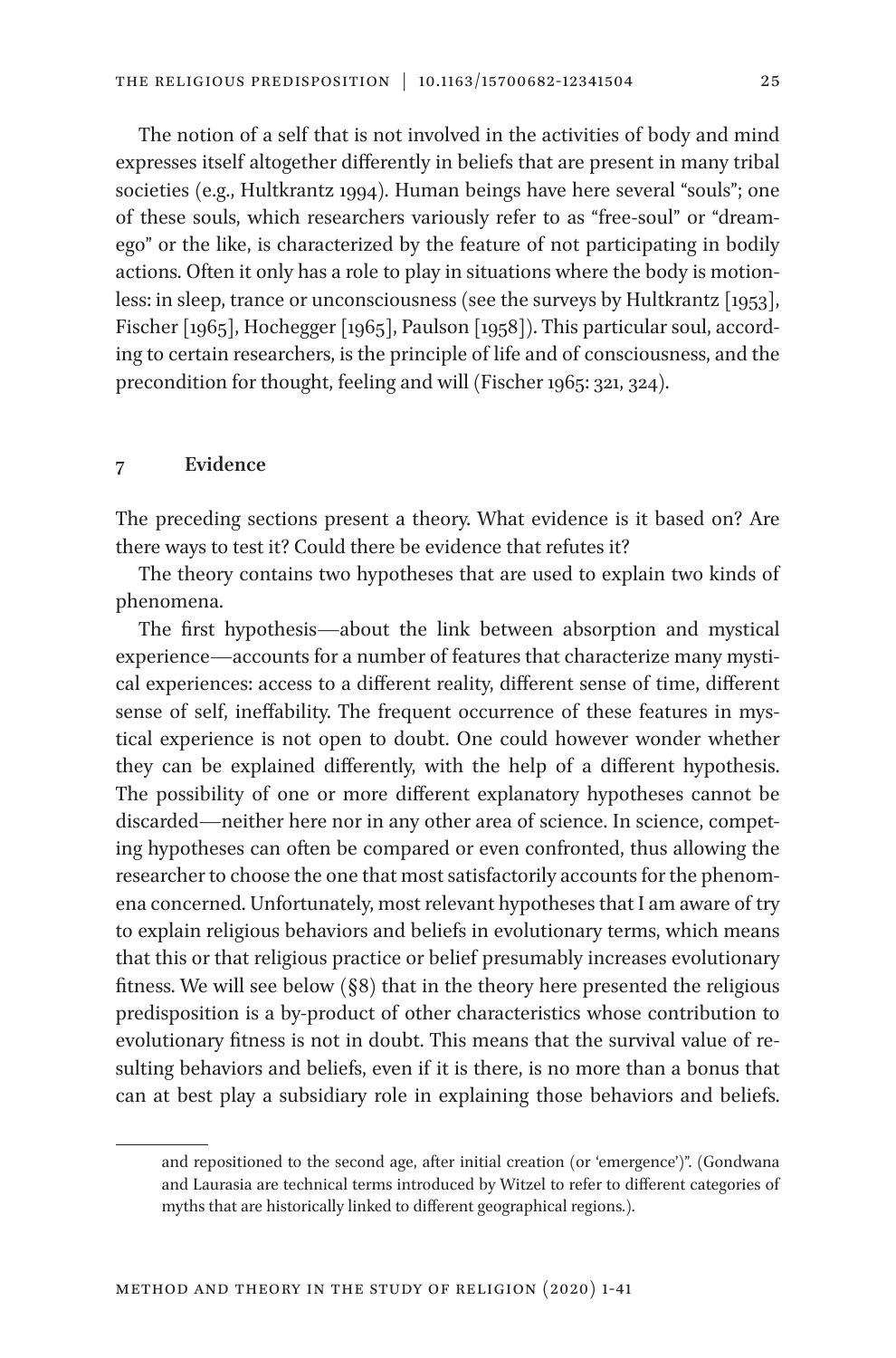In short, those alternative explanatory hypotheses are not in conflict with the one here presented; they are not competing hypotheses. Without competing hypotheses, there is nothing to compare.

Statistical testing of the hypothesis might be conceivable if one could compare depth of absorption with frequency of experiential features. At present no such testing seems possible, the main reason being that no objective scale measuring depth of absorption—by which I mean: based on neurophysiological measurements—is available (see note 13, above). (I consider developing such a scale a desideratum.)

The second hypothesis—regarding the memory (though not *remembered* memory) that we preserve of the manner in which young children experience the world—explains the curious phenomenon that the features mentioned above often appear in the discourse and behavior of people who have not had mystical experiences. As curious as it is, this phenomenon has not so far attracted scholarly attention. The explanation here proposed, our second hypothesis, is necessarily tentative. It is based on recent developments in child psychology, which have not yet stood the test of time. On the other hand, it provides a simple explanation of a most remarkable phenomenon that may be a cornerstone of religious behavior and belief.

Might this phenomenon be explained by alternative hypotheses? As in all other branches of science, there is no way to rule this out. However, to the best of my knowledge no such alternatives are available, for the simple reason that the present article focuses on features that have not attracted scholarly attention so far.

One could imagine that the second hypothesis could be tested in individuals whose childhood memory of states of awareness is deficient.37 What would their "spiritual" life look like? Would they be free from the tendency to believe in a higher reality? Questions like these are premature, because it has not even been established as yet that anyone has memories from earliest childhood that preserve the manner in which the child experienced the world. This, as I pointed out in §4, is an issue clarity about which would be most welcome.

It is possible (though perhaps not likely) that future research in child psychology will show that young children do not experience the world in the manner described by Gopnik and her colleagues. It is also conceivable that research will demonstrate that these early forms of experience leave no traces, in which case they cannot affect adults. If so, our second hypothesis will have to be modified or abandoned.

<sup>37</sup> Ordinary childhood amnesia concerns contents, not states of awareness. The two should not be confused.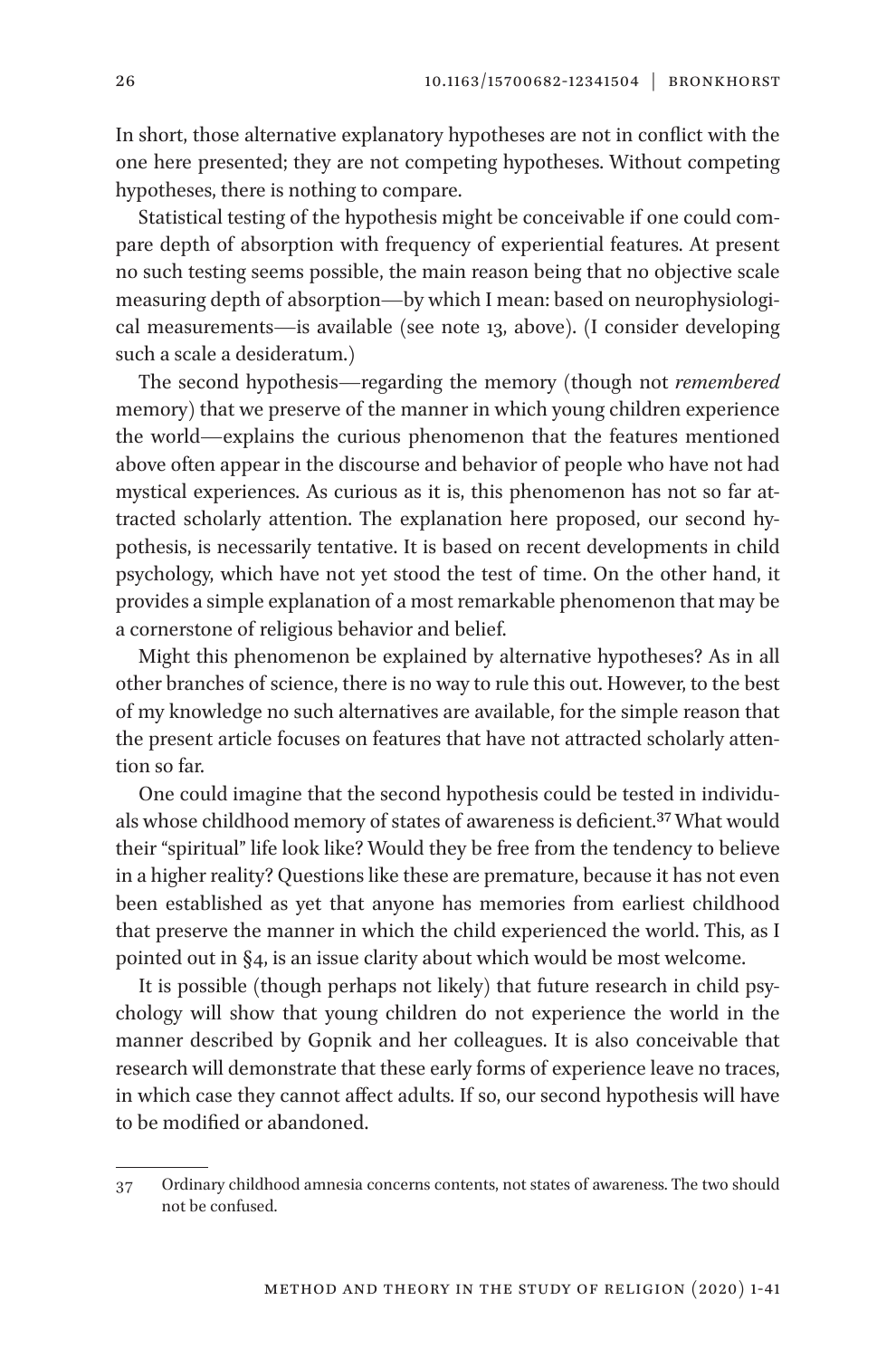The two hypotheses combined maintain (i) that human beings try to reestablish mental states they had in early childhood, and (ii) that they do so by means of practices and beliefs in which mental absorption plays a central role. The theory is of course preliminary, but this cannot be held against it, for all scientific results are preliminary, open to future improvements—or rejection.38 What counts in its favor is that it makes coherent sense of many behaviors and beliefs (many of which commonly considered religious). Another point in its favor, I would like to add, is its elegance: it does not need, or presuppose, complicated structures, nor does it postulate unspecified mutations in the genome related to this or that behavior or belief.

#### **8 Conclusion**

At the end of his book *Mysticism and Philosophy*, W. T. Stace (1960: 343) discussed the claim "that mysticism is ultimately the source and essence of all religion". He rejected this claim for the following reason: "We shall have to maintain that mystical consciousness is latent in all men but is in most men submerged below the surface of consciousness…. its influences appear [in the upper consciousness] in the form of religious impulses. And these in turn will give rise to the intellectual impulses which are the various creeds." Stace thought that "difficulties this kind of view has to meet, … though perhaps not insuperable, are very great".

We have come to a position that is close to the one that Stace considered beset with "very great difficulties". We agree with him that mysticism is not "ultimately the source and essence of all religion", certainly not in any straightforward manner. But our reflections do justify the belief that something like mystical consciousness is latently present in all of us "below the surface of consciousness"; or rather: in our memory. Indeed, this so-called mystical consciousness is the way we experienced the world and ourselves in early childhood. We do not remember this awareness the way we remember things in later childhood and as adults. But it *is* remembered none-the-less, in a nonsequential and to some extent impersonal manner, which explains that we "recognize" experiences and ideas that take us closer to it. And these are the experiences and ideas that frequently become part of religion in its multiple manifestations.

<sup>38 &</sup>quot;Rather than closing down a question, publication is intended to be a red flag to bullish colleagues" (Cox & Cohen 2017: 23).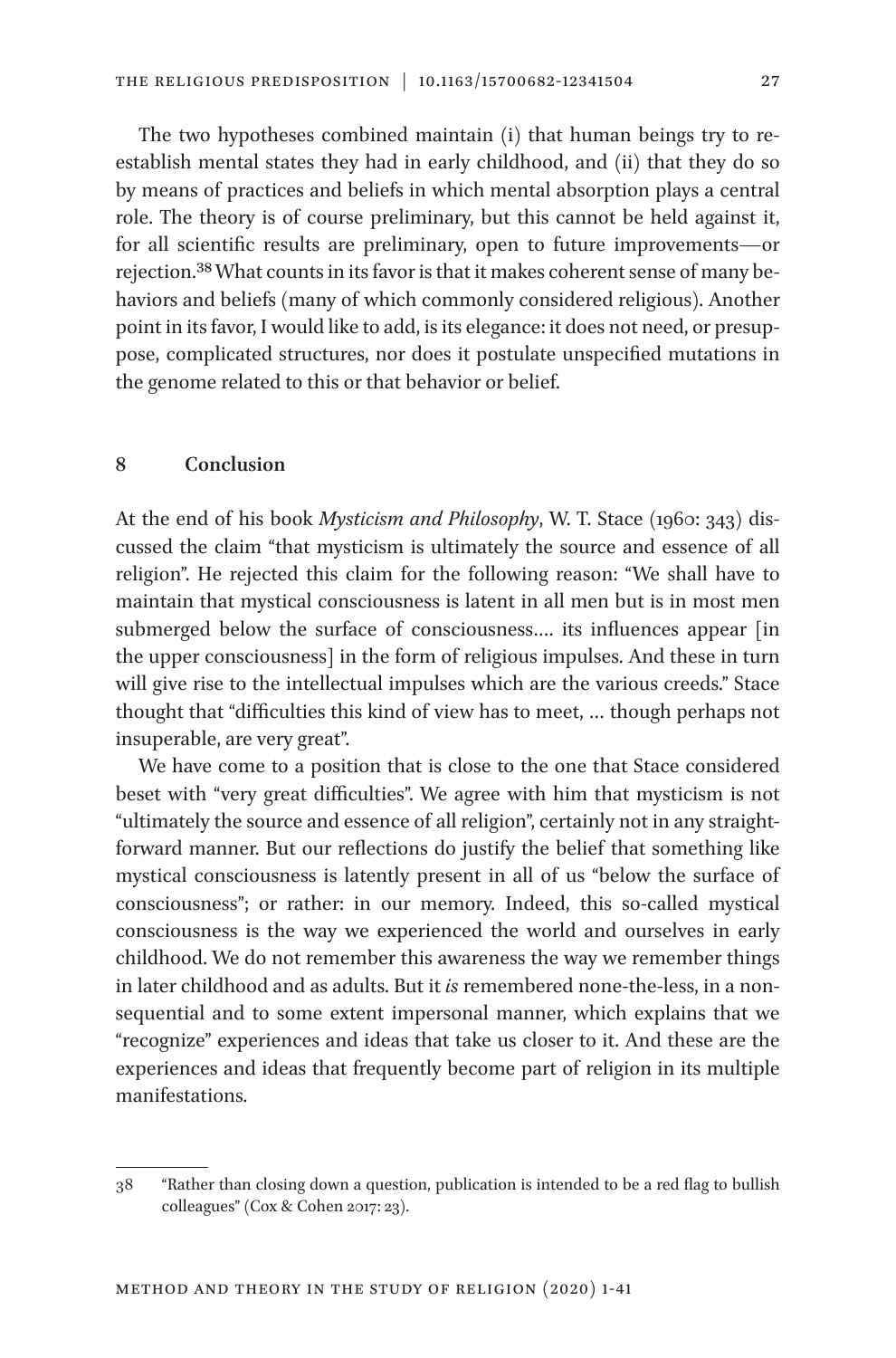Let it be clear that this latent mystical consciousness is not "ultimately the source and essence of all religion" either. Yes, it accounts for many features that find expression in numerous religions, but it does not account for countless other features. Not even the belief in God or gods is fully accounted for, as we have seen. However, the theory here proposed may be thought of as a coat rack that may be particularly well suited to provide place for such beliefs.

One important question remains. It may be true that certain religious behaviors and beliefs bring evolutionary benefits, the evolutionary benefits of certain other religious behaviors and beliefs are far from evident, and some of them are clearly "counter-reproductive". Indeed, "[f]rom an evolutionary standpoint, it's odd that natural selection wouldn't have forestalled the emergence of such an expensive ensemble of brain and body behaviors" (Atran 2002: 264). Odd it may be, but some harmful religious practices (harmful from an evolutionary point of view, such as initiations that physically harm the initiands) may have been around long enough to raise the question why they have not been selected away (e.g., Owens & Hayden 1997; McCauley, Maxwell & Collard 2018). Can we seriously maintain that we have an inherited predisposition to ritual, for example?39 If not, how then do we account for these and other religious practices and beliefs?

The position here taken is that we are not genetically programmed to engage in religious practices or to accept religious beliefs. These are rather by-products of certain other features: the capacity to concentrate and the acquisition of language. We would not survive without the faculty of concentration or attention, yet it is this faculty that points the way toward a state of awareness to which we have no longer access as adults, but which we "remember". The evolutionary significance of language cannot be doubted. The acquisition of language creates an extensive web of associations that separates infantile from adult awareness.40 Deep absorption is the means accessible to some of us to pierce through this web. The combination of these two—the faculty of concentration and the acquisition of language—made us susceptible to religious practices and beliefs, in the manner explained above.

Absence of language explains that animals different from humans have no communicable religious beliefs (to the best of our knowledge), but not just that. This same absence may also explain that animals do not appear to engage in religious practices. This conclusion has to be tentative for the time being,

<sup>39</sup> So, e.g., Michaels 2016: 284: "As rituals are found everywhere and in every society, one must indeed assume an inherited predisposition to ritual—an ability that seeks culturally varying forms of expression."

<sup>40</sup> For a detailed study of this web, see Bronkhorst 2010 / 2012a.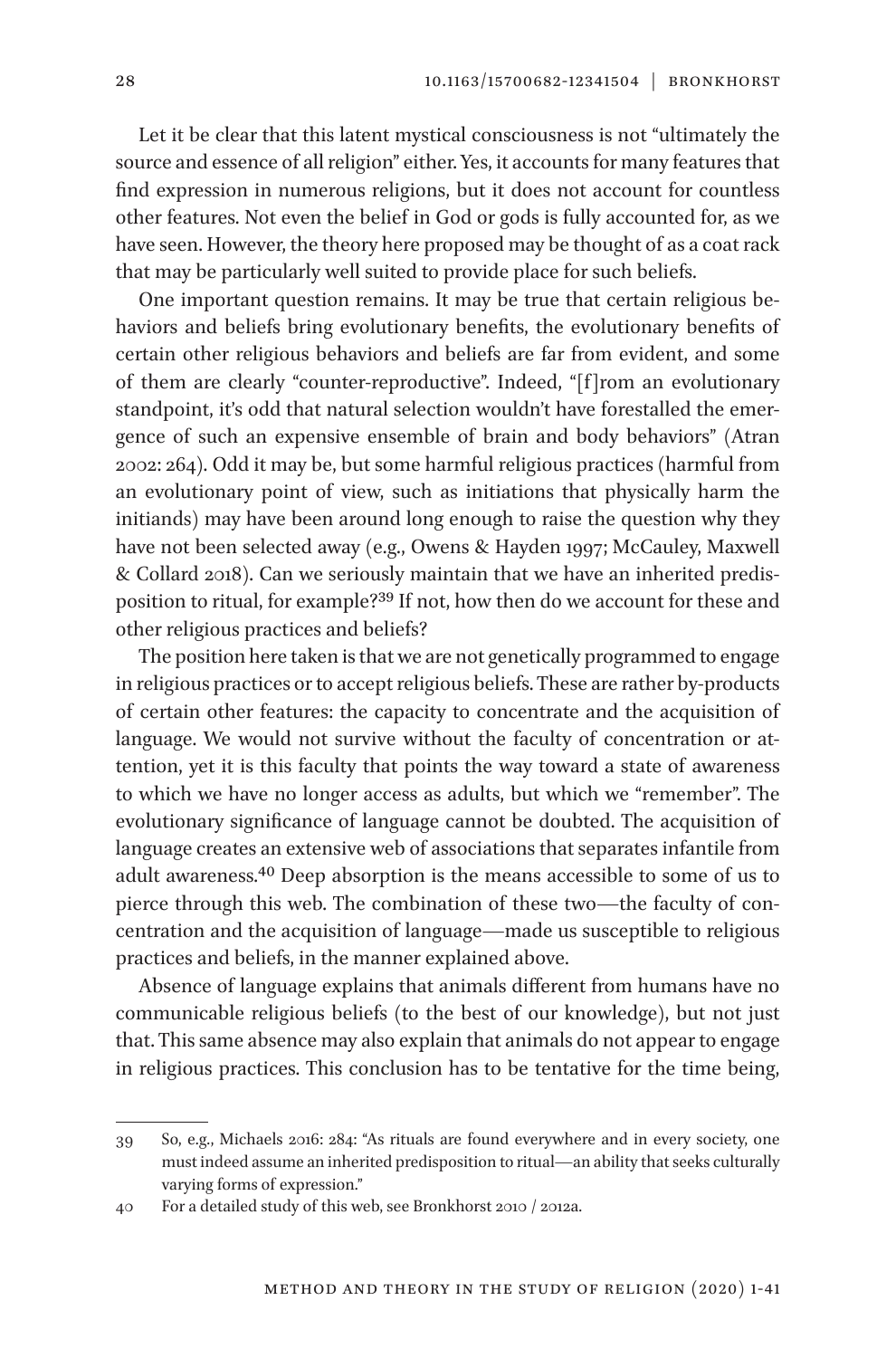especially since Jane Goodall understands certain chimpanzee dances as having spiritual significance (see https://www.youtube.com/watch?v=jjQCZClpaaY; further Kühl et al. 2016; Schaefer 2015). Her suggestion is not in conflict with the theory here presented, but it is highly unlikely that religious practices (if at all present) will play a role of much significance in animals that do not use language.

#### **9 Questions that Remain**

The preceding pages have shown that there are reasons to think that many religious practices and beliefs (and no doubt many other practices and beliefs) find an explanation in the assumption that human beings (often unknowingly) attempt to recover a state of awareness that belongs to their early childhood. This, however, raises new questions. The present section will formulate some of these, without making claims as to how they should be answered. At best, it will share some speculative thoughts that must be taken for what they are worth.

Why should people make attempts to recover an earlier state of awareness? What is behind this drive that ultimately finds expression in religious practices and beliefs (and no doubt elsewhere)? Preceding sections introduced the notion of *intuition* and explained what we mean by it. We intuit that there is a "higher" reality behind our everyday world, and we intuit that certain activities get us closer to that reality. But why would we want to know that reality, and why would we want to get closer to it? These questions have not so far been addressed.

We can be brief about religious beliefs. It is not surprising that people show a preference for beliefs that somehow "feel" more *real* than beliefs that do not evoke this feeling.<sup>41</sup> We saw that states of deep absorption feel more real than ordinary awareness for a simple reason: they are less interpreted. This feeling apparently accompanies, even in ordinary states of mind, beliefs that are somehow related to the intuited memory of the state of young children.

This does not yet explain the tendency to engage in religious practices. What is the motivation behind these? Why should people make attempts to recover the state of consciousness of early childhood?

<sup>41</sup> There is a discussion around the question to what extent people *really* believe religious beliefs; see Boudry & Coyne 2016, contra Van Leeuwen 2014; further Boyer 2013; Bronkhorst 2016.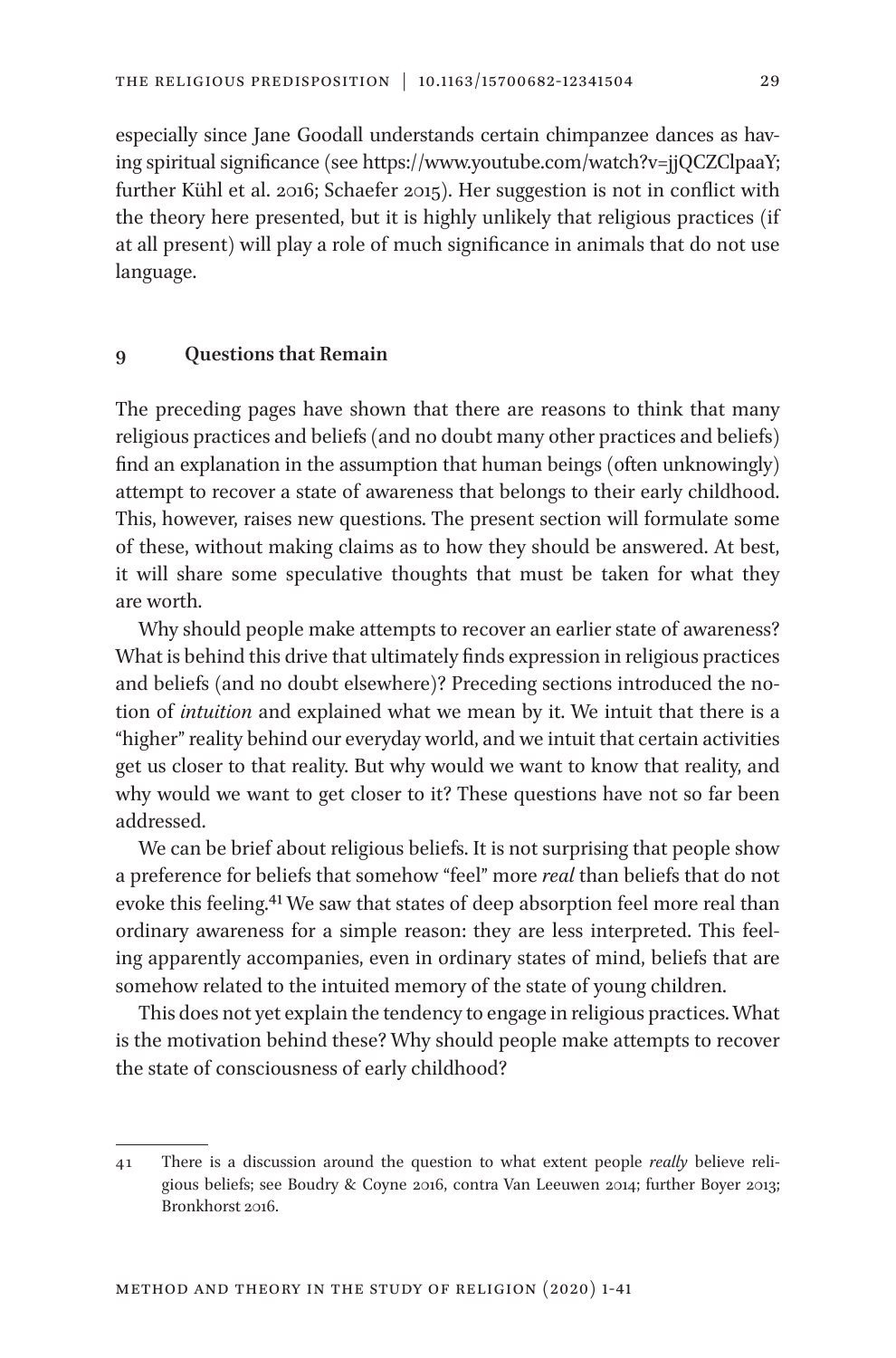There may be different answers for different practices. We have seen that those who experience states of deep absorption tend to consider those states as somehow more real, or as opening up a reality that is "higher", more "real", than ordinary reality. Ritual, by deepening the level of absorption, provides access, if ever so limited, to that higher reality. It is not infrequently used to anchor ordinary human transactions into that higher reality, presumably making them irreversible. The wedding ritual goes in this way beyond the promises that are exchanged; being grounded in that higher reality, these promises cannot easily be broken. Numerous other rituals serve a similar purpose: they "sanctify" human transactions or relations in a manner that makes them irreversible. Sacrifices, for example, may give a transcendent dimension to relationships of inferiority and superiority. When we take this "practical" side of rituals into consideration, the urge to perform them looks less mysterious.42

However, no such "practical" side is obvious in the case of asceticism and martyrdom (unless, of course, one takes literally the belief systems in which they are integrated). We saw that the implicit notion of self that inspires many forms of asceticism—the conviction that one is different from one's body and one's actions—brings back the awareness of early childhood in which there is no developed sense of self. This does not however explain why certain people seek to confront the consequences of this notion in situations of often selfinflicted or solicited pains and tortures.43

This issue cannot be dealt with without discussing a question that I have so far carefully avoided. States of deep absorption are frequently accompanied by feelings of bliss, even ecstasy. How does that fit in?

I am not sure why deep absorption should give rise to intense pleasure.44 However, there is one factor that clearly plays a role. Deep absorption goes hand in hand with deep relaxation. This is even true of less deep forms of absorption, such as hypnotic trance and flow, even prayer.45 This fits in well into the theory here presented. We saw that deep absorption requires an extension of the realm of the explicit system of mental functioning at the expense of the implicit system. The implicit system is responsible for the activities and

<sup>42</sup> This issue has been dealt with at length in Bronkhorst 2012.

<sup>43</sup> It may however make such people susceptible to psychological manipulation; cf. Pinker 2012: §2.

<sup>44</sup> It is possible that the *focusing aspect* of absorption, here ignored (see note 3, above), plays a role.

<sup>45</sup> For hypnosis, see Edmonston 1979: 455: "That neutral hypnosis and relaxation are equated is not an artifact of history, but a statement of a persistent finding in the data." For prayer, see Elkins, Anchor & Sandler 1979.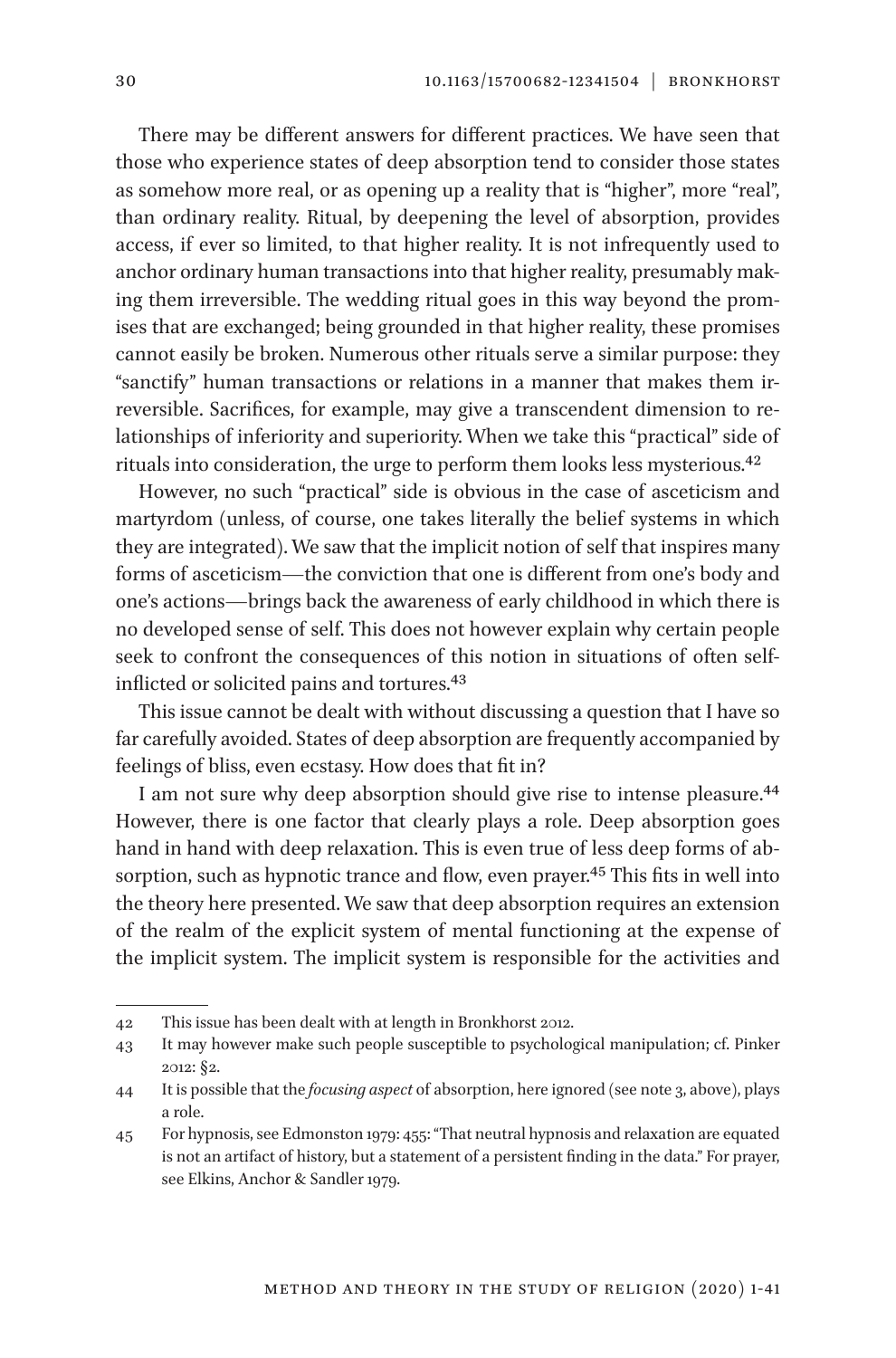behaviors that take place without conscious supervision. This includes habits and vigilance. To maintain the latter, we preserve a certain amount of bodily tension (including muscle tone) that we cannot reduce until and unless we temporarily recuperate part of the implicit system for the explicit system; i.e. until and unless we reach a state of deep enough absorption. Reduced tension no doubt gives rise to pleasure, but I do not know whether reduced tension, even greatly reduced tension, suffices to explain the extreme pleasure that is so often claimed to accompany deep absorption.46

Clearly asceticism and martyrdom do not give rise to pleasure. Nor is there reason to assume that ascetics and martyrs pass much of their time (or any) in states of deep absorption. Ascetics and martyrs do not act the way they do because it gives them pleasure. It does not, at any rate not in the short term. Many of them, on the other hand, believe that it will do so in the long term. Does this explain their behavior? Are they looking for delayed gratification? Is their behavior of the kind that allows certain children not to eat the marshmallow that is put in front of them (Mischel 2014)? Perhaps they do, but I fail to convince myself that this can count as a fully satisfactory explanation. Is there some more general principle involved beyond the beliefs that ascetics and martyrs inherit from their specific religious or cultural traditions?

It seems relevant to remember that the transition from child consciousness to adult consciousness is a long and slow process. This process is unavoidable in any normal development into adulthood. However, is there perhaps a "counter current" that accompanies this process all along but works against it? Axel Michaels has argued in some publications (1997; 2006; 2011) that *anxiety* (*Angst*) is inseparable from religion; the two share a symbiotic relationship.47 Is it possible that anxiety is the force that works against the process of becoming adult, that pushes people to find a "way back" through religious practice? Assuming the central importance of anxiety would have the advantage of explaining many forms of religious behavior, including those (such as asceticism) that look problematic at first sight. For the time being, I prefer not to commit myself.48

<sup>46</sup> See Birbaumer's account of taking curare, which completely relaxes muscles (Birbaumer & Zittlau 2018: Loc 1513).

<sup>47</sup> It seems that the specific form of anxiety that is *death anxiety* and religion do not share such a relationship; Jong & Halberstadt 2018.

<sup>48</sup> Sterelny (2018: 408) observes: "Existential terror seems to have a much deeper history than religion, and hence does not explain religion." This does not exclude that existential terror may have played a role in the development of religion.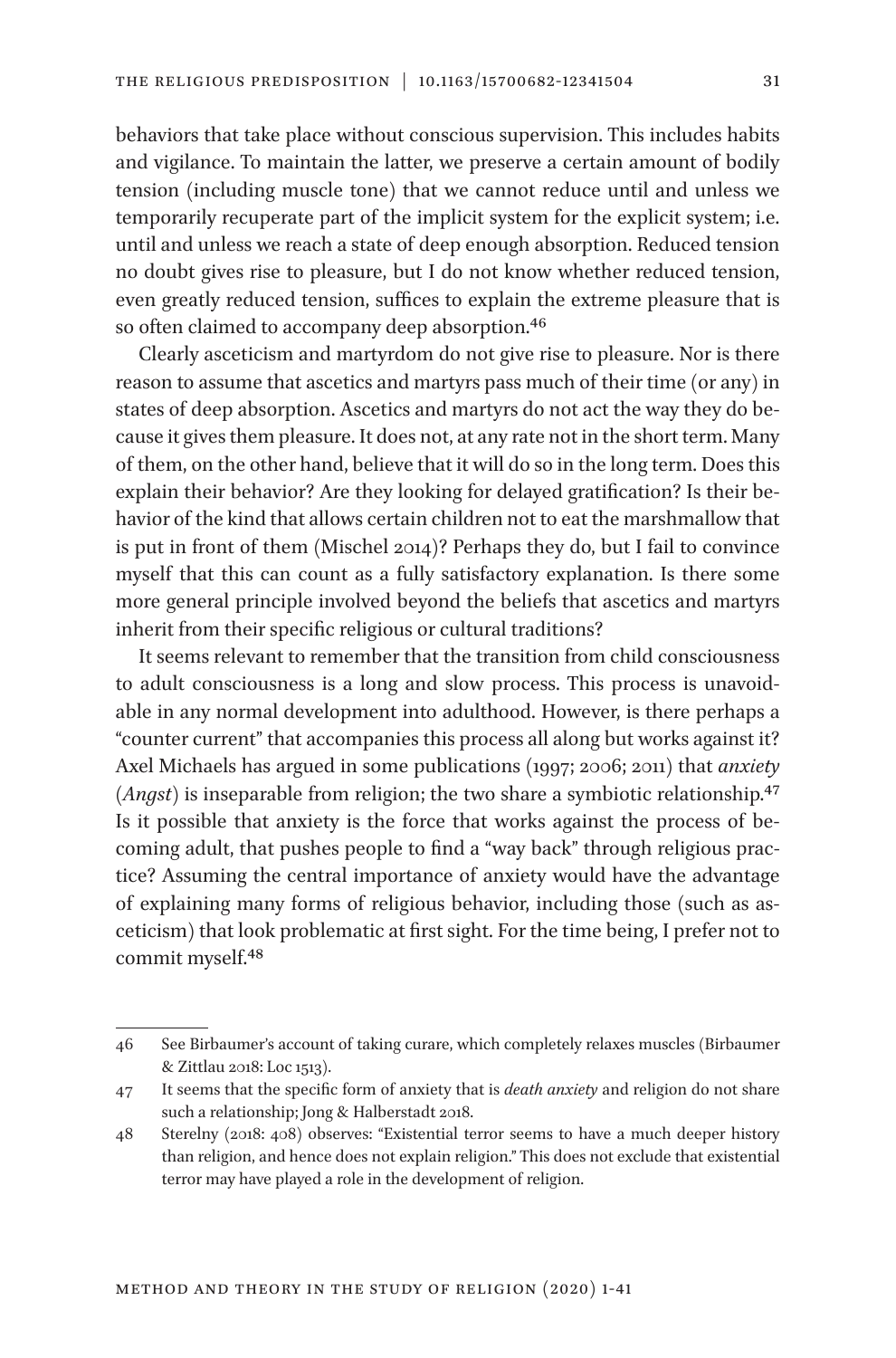#### **Appendix 1: Reality**

Deep absorption, we saw, can give access to an experience that may be felt as giving access to a reality different from the reality experienced in ordinary states of mind; this alternative reality may be experienced as more real. Philosophers since Plato have argued that our senses have no access to reality as it is. Immanuel Kant's (1724- 1804) *Critique of Pure Reason* (Kant 1781/1998) updated this idea, and most recently Donald Hoffman (2019) has given it a different twist. In its most recent manifestation, it takes the form that Darwinian evolution has selected in favor of fitness, not truth. As a result we supposedly have no access whatsoever to reality: our sense organs present us with fitness payoffs, i.e., what is useful for survival and procreation, not with reality.

In this paper there is no need to take position with respect to this theory. What counts is that the "reality" to which deep absorption may be believed to give access has nothing to do with Kantian or neo-Kantian reality. Deep absorption may conceivably convince its subjects that what they experience is more real than what they experience in different mental states, but this should not be confused with access to the reality that, according to Kantian and neo-Kantian theory, hides behind our perceptions, which lies "beyond the interface".49

#### **Appendix 2: Meditation in the History of Buddhism**

There is a common misunderstanding about meditation as it has supposedly been practiced throughout the history of Buddhism. Robert Sharf has convincingly argued (1995) that it is far from clear how many Buddhists actually meditated in historical times, perhaps far fewer than is often supposed, and that much the same is true even of those who wrote about meditational states: it is virtually unheard of in classical Buddhist literature that an author speaks about his or her own meditational experiences. This impression is confirmed by the limited role that meditation plays in a number of contemporary Buddhist traditions. About Tibetan Buddhism, George Dreyfus states (2003: 168): "But how many monks meditate in the large Tibetan scholastic centers? Not many, it appeared to me." And about Korean Buddhist, Robert Buswell observes (1992: 159): "the *hwadu* [which corresponds more or less to the Japanese *koan*, JB] is not intended to generate a state of *samādhi* …, but a state in which *both* the calmness of *samādhi and* the perspicuity of *prajñā* are maintained. This … may account for the reason why I knew few Sŏn monks to have the ability in the deep meditative

<sup>49</sup> A reality that for Kant is inaccessible but consists of conscious agents according to Hoffman.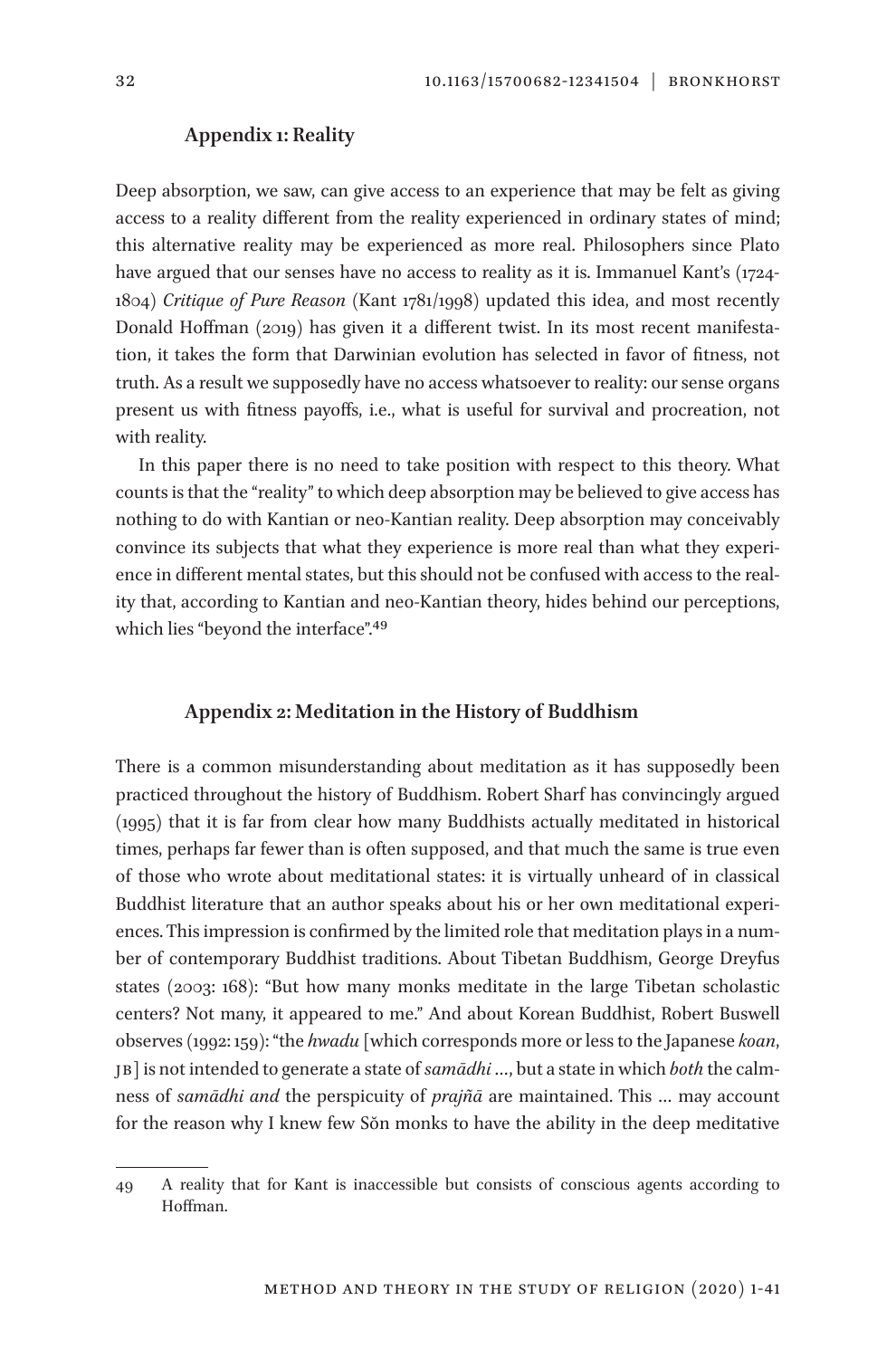absorptions, or *dhyānas* (Pali *jhāna*), that I had encountered before among the forest monks of Thailand." About the authors of the *Mūlasarvāstivāda-vinaya*, a massive Buddhist text composed in India during the early centuries of the Common Era, Gregory Schopen (2000: 104 [15]) writes: "Unlike modern scholars, these 'good' monks did not have much good to say about monks who did engage in asceticism, meditation, and doctrinal learning. If they mention them at all—and they do so infrequently—it is almost always with a tone of marked ambivalence, if not actual ridicule. Ascetic monks, meditating monks, and learned monks appear in our Vinaya by and large only as slightly ridiculous characters in unedifying, sardonic, and funny stories or as nasty customers that 'good' monks do not want to spend much time around." Attributing states of deep absorption to the individual authors of Buddhist texts is as risky as doing so in the case of Western mystical literature.

#### **References**

- Alberini, Cristina M. and Alessio Travaglia (2017). Infantile amnesia: A critical period of learning to learn and remember. *The Journal of Neuroscience* 37(24): 5783-5795.
- Ananthaswamy, Anil (2014). Trippy tots: How to see the world as a baby. *New Scientist* 2983 (21 August 2014).
- Antinori, Anna; Carter, L. Olivia, and Luke D. Smillie (2017): Seeing it both ways: Openness to experience and binocular rivalry suppression. *Journal of Research in Personality* 68: 15-22.
- Atran, Scott (2002). *In Gods We Trust: The Evolutionary Landscape of Religion*. Oxford: Oxford University Press.
- Austin, James H. (1998). *Zen and the Brain. Toward an Understanding of Meditation and Consciousness*. Cambridge, Massachusetts & London, England: MIT Press.
- Austin, James H. (2006). *Zen-Brain Reflections: Reviewing Recent Developments in Meditation and States of Consciousness*. Cambridge, Massachusetts & London, England: MIT Press.
- Baier, Karl (2019). Meditation and contemplation: Two basic types of spiritual exercises within Western European Christianity. In Elizabeth Harris and John O'Grady (eds.): *Meditation in Buddhist-Christian Encounter. A critical analysis*, 59-110. EOS— Editions of Sankt Ottilien.
- Banerjee, Konika, and Paul Bloom (2013). Would Tarzan believe in God? Conditions for the emergence of religious belief. *Trends in Cognitive Sciences* 17(1): 7-8.
- Barrett, Lisa Feldman (2017). *How Emotions are Made. The Secret Life of the Brain*. London: Macmillan.
- Berlin, Heather A. (2011). The neural basis of the dynamic unconscious. *Neuropsychoanalysis* 13(1): 5-31.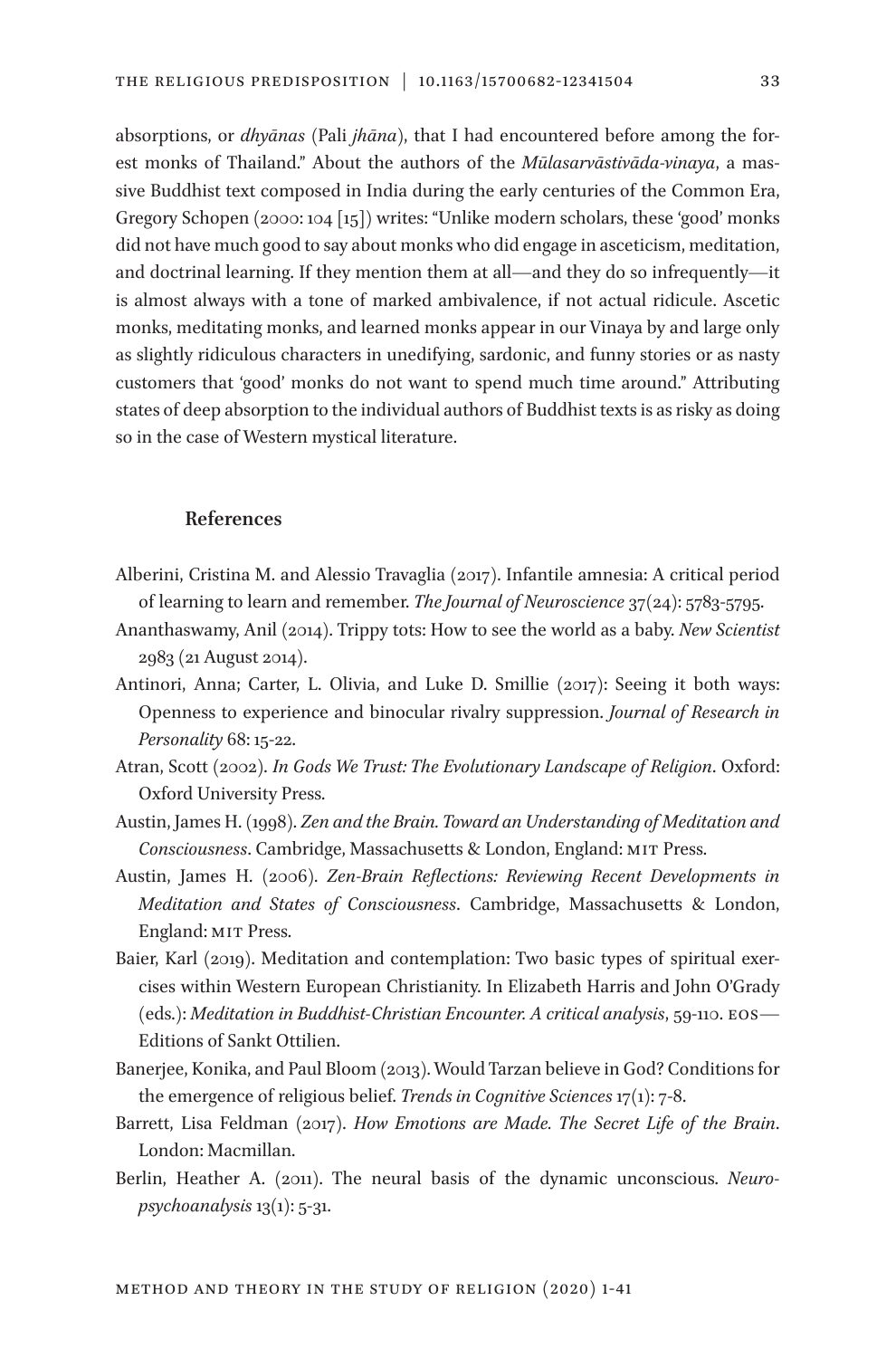- Birbaumer, Niels, and Jörg Zittlau (2018). *Thinking is Overrated. Empty Brain—happy brain*. Translated by David Shaw. Melbourne-London: Scribe. (e-book).
- Blom, Jan Dirk, and Iris E. C. Sommer (eds.) (2012). *Hallucinations. Research and Practice*. Berlin: Springer.
- Bodhi, Bhikkhu (1995). *The Middle Length Discourses of the Buddha: A New Translation of the Majjhima Nikaya*. Original translation by Bhikkhu Nanamoli, translation edited and revised by Bhikkhu Bodhi. Boston: Wisdom Publications.
- Boudry, Maarten, Stefaan Blancke, and Massimo Pigliucci (2015). What makes weird beliefs thrive? The epidemiology of pseudoscience. *Philosophical Psychology* 28(8): 1177-1198.
- Boudry, Maarten, and Johan Braeckman (2012). How convenient! The epistemic rationale of self-validating belief systems. *Philosophical Psychology* 25(3): 341-364.
- Boudry, Maarten, and Jerry Coyne (2016). Disbelief in belief: On the cognitive status of supernatural beliefs. *Philosophical Psychology* 29(4): 601-615.
- Boyer, Pascal (2001). *Religion Explained: The Evolutionary Origins of Religious Thought. New York: Basic Books*. English edition: *Religion Explained: The Human Instincts that Fashion Gods, Spirits and Ancestors*. London, Sydney, etc.: W. Heinemann.
- Boyer, Pascal (2013). Why 'belief' is hard work. Implications of Tanya Luhrmann's *When God talks back*. *HAU: Journal of Ethnographic Theory* 3(3): 349-357.
- Boyer, Pascal, and Pierre Liénard (2006). Why ritualized behavior? Precaution systems and action parsing in developmental, pathological and cultural rituals. *Behavioral and Brain Sciences* 29: 595-650.
- Bronkhorst, Johannes (1993). *The Two Traditions of Meditation in Ancient India*. Second edition. Delhi: Motilal Banarsidass.
- Bronkhorst, Johannes (2001). The perennial philosophy and the law of karma. In C. C. Barfoot (ed.), *Aldous Huxley between East and West*, 175-189. Amsterdam and New York: Rodopi.
- Bronkhorst, Johannes (2001a). Asceticism, religion and biological evolution. *Method & Theory in the Study of Religion* 13: 374-418.
- Bronkhorst, Johannes (2007). *Greater Magadha. Studies in the Culture of Early India*. Leiden: Brill.
- Bronkhorst, Johannes (2009). *Buddhist Teaching in India*. Boston: Wisdom Publications.
- Bronkhorst, Johannes (2010). Ritual, holophrastic utterances, and the symbolic mind. In Axel Michaels and Anand Mishra (eds.), *Ritual Dynamics and the Science of Ritual. Volume I: Grammar and morphologies of ritual practices in Asia*, 159-202. Wiesbaden: Harrassowitz.
- Bronkhorst, Johannes (2011). *Karma*. Honolulu: University of Hawai'i Press.
- Bronkhorst, Johannes (2012). Rites without symbols. *Method & Theory in the Study of Religion* 24: 236-266.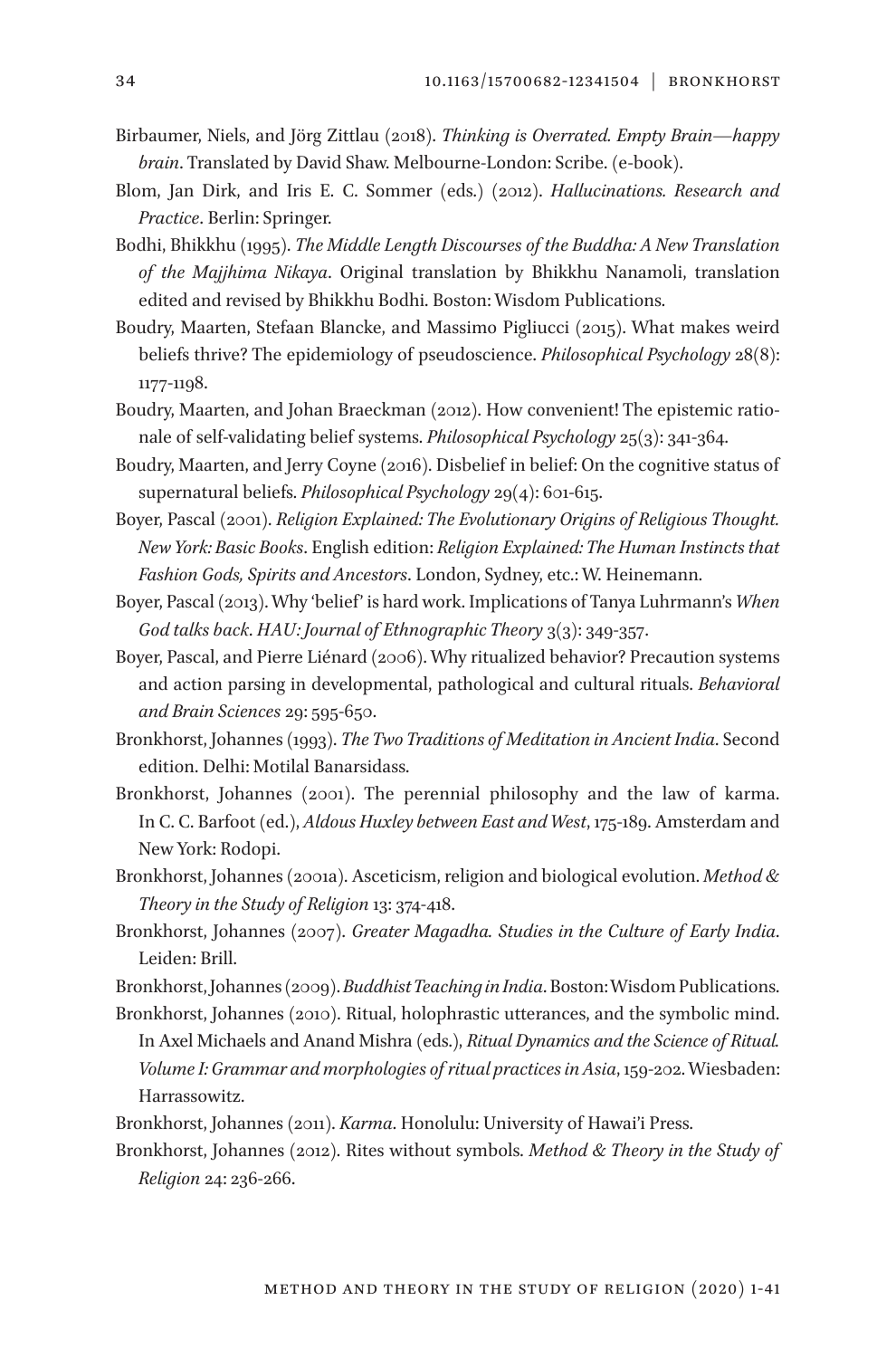- Bronkhorst, Johannes (2012a): The symbolic mind. = Bronkhorst 2012b: 9-69. (An updated version of Bronkhorst 2010.)
- Bronkhorst, Johannes (2012b): *Absorption. Human Nature and Buddhist Liberation*. Paris: UniversityMedia.
- Bronkhorst, Johannes (2016). What did Indian philosophers believe? In Piotr Balcerowicz (ed.), *Logic and Belief in Indian Philosophy*, 2nd rev. ed., 19-44. Online at: https://ia601506.us.archive.org/8/items/logicandbeliefinindianphilosophy2016/ Logic\_and\_Belief\_in\_Indian\_Philosophy\_2016.pdf
- Bronkhorst, Johannes (2017). Can religion be explained? The role of absorption in various religious phenomena. *Method and Theory in the Study of Religion* 29: 1-30.
- Bronkhorst, Johannes (forthcoming). Buddhist meditation, flow and ritual. In Anand Singh (ed.), *Rethinking Buddhism: Text, context and interpretations*. Delhi: Primus Publishers.
- Buswell, Robert E. (1992). *The Zen Monastic Experience: Buddhist Practice in Contemporary Korea*. Princeton: Princeton University Press.
- Chabris, Christopher, and Daniel Simons (2010). *The Invisible Gorilla and Other Ways Our Intuition Deceives Us*. London: HarperCollins.
- Chou, Wei-Lun, and Su-Ling Yeh (2012). Object-based attention occurs regardless of object awareness. *Psychonomic Bulletin & Review* 19(2): 225-231.
- Cox, Brian, and Andrew Cohen (2017). *Forces of Nature*. London: William Collins.
- Craig, A. D. (2009). How do you feel—now? The anterior insula and human awareness. *Nature Reviews, Neuroscience* 10(1): 59-70.
- Craig, A. D. (2015). *How Do You Feel? An Interoceptive Moment with Your Neurobiological Self*. Princeton: Princeton University Press.
- Damasio, Antonio (2010). *Self Comes to Mind: Constructing the Conscious Brain*. New York: Pantheon Books.
- Dehaene, Stanislas, and Jean-Pierre Changeux (2011). Experimental and theoretical approaches to conscious processing. *Neuron* 70(3): 200-227.
- Dennett, Daniel C. (1991). *Consciousness Explained*. Boston: Little, Brown and Company.
- Dennett, Daniel C. (2017). *From Bacteria to Bach and Back. The Evolution of Minds*. London: Allen Lane.
- Desimone, Robert, and John Duncan (1995). Neural mechanisms of selective visual attention. *Annual Review of Neuroscience* 18: 193-222.
- Dietrich, Arne, and Hilde Haider (2017). A neurocognitive framework for human creative thought. *Frontiers in Psychology* 7:2078. doi: 10.3389/fpsyg.2016.02078.
- Dreyfus, Georges B. J. (2003). *The Sound of Two Hands Clapping*. Berkeley: University of California Press.
- Elkins, David, Kenneth N. Anchor, and Howard M. Sandler (1979). Relaxation training and prayer behavior as tension reduction techniques. *Behavioral Engineering* 5(3): 81-87.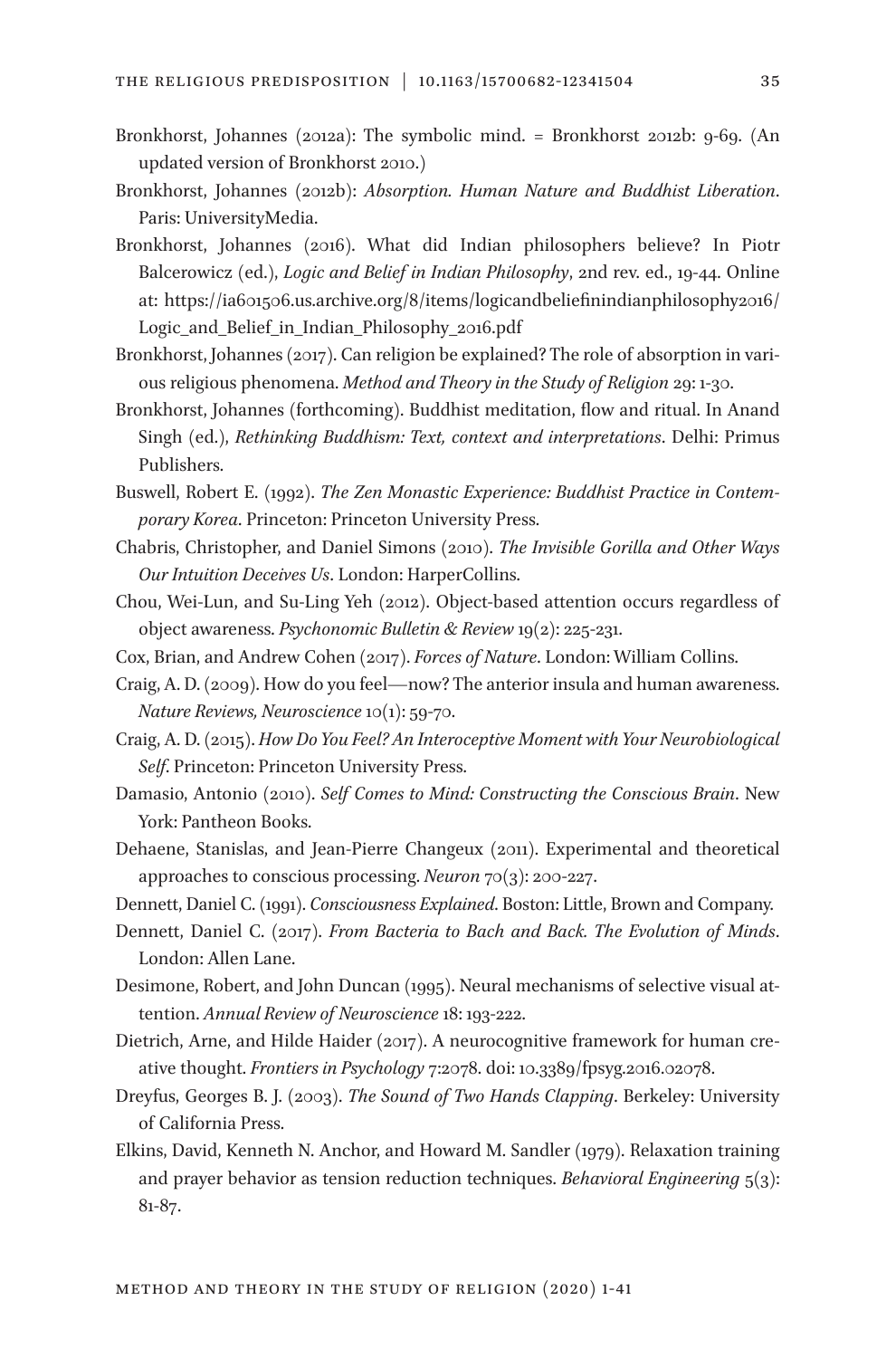- Edmonston, William E. (1979). The effects of neutral hypnosis on conditioned responses: Implications for hypnosis as relaxation. In Erika Fromm & Ronald E. Shor (eds.), *Hypnosis: Research, Developments and Perspectives*, 415-455. London: Routledge.
- Everett, Caleb (2017). *Numbers and the Making of Us*. Cambridge, MA: Harvard University Press.
- Eysenck, Michael W. (1982). *Attention and Arousal. Cognition and Performance*. Heidelberg: Springer.
- Feinberg, Todd E., and John M. Mallatt (2016). *The Ancient Origins of Consciousness. How the Brain Created Experience*. Cambridge, MA: MIT Press (Kindle edition).
- Fischer, Hans (1965). *Studien über Seelenvorstellungen in Ozeanien*. München: Klaus Renner.
- Franco, Eli (2018). On the arising of philosophical theories from spiritual practice. In Oliver von Criegern, Gudrun Melzer, and Johannes Schneider (eds.), *Festschrift für Jens-Uwe Hartmann zum 65. Geburtstag*, 113-126. Wien: Arbeitskreis für Tibetische und Buddhistische Studien Universität Wien.
- Frith, Chris (2007). *Making up the Mind. How the Brain Creates Our Mental World.* Oxford: Blackwell.
- Geertz, Armin W. (ed.) (2013). *Origins of Religion, Cognition and Culture*. Durham: Acumen.
- Gopnik, A. (2009). *The Philosophical Baby. What Children's Minds Tell Us About Truth, Love, and the Meaning of Life*. New York: Farrar, Straus and Giroux.
- Gorelik, Gregory (2016): The evolution of transcendence. *Evolutionary Psychological Science* 2: 287-307.
- Gorelik, Gregory, and Todd K. Shackelford (2017). What is transcendence, how did it evolve, and is it beneficial? *Religion, Brain & Behavior* 7(4): 361-365
- Hackett, Jeremiah M. (2013). *A Companion to Meister Eckhart*. Leiden: Brill.
- Hardy, Alister (1979). *The Spiritual Nature of Man. A Study of Contemporary Religious Experience*. Oxford: Clarendon Press.
- Hardy, Friedhelm (1983/2014): *Viraha Bhakti. The Early History of Kṛṣṇa Devotion*. Delhi: Motilal Banarsidass.
- Hay, David (1990). *Religious Experience Today. Studying the Facts*. London: Mowbray.
- Hobson, Nicholas M., Juliana Schroeder, Jane L Risen, Dimitris Xygalatas, and Michael Inzlicht (2018). The psychology of rituals: An integrative review and process-based framework. *Personality and Social Psychology Review* 22(3): 260-284.
- Hochegger, Hermann (1965). Die Vorstellungen von 'Seele' und Totengeist bei afrikanischen Völkern. *Anthropos* 60: 273-339.
- Hoffman, Donald D. (1998). *Visual Intelligence. How we Create What We See*. New York: W. W. Norton.
- Hoffman, Donald D. (2012). The construction of visual reality. = Blom & Sommer 2012: 7-15.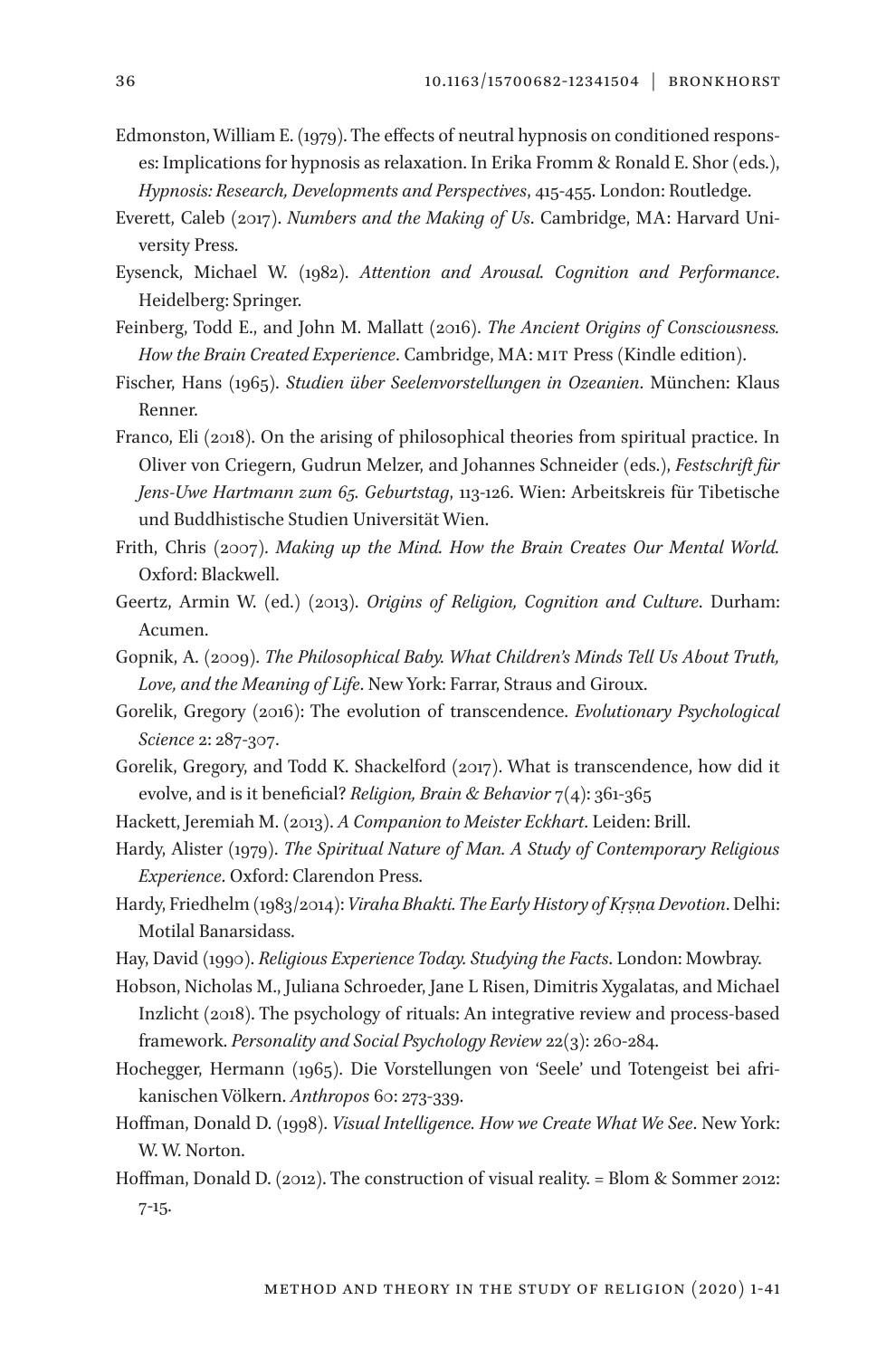- Hoffman, Donald (2019). *The Case Against Reality. Why Evolution Hid the Truth from Our Eyes*. New York: W. W. Norton.
- Hofstadter, Douglas, and Emmanuel Sander (2013). *Surfaces and Essences: Analogy as the Fuel and Fire of Thinking*. New York: Basic Books.
- Hood, Bruce (2012). *The Self Illusion*. London: Constable.
- Hultkrantz, Åke (1953). *Conceptions of the Soul Among North American Indians. A Study in Religious Ethnology*. Stockholm: The Ethnographical Museum of Sweden. (Cp. Hultkrantz 1997.)
- Hultkrantz, Åke (1994). Gnostic parallels in America? A problem of identity, diffusion and independent invention. In Giulia Sfameni Gasparro (ed.), *Ἀγαθὴ ἐλπίς: Studi Storico-Religiosi in Onore di Ugo Bianchi*, 463-478. Roma: "L'Erma" di Bretschneider.
- Hultkrantz, Åke (1997). *Soul and Native Americans*. Edited with a foreword by Robert Holland. Woodstock: Spring Publications. (Reduced and edited version of Hultkrantz, 1953.)
- Huxley, Aldous (1947). *The Perennial Philosophy*. London: Chatto & Windus.
- James, William (1902). *The Varieties of Religious Experience*. Reprint: Fount Paperbacks, Glasgow, 1979.
- Jong, Jonathan, and Jamin Halberstadt (2018). *Death Anxiety and Religious Belief. An Existential Psychology of Religion*. London: Bloomsbury.
- Kant, Immanuel (1781/1998). *Critique of Pure Reason*. Translated and edited by Paul Guyer and Allen W. Wood. Cambridge: Cambridge University Press.
- Kimmel, Monica L. (2008). *Interpreting Mysticism. An Evaluation of Steven T. Katz's Argument Against a Common Core in Mysticism and Mystical Experience*. Doctoral thesis, University of Gothenburg, Department of Religious Studies, Theology and Classical Philology.
- Koch, Christof (2019). *The Feeling of Life Itself. Why Consciousness is Widespread but Can't be Computed*. Cambridge, MA: MIT Press.
- Kühl, Hjalmar S. et al. (90 authors) (2016). Chimpanzee accumulative stone throwing. *Scientific Reports* 6: 22219 (DOI: 10.1038/srep22219)
- LeDoux, Joseph (2019). *The Deep History of Ourselves. The Four-Billion-Year Story of How We Got Conscious Brains*. New York: Viking.
- Leech, Robert, Denis Mareschal, and Richard P. Cooper (2008). Analogy as relational priming: A developmental and computational perspective on the origins of a complex cognitive skill. *Behavioral and Brain Sciences* 31: 357-414.
- Lotto, Beau (2017). *Deviate. The Creative Power of Transforming Your Perception*. London: Weidenfeld & Nicolson.
- Luhrmann, T. M. (2005). The art of hearing God: Absorption, dissociation, and contemporary American spirituality. *Spiritus: A Journal of Christian Spirituality* 5(2): 133-157.
- Luhrmann, T. M., and Rachel Morgain (2012). Prayer as inner sense cultivation: An attentional learning theory of spiritual experience. *ETHOS* 40(4): 359-389.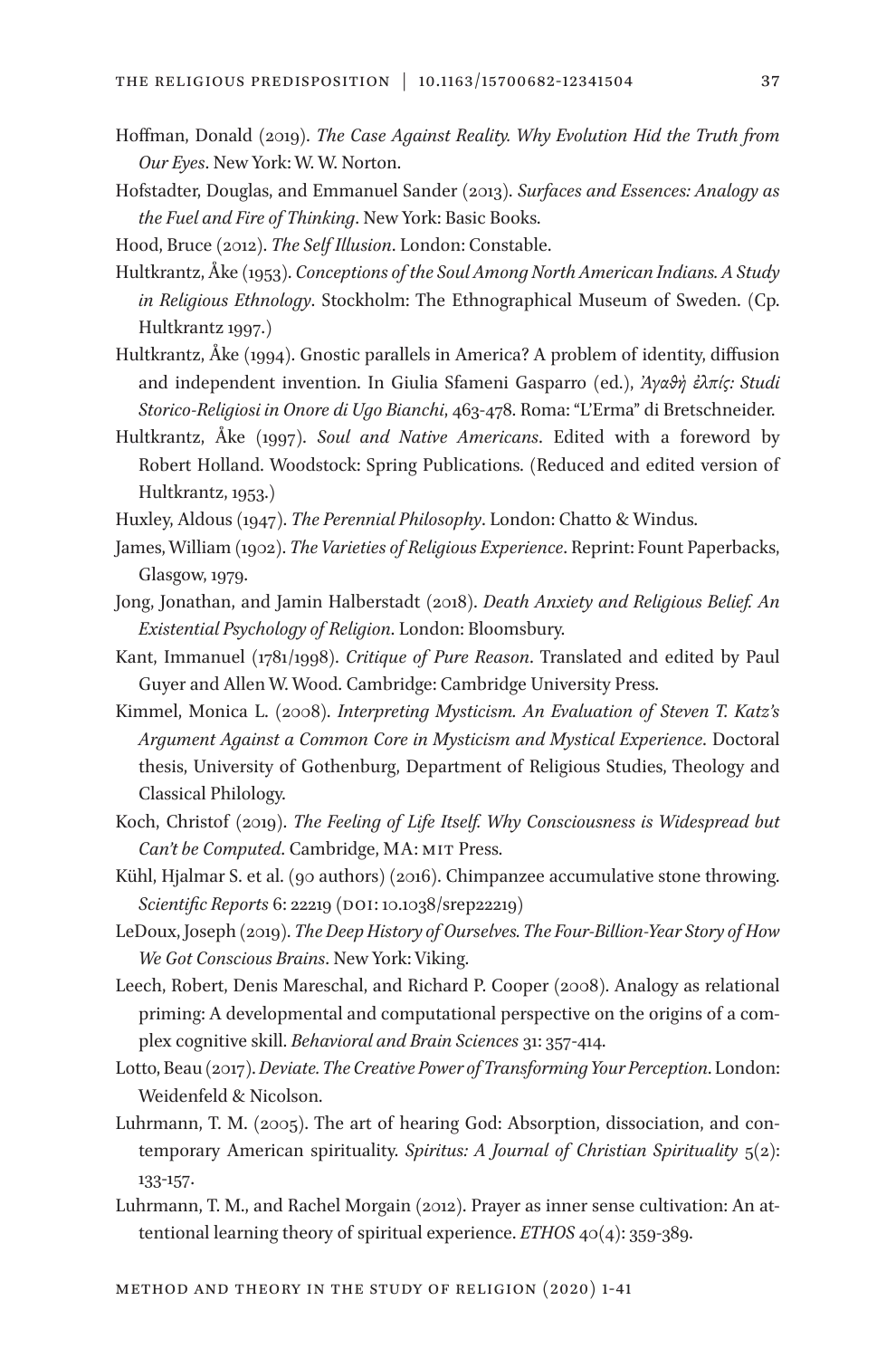- Luhrmann, T. M., Howard Nusbaum, and Ronald Thisted (2010). The absorption hypothesis: learning to hear God in Evangelical Christianity. *American Anthropologist* 112(1): 66-78.
- Luhrmann, T. M., Howard Nusbaum, and Ronald Thisted (2013). 'Lord, teach us to pray': Prayer practice affects cognitive processing. *Journal of Cognition and Culture* 13: 159-177.
- Magee, Glenn Alexander (ed.) (2016). *The Cambridge Handbook of Western Mysticism and Esotericism*. Cambridge: Cambridge University Press.
- McCauley, Brea, David Maxwell, and Mark Collard (2018). A cross-cultural perspective on Upper Palaeolithic hand images with missing phalanges. *Journal of Paleolithic Archaeology* 1(4): 314-333.
- Michaels, Axel (1997). Religionen und der neurobiologische Primat von Angst. In F. Stolz (ed.), *Homo naturaliter religiosus?*, 91-136. Bern: Peter Lang.
- Michaels, Axel (2006). Religionen ohne Gottesfurcht? Angstbewältigung im Religionsvergleich. In Jan Baldewien and Hans Erich Loos (ed.), "*Angst essen Seele auf"—Vom Umgang mit den Ängsten*, 44-68. Karlsruhe: Evangelische Akademie Baden.
- Michaels, Axel (2011). Religionen und Angst: religionswissenschaftliche Aspekte. *Jahresheft der Theologischen Fakultät der Universität Heidelberg* 6 (2010/11): 14-32.
- Michaels, Axel (2016). *Homo Ritualis. Hindu Ritual and Its Significance for Ritual Theory*. Oxford: Oxford University Press.
- Milem, Bruce (2016). Medieval Christian mysticism. = Magee 2016: 107-117.
- Mischel, Walter (2014). *The Marshmallow Test: Mastering Self-Control*. New York: Little, Brown and Company.
- Mordvintsev, Alexander, Christopher Olah, and Mike Tyke (2015). Inceptionism: going deeper into neural networks. *Google Research Blog*, June 17, 2015.
- *The Mystical Experience Registry*. http://www.bodysoulandspirit.net/mystical \_experiences/
- Newman, George E., Paul Bloom, and Joshua Knobe (2014). Value judgments and the true self. *Personality and Social Psychology Bulletin* 40(2): 203-216.
- Nielbo, K. L., and J. Sørensen (2016). Attentional resource allocation and cultural modulation in a computational model of ritualized behavior. *Religion, Brain & Behavior* 6(4): 318-335.
- Nisbett, Richard E. (2003). *The Geography of Thought. How Asians and Westerners Think Differently … And Why*. New York: Free Press.
- Ott, Ulrich (2007). States of absorption: in search of neurobiological foundations. In Graham A.Jamieson (ed.), *Hypnosis and Conscious States: The Cognitive Neuroscience Perspective*, 257-2700. Oxford: Oxford University Press.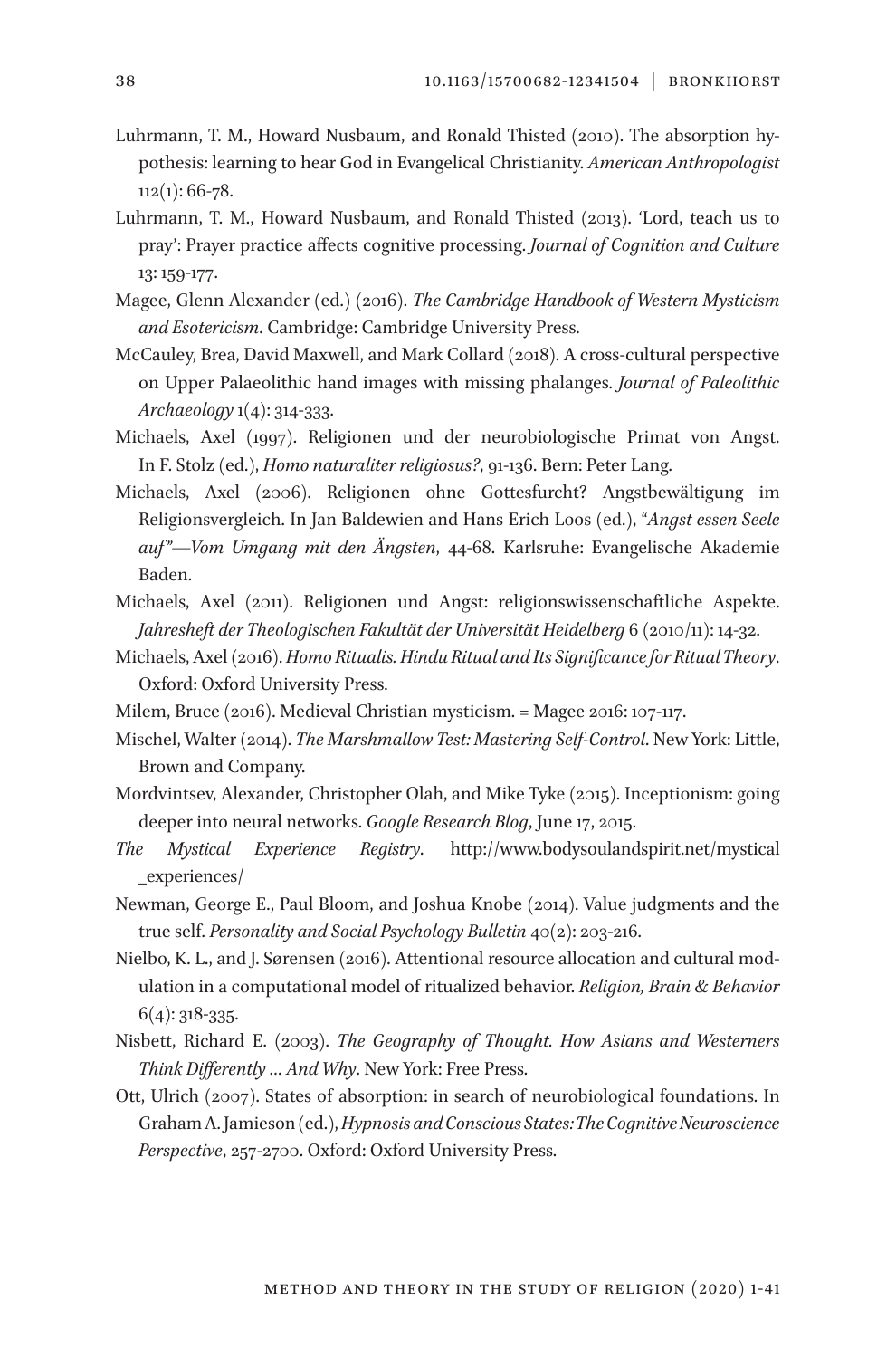- Owens, D'Ann, and Brian Hayden (1997). Prehistoric rites of passage: A comparative study of transegalitarian hunter-gatherers. *Journal of Anthropological Archaeology* 16: 121-161.
- Paulson, Ivar (1958). *Die primitiven Seelenvorstellungen der nordeurasischen Völker*. Stockholm: The Ethnographical Museum of Sweden.
- Peoples, Hervey C., Pavel Duda, and Frank Marlowe (2016). Hunter-gatherers and the origins of religion. *Human Nature* 27(3): 261-282.
- Pennycook, Gordon James Allan Cheyne, Paul Seli, Derek J. Koehler, and Jonathan A. Fugelsang (2012). Analytic cognitive style predicts religious and paranormal belief. *Cognition* 123(3): 335-346.
- Pinker, Steven (2012). The false allure of group selection. Edge [Internet] 2012 June 18. Online at: https://www.edge.org/conversation/steven\_pinker-the-false-allure -of-group-selection
- Robinson, James M. (ed.) (1984). *The Nag Hammadi Library in English*. Second edition. Leiden: Brill.
- Rose, Steven (2003). *The Making of Memory. From Molecules to Mind.* Revised edition. London: Vintage.
- Schaefer, Donovan O. (2015). *Religious Affects. Animality, Evolution, and Power.* Durham: Duke University Press.
- Schimmel, Annemarie (1975): *Mystical Dimensions of Islam*. Chapel Hill: University of North Carolina Press.
- Schmithausen, Lambert (1981): On some aspects of descriptions or theories of 'liberating insight' and 'enlightenment' in early Buddhism. In Klaus Bruhn & Albrecht Wezler (eds), *Studien zum Jainismus und Buddhismus (Gedenkschrift für Ludwig Alsdorf )*, 199-250. Wiesbaden.
- Schopen, Gregory (2000). The good monk and his money in a Buddhist monasticism of 'the Mahāyāna period'. *The Eastern Buddhist* n.s. 32(1): 85-105. Reprint with stylistic changes: Schopen 2004: 1-18.
- Schopen, Gregory (2004): *Buddhist Monks and Business Matters: Still more papers on monastic Buddhism in India*. Honolulu: University of Hawai'i Press.
- Searle, John R. (2010). *Making the Social World. The Structure of Human Civilization.* Oxford: Oxford University Press.
- Searle, John R. (2015). *Seeing Things as They Are: A Theory of Perception*. Oxford: Oxford University Press.
- Sharf, Robert H. (1995). Buddhist modernism and the rhetoric of meditative experience. *Numen* 42: 228-283.
- Shear, Jonathan (1994). On mystical experiences as support for the perennial philosophy. *Journal of the American Academy of Religion* 62(2): 319-342.
- Shenhav, Amitai, David G Rand, and Joshua D. Greene (2012). Divine intuition: Cognitive style influences belief in God. *Journal of Experimental Psychology: General* 141(3): 423-428.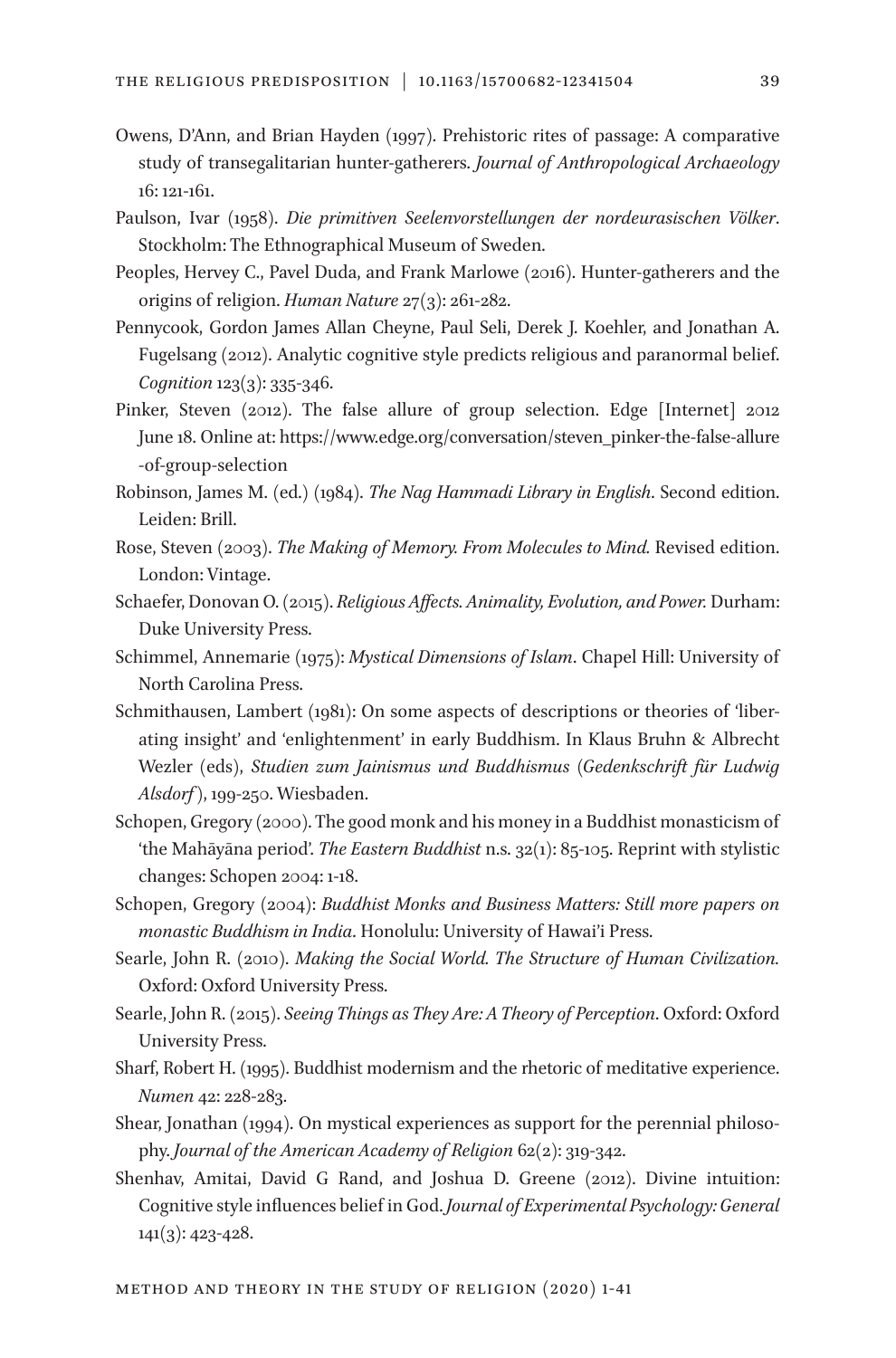- Shi, Ran, Louise Sharpe, and Maree Abbott (2019). A meta-analysis of the relationship between anxiety and attentional control. *Clinical Psychology Review* 72, August 2019, 101754. https://doi.org/10.1016/j.cpr.2019.101754
- Sil, Narasingha P. (1991). *Rāmakṛṣṇa Paramahaṃsa. A Psychological Profile*. Leiden: Brill.
- Slone, D. Jason, and William M.McCorkle (eds.) (2019). *The Cognitive Science of Religion. A Methodological Introduction to Key Empirical Studies*. London: Bloomsbury.
- Spiegel, Herbert, and David Spiegel (2004). *Trance and Treatment. Clinical Uses of Hypnosis*. Second edition. Washington, DC: American Psychiatric Publishing.
- Stace, W. T. (1960). *Mysticism and Philosophy*. London: MacMillan.
- Sterelny, Kim (2018). Religion re-explained. *Religion, Brain & Behavior* 8(4): 406-460.
- Sullivan, Lawrence E. (1987). Supreme beings. In Mircea Eliade (ed.), *The Encyclopedia of Religion*, vol. 14, 166-181. New York: Macmillan,.
- Sweeny, Timothy D., Nicole Wurnitsch, Alison Gopnik, and David Whitney (2015). Ensemble perception of size in 4-5-year-old children. *Developmental Science* 18(4): 556-568.
- Tart, Charles T. (1983). *States of Consciousness*. New York: Dutton.
- Taves, Ann (2009). *Religious Experience Reconsidered: A Building-Block Approach to the Study of Religion and Other Special Things*. Princeton: Princeton University Press.
- Tulving, Endel (2001). Origin of autonoesis in episodic memory. In Henry L. Roediger III, James S. Nairne, Ian Neath, and Aimée M. Surprenant (eds.), *The Nature of Remembering. Essays in honor of Robert G. Crowder*, 17-34. Washington: American Psychological Association.
- Underhill, Evelyn (1911). *Mysticism. A Study in the Nature and Development of Man's Spiritual Consciousness*. Reprint: Methuen & Co., London, 1949.
- Van Leeuwen, Neil (2014). Religious credence is not factual belief. *Cognition* 133(3): 698-715.
- Vergauwe, Evie, Pierre Barrouillet, and Valérie Camos (2010). Do mental processes share a domain-general resource? *Psychological Science* 21: 384-390.
- Watzl, Sebastian (2011). The nature of attention. *Philosophy Compass* 6(11): 842-853. DOI: 10.1111/j.1747-9991.2011.00433.x
- Watzl, Sebastian (2018). Consciousness and no self? *Ratio* 31(4): 363-375.
- Watzl, Sebastian (2019). Can representationism explain how attention affects appearances? In Adam Pautz & Daniel Stoljar (ed.), *Blockheads! Essays on Ned Block's Philosophy of Mind and Consciousness*, 581-608. Cambridge, MA: MIT Press.
- Westh, Peter (2013). Anthropomorphism in god concepts: the role of narrative. = Geertz 2013: 396-413.
- Williams, Michael Allen (1985). *The Immovable Race. A Gnostic Designation and the Theme of Stability in Late Antiquity.* Leiden: E.J. Brill.